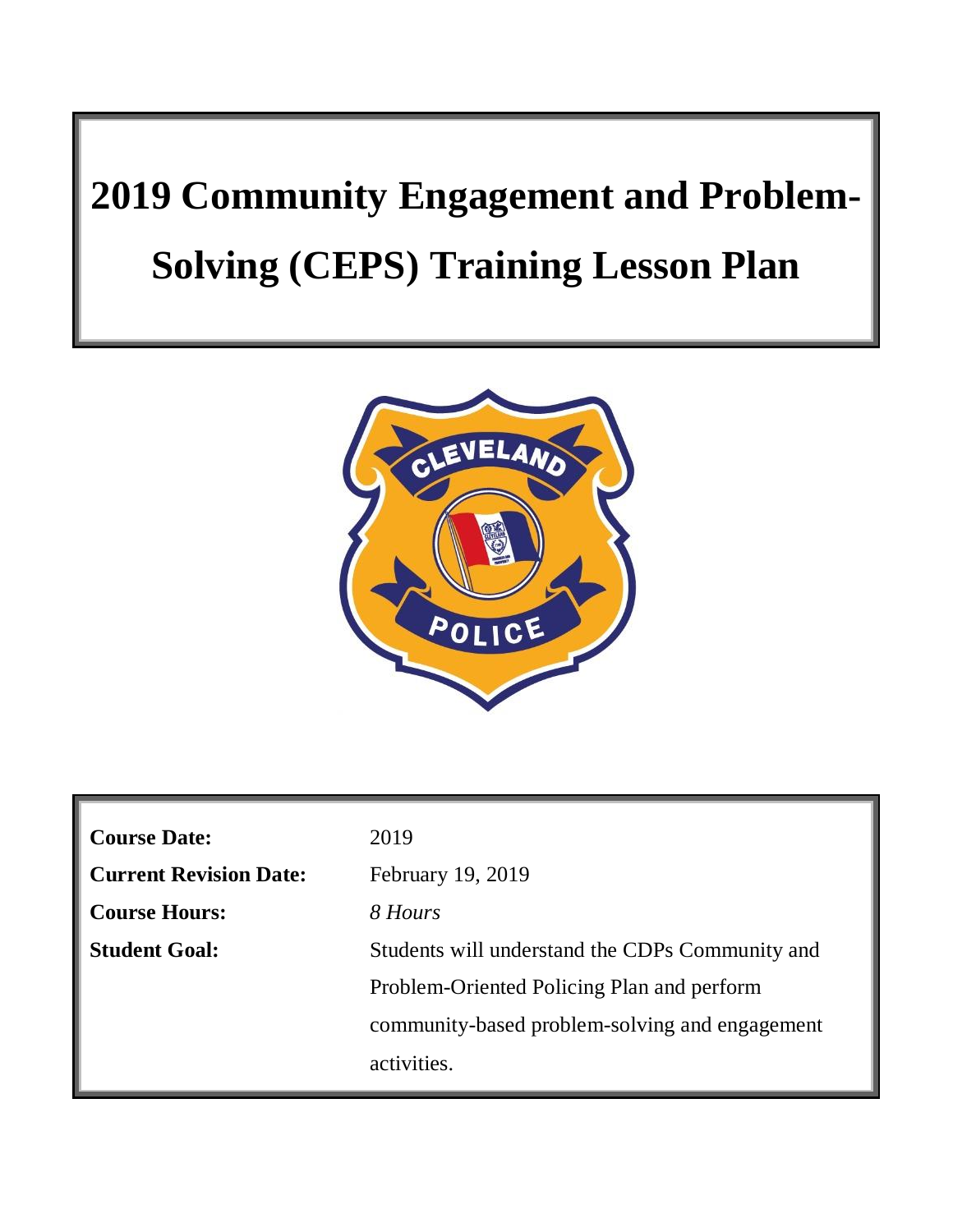# **REFERENCES**

Meares, T., & Neyroud, P., New perspectives in Policing: Rightful Policing, February 2015. Retrieved from: [http://wayback.archive](http://wayback.archive-it.org/8983/20170707225319/https:/www.hks.harvard.edu/content/download/74084/1679313/version/4/file/RightfulPolicing.pdf)[it.org/8983/20170707225319/https://www.hks.harvard.edu/content/download/74084/1679313/version/](http://wayback.archive-it.org/8983/20170707225319/https:/www.hks.harvard.edu/content/download/74084/1679313/version/4/file/RightfulPolicing.pdf) [4/file/RightfulPolicing.pdf.](http://wayback.archive-it.org/8983/20170707225319/https:/www.hks.harvard.edu/content/download/74084/1679313/version/4/file/RightfulPolicing.pdf)

The e-newsletter of the COPS Office | Volume 8 | Issue 4 | April 2015, *Organizational Change through Decision Making and Policy: A New Procedural Justice Course for Managers and Supervisors.* Retrieved from: [https://cops.usdoj.gov/html/dispatch/04-](https://cops.usdoj.gov/html/dispatch/04-2015/a_new_procedural_justice_course.asp) [2015/a\\_new\\_procedural\\_justice\\_course.asp.](https://cops.usdoj.gov/html/dispatch/04-2015/a_new_procedural_justice_course.asp)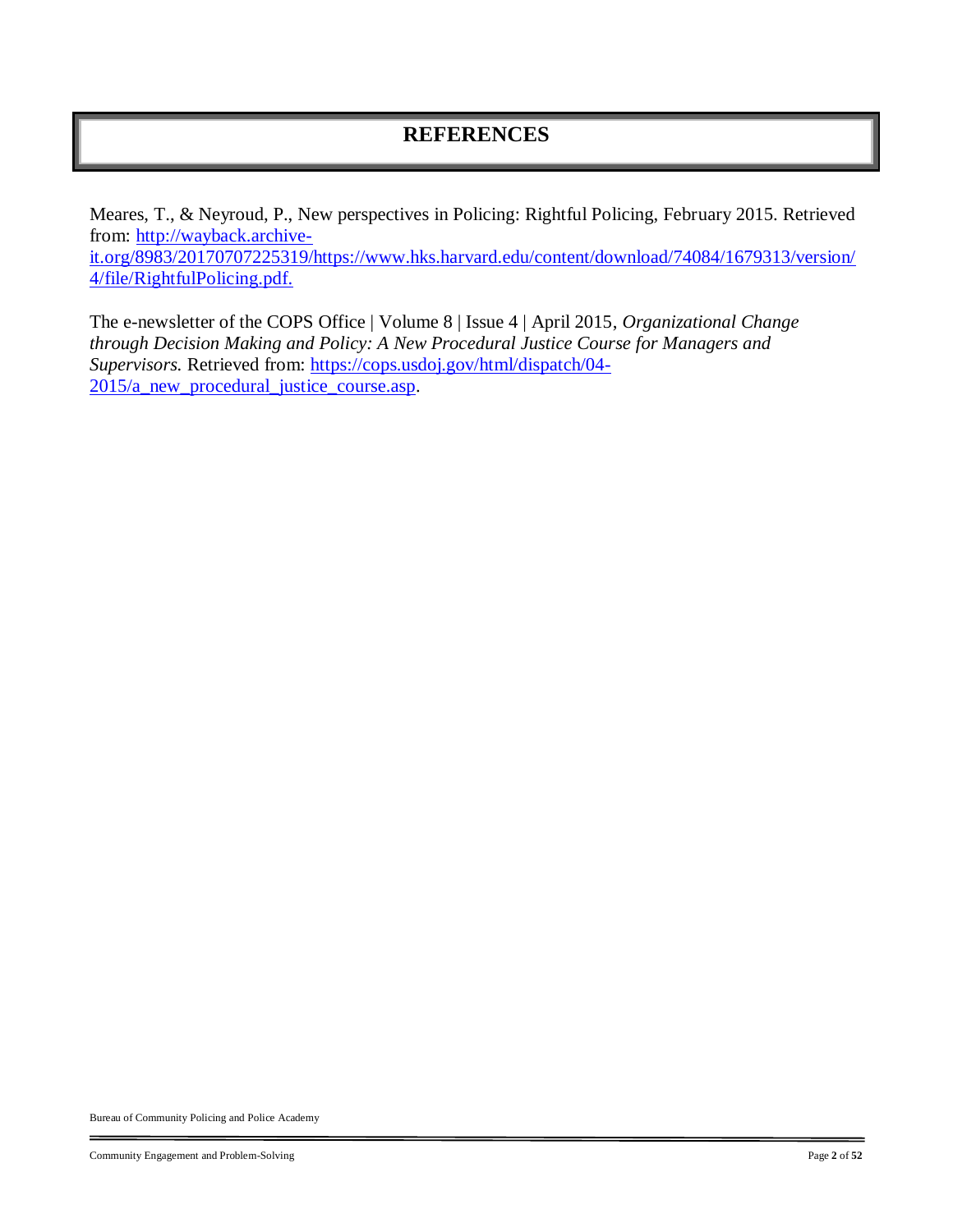# **STUDENT EXPECTATIONS**

A. Regardless of rank or assignment:

- 1. Each student will be assessed on their participation, in a scenario, and with the final test.
- 2. Failures will be remediated; if remediation is unsuccessful, then the student will be treated as a firearms failure until they successfully pass all assessments.
- 3. Participation is mandatory, if you do not participate, you will be removed from class.
- 4. If you are disruptive to the classroom environment, you will be removed from class.
- 5. Students will be treated professionally and respectfully. Students will treat other students and instructors with professionalism and respect.
- 6. Questions are welcomed and instructors will attempt to explain all aspects of the lesson plan.
- 7. Complaints, opinions, and perceived roadblocks to the successful implementation of the CPOP plan do not support the learning goals of this training and will not be allowed to disrupt the training.
- 8. Return from breaks and lunch on time as instructed, failure to do so may result in removal from class.
- 9. This training session may have outside visitors observing the training. We may have organizations including partner police agencies, the Monitoring Team, the DOJ, OPS, CPC, etc. Students will not interact with them and visitors will not interact with students while training is being conducted.
- 10. Students removed from class will be subject to the disciplinary process.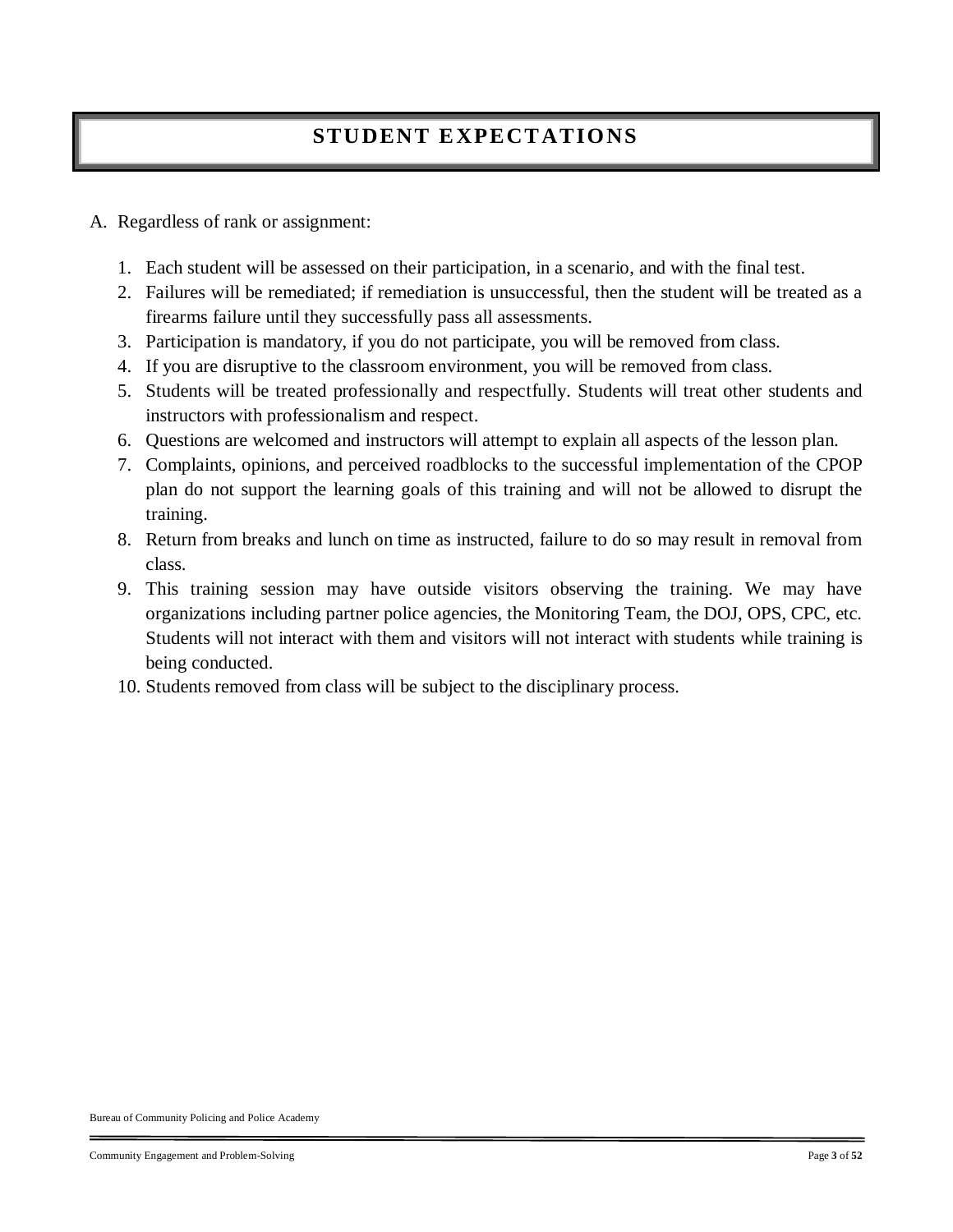# **COURSE MATERIALS**

#### **TEACHING AIDS**





#### **SCENARIO**

- X Role Players / DTC
- $X$  Instructors / Accessor
- $X$  Safety / CEO
- $X$  Accessor Sheet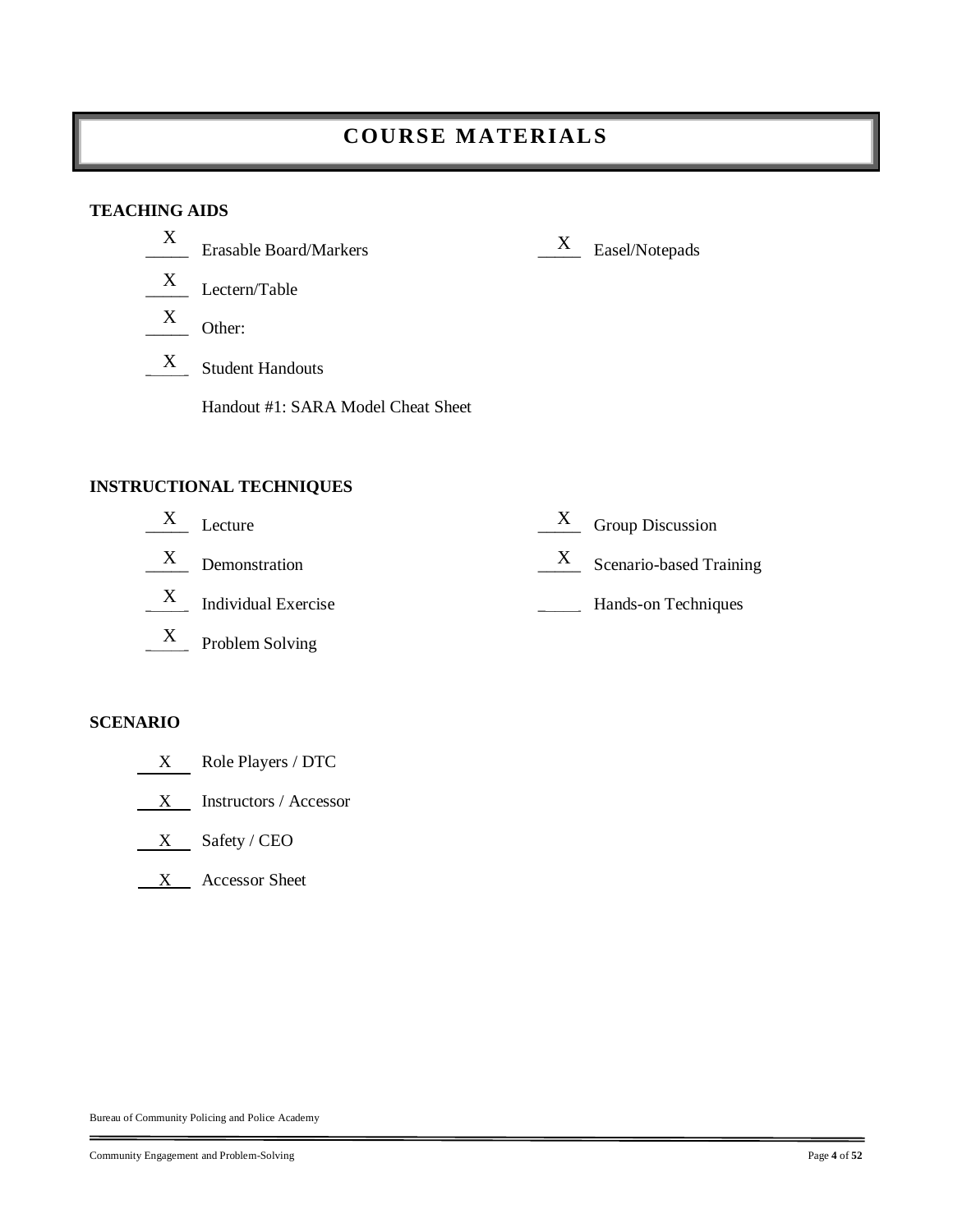# **STUDENT PERFORMANCE OBJECTIVES**

At the end of this topic, the student will be able to:

- 1. Practice community engagement and collaborative problem-solving skills
- 2. Create partnerships
- 3. Adhere to the principles of procedural justice in decision-making community encounters

L.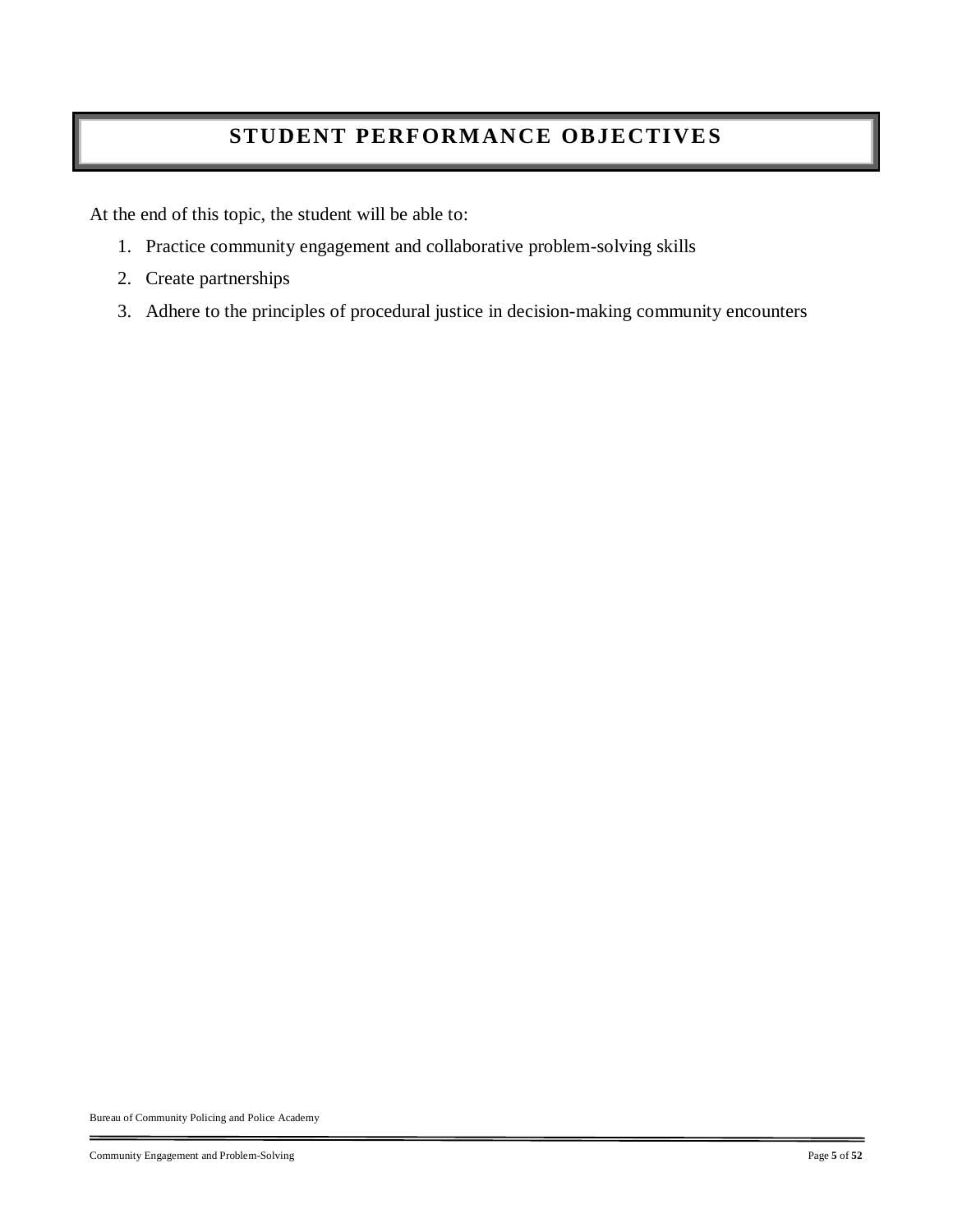# **I. PREPARATION**

- A. Introduction
	- 1. Instructor
	- 2. Course
- B. Purpose
	- 1. The purpose of the review is to ensure that the concepts presented during the 2018 CEPS training are understood and reinforced.
	- 2. To provide clarity, not retraining.
- C. Goal
	- 1. Teach skills necessary to engage the community in improving safety, preventing and solving crime, and create partnerships.
	- 2. Improve leadership, ethics, and effective communication.
	- 3. Principles of procedural justice.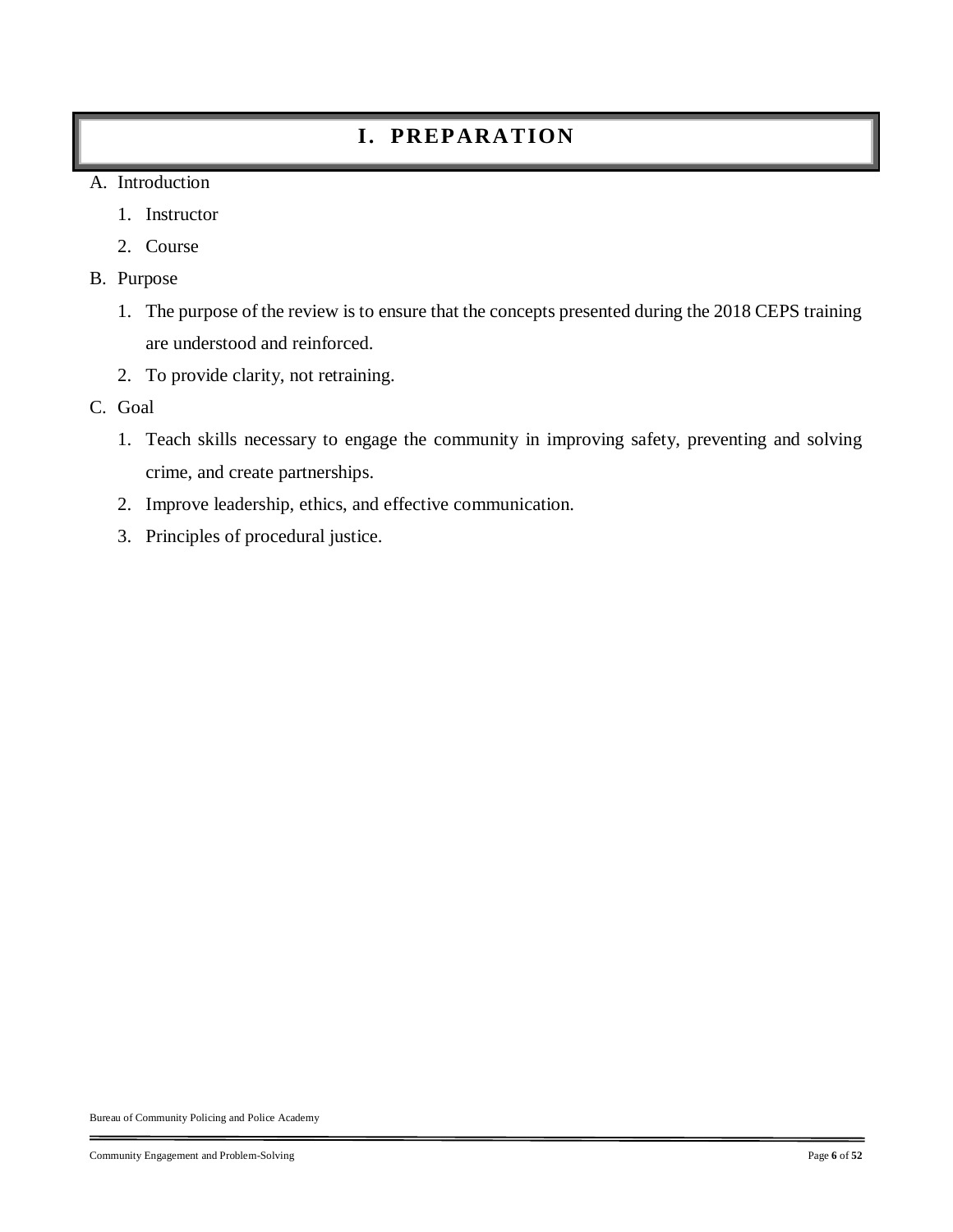# **II. LESSON PLAN**

- A. **2018 CEPS Review** (video: see attachment # 1 for the script)
- B. **Community and Problem-Oriented Policing Actions** or the 20% Expectation
	- 1. You may have heard about a new requirement that officers use 20% of their time engaging with the community.
	- 2. That comes from a goal that the Division has set in its CPOP Plan. It's where we want to go as an organization.
	- 3. The process of getting there is going to happen in stages. The first stage is really implementing that Plan through our policy. Right now, we are working on a new Community Policing policy. That policy is going to provide specific expectations about how all of this will work – including what is considered "community engagement" and "problem-solving" time, what is NOT considered community engagement and problem-solving time, and how the 20% goal will work.
		- a. We know, for instance, that patrol officers may have many more opportunities to meet

#### *Play Video no later than 0810 10:00 min (estimate)*

#### *40 minutes*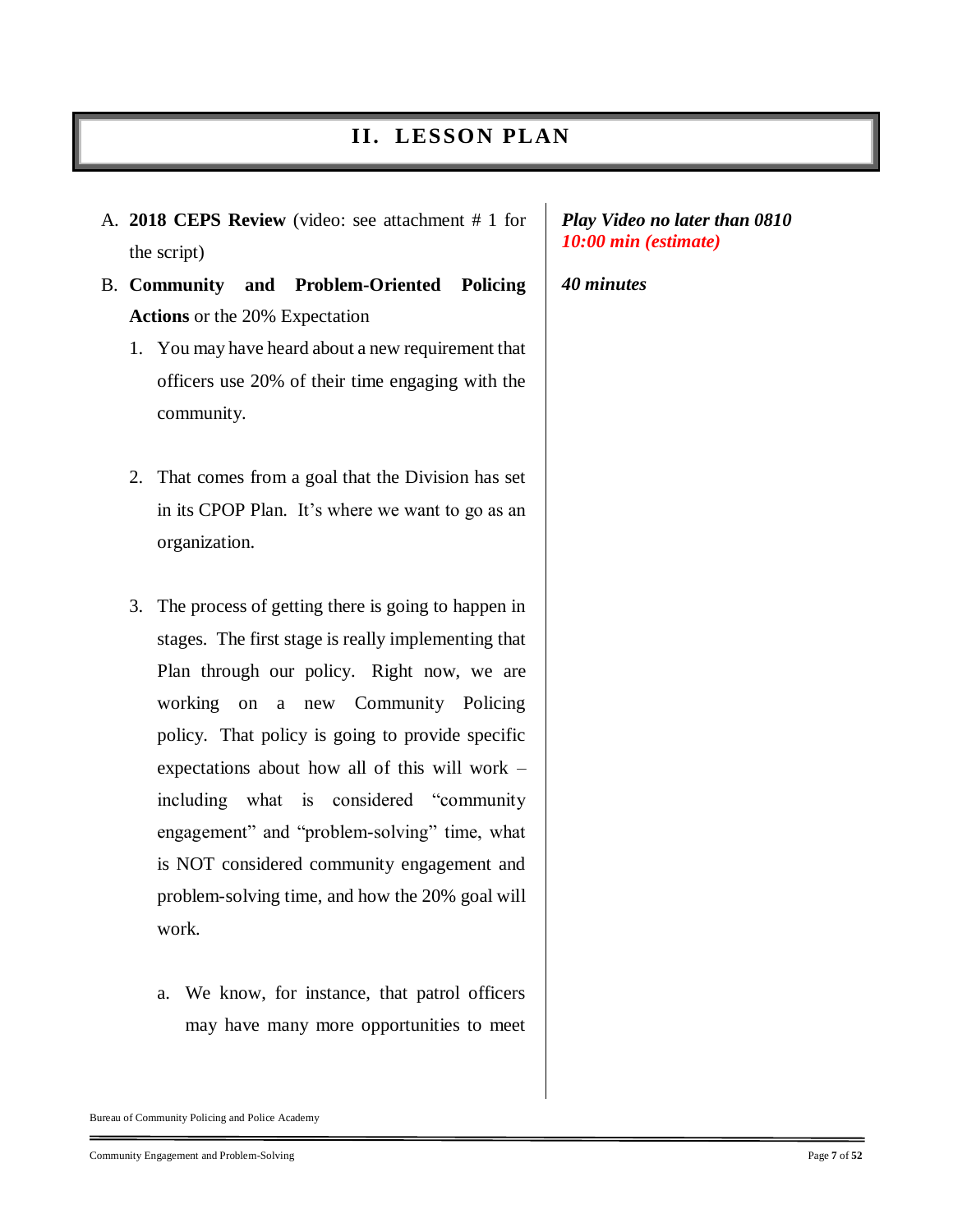this goal than an officer who works in the records division.

- 4. So, the Division will provide a specific policy and specific training on how this requirement, and requirements to log and account for time spent engaging with the community outside of calls for service and enforcement activity, will operate. Again, only after there has been a new policy and you have received instruction will there be any requirements that you need to adhere to. This policy and training is currently scheduled happen during the Summer and Fall and this year, and you will be kept updated.
- 5. Nevertheless, we are going to talk today about how you can, even before a policy and training occur, think about engaging the community in your day-to-day work.
	- a. Community engagement is any interaction with an individual or group other than a criminal investigation or brief, casual encounter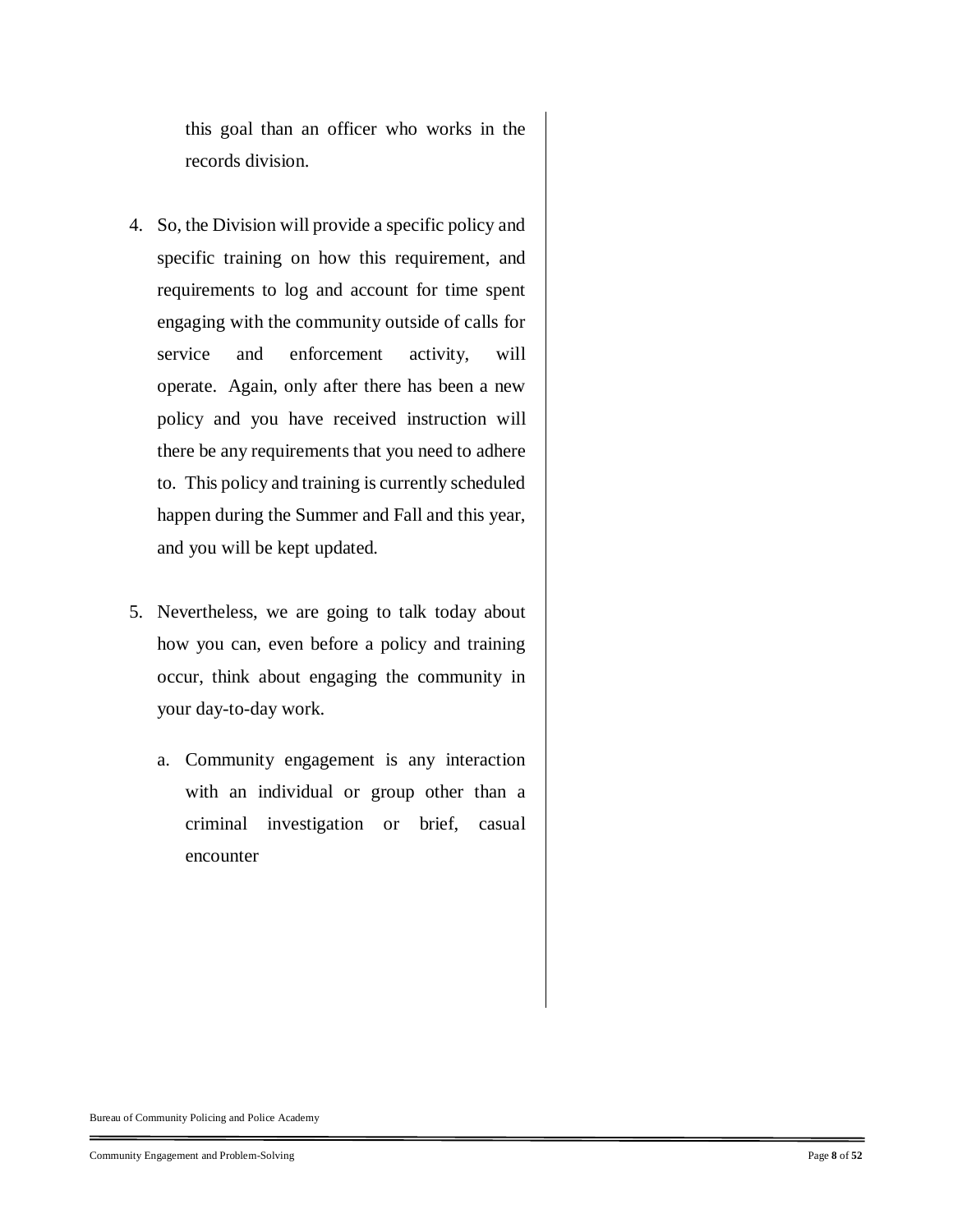#### *GROUP EXERCISE # 1*

- b. Example # 1:
	- i. Officers received a call for service for domestic violence. After conferring with the victim and making the proper notifications, the officers engage the children. Eventually, they play ball with the children and refer the parent to the local rec center for after-school activities.
	- ii. The moment that the officers engaged the children and the mother, outside of the call for service, the interaction will be considered community engagement
- c. Example # 2:
	- i. While patrolling, a community member asks an officer for directions. After giving the instructions, the officer and the community member engage in a conversation lasting several minutes about topics ranging from the weather to safety.

#### **Group Exercise # 1:**

Read 5a then break the class into 6 groups 8 and do the following:

- Brainstorm practical things that they can do that would constitute community engagement consistent with the 20% obligation.
- Designate a scribe to write down activity on provided paper.
- Designate a speaker who will provide the top three examples to the larger group during a report-out.
- Give each group the discussion worksheet and allow 10 minutes to complete.

```
Bureau of Community Policing and Police Academy
```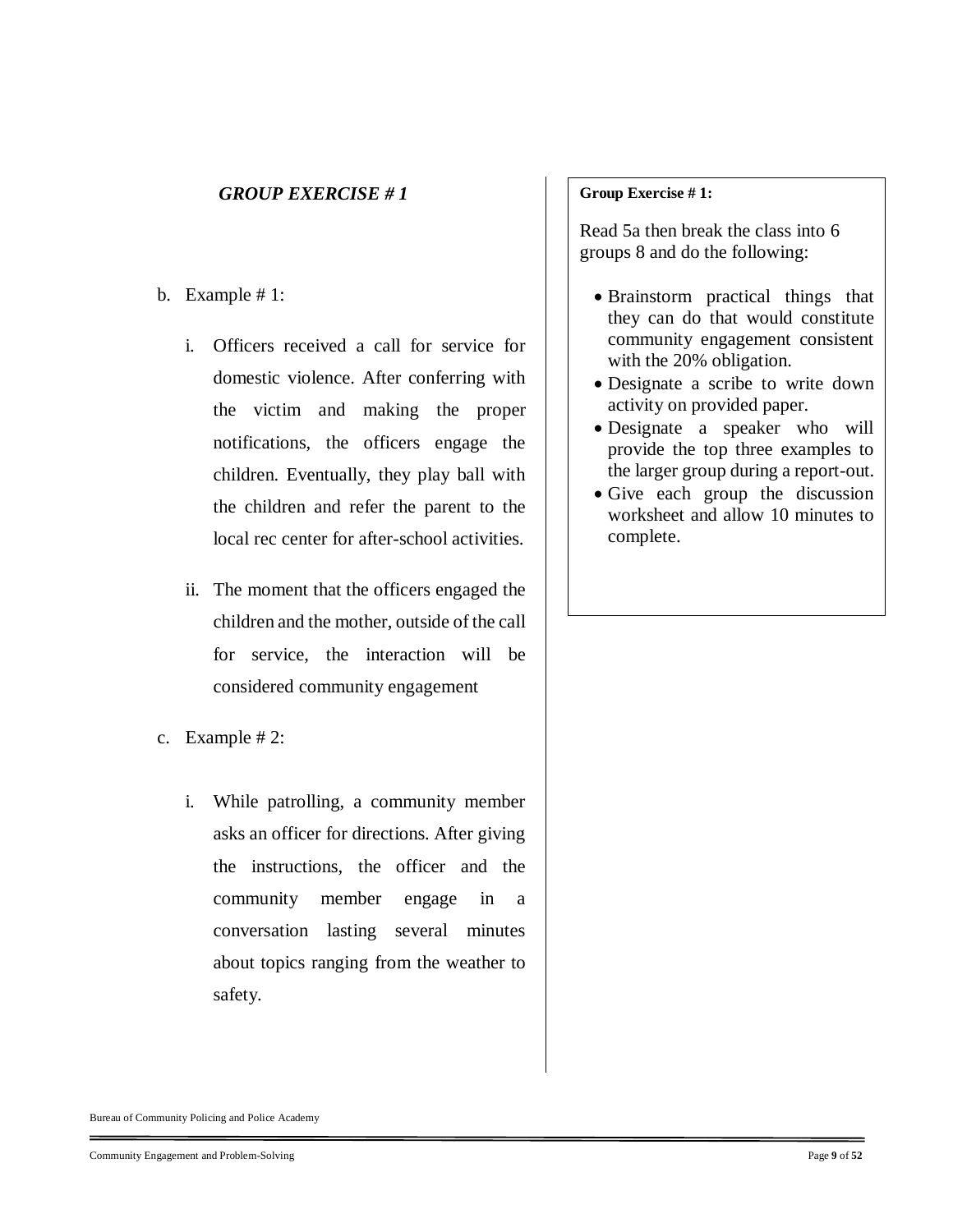- ii. This is an example of the 20% expectation because the officer provided more service than a brief, casual encounter. It doesn't matter what they talked about in so much as they just have a conversation.
- d. Example # 3:
	- i. Officers spend time at a location in their zone (e.g., business, community/rec center, faith-based establishment, park, school, etc.) and engage with community members, merchants, teachers, etc., asking them about the problem they may have and how the police may assist.
	- ii. This example goes beyond a casual encounter and thus counts towards the 20%.
- 6. Other community engagement activity includes:
	- a. Bike/Foot patrols
	- b. Neighborhood Walks
	- c. Community events/meetings
	- d. Safety Fairs
	- e. Division presentations and training such as personal safety, career day, Citizens Academy, etc.
	- f. Providing a community service such as:
		- i. Providing maintenance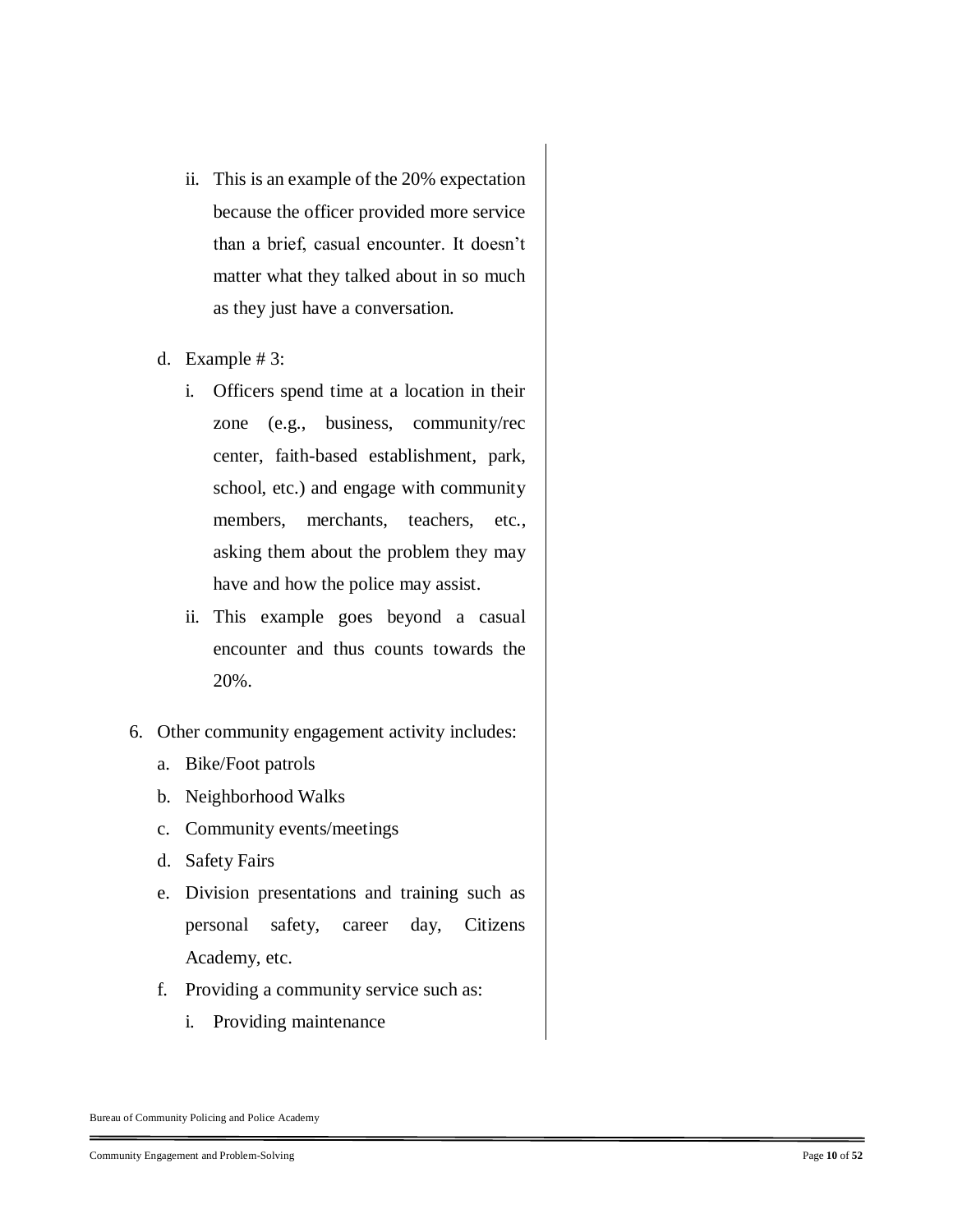- ii. Giving a ride
- iii. Purchasing food and supplies
- g. Using data to identify and resolve problems, or things that happen multiple times, for both the community and police, such as finding the top ten addresses for calls for service in the zone.
- h. Identify and solve problems in ways other than arrest.
- i. Problem-Oriented Policing initiatives including special attention.
- j. Doing outreach to a particular group if/when there is an incident elsewhere in the country targeting a class of people.

#### **Class Discussion # 1:**

Ask the class of examples of community outreach that they can do.

After examples are given, make sure to mention:

Visiting bars that serve an LGBTQ community in your district to be sure the management feels safe calling the police.

Visiting with groups that are likely victims of hate crimes.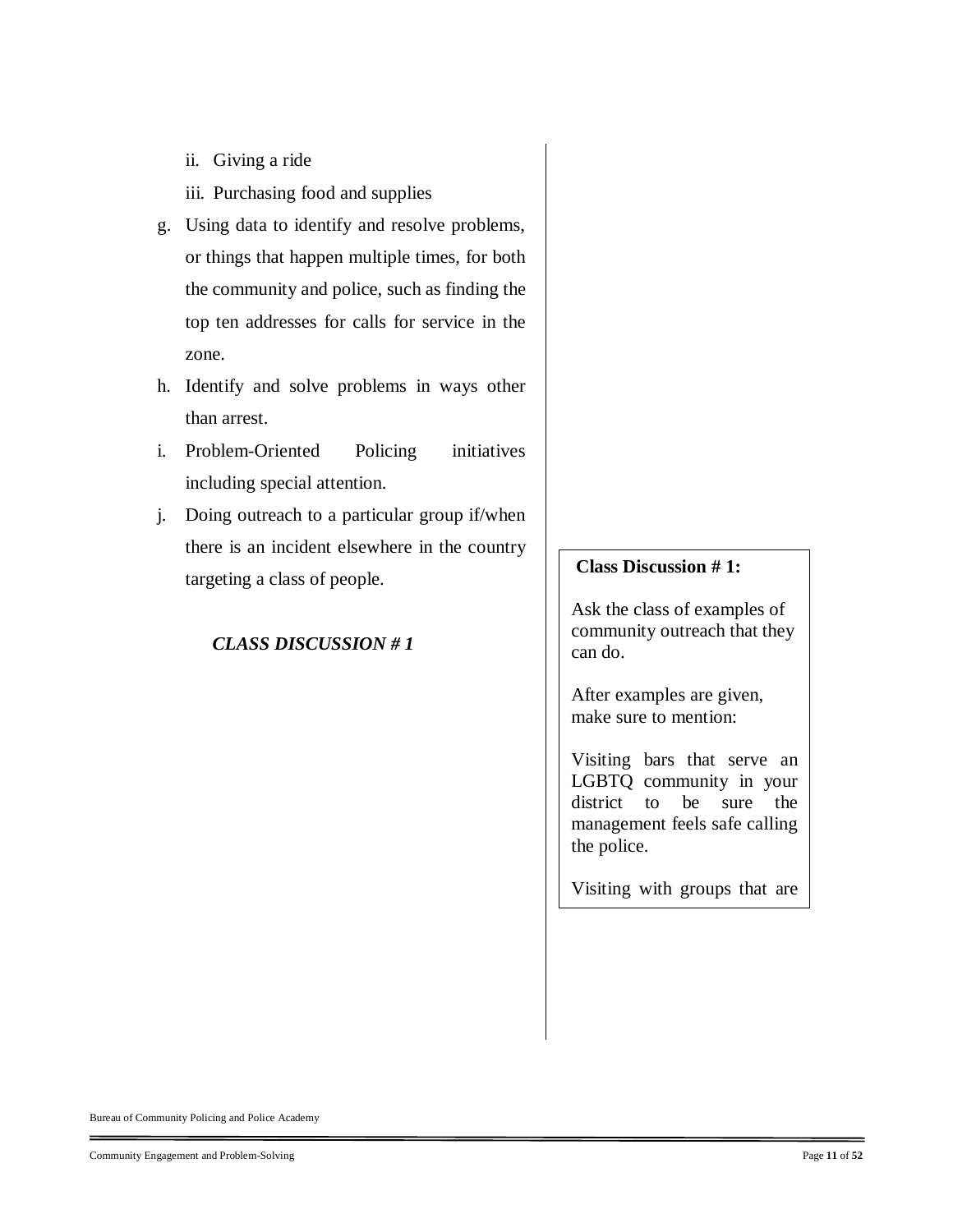- 7. What does not constitute CPOP activity
	- a. Example # 1:
		- i. Officers received a call for service for a domestic violence incident. The officers advised the victim to the Children Who Witness Violence program and to a domestic violence advocacy group
		- ii. This is not considered a community engagement or problem-solving activity because you are expected to make those connections as a part of the call for service, the same as completing a report.

- b. Example # 2:
	- i. Officers are approached by a community member who needs help finding a location. The officers point the person in the right direction, and the conversation is ended.

#### **Class Discussion # 2:**

How might this incident count towards CPOP activity?

Visit the DV Advisory group and ask them what could be helpful in referrals

Offer to attend a staff meeting to discuss better ways to make or receive referrals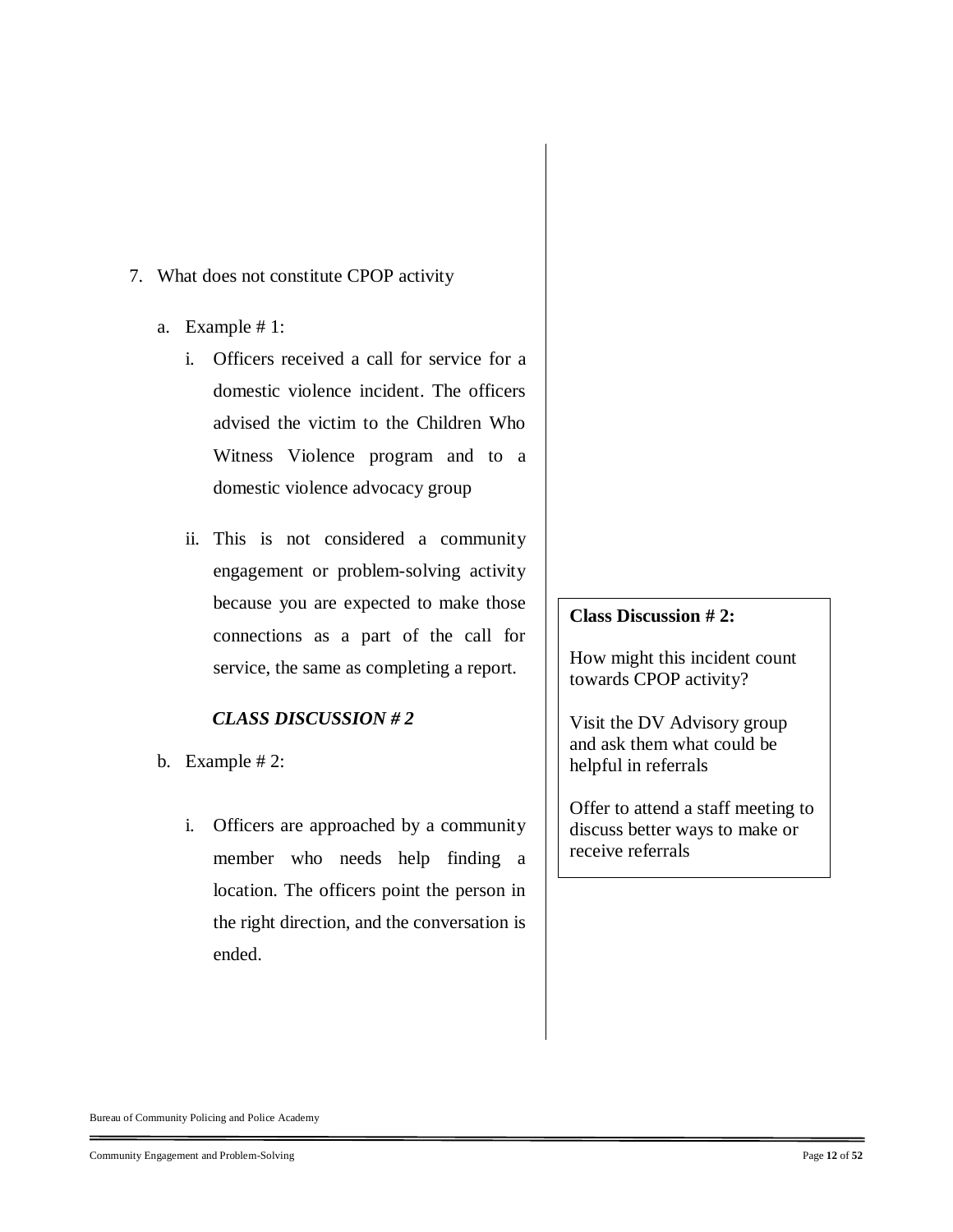ii. This is an example of a brief, casual encounter and will not count towards the 20%. If, after giving directions, the officers provide safety tips, talk to him/her about the city, sports teams, learn their name, the neighborhood where they live, their concerns, etc., then it would count towards the 20%. At that moment, the officer and community member created a connection, making it more than a brief encounter.

# **C. Community Engagement to Improve Safety and Prevent Crime**

- 1. We now want to think about the types of engagement that are important to our work and the communities we serve.
- 2. We cannot keep neighborhoods safe through our efforts alone.
- 3. Partnering with all communities is extremely important to our ability to successfully produce safety. A community member must feel like they are a part of the effort to make a neighborhood safe.

### *10 MINUTE BREAK*

### *50 MINUTES*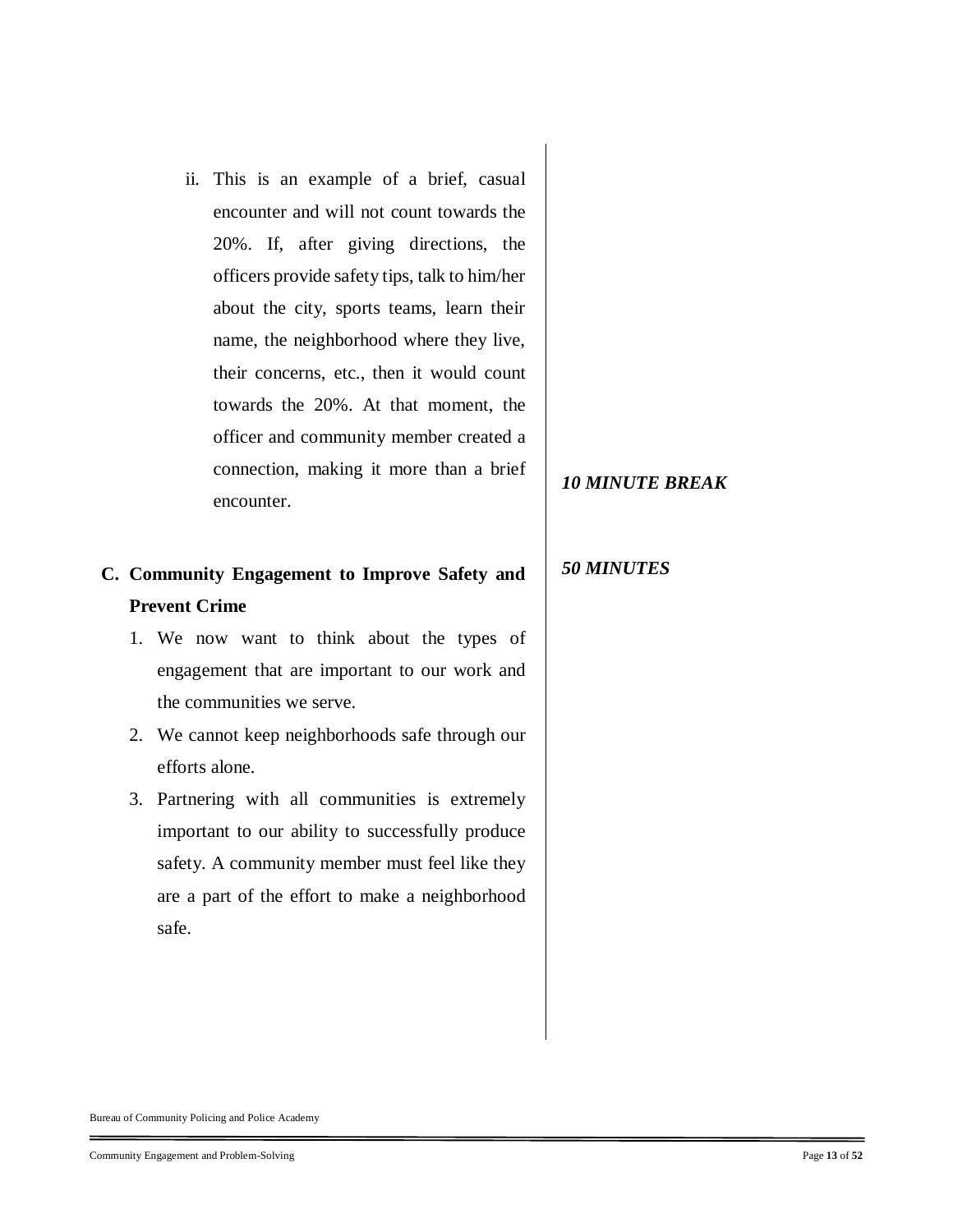- 4. When we say partnership,
	- a. We are referring to any arrangement,
	- b. Formal or informal
	- c. That the Division or officers make with an individual or an organization that is
		- i. Community-based
		- ii. Private or public
		- iii. To provide
			- A program,
			- Service,
			- Or communications that will help produce public safety.
- 5. Partnerships promote community trust in the Division, and they are an asset when officers are using the Scanning Analysis Response Assessment or SARA Model to identify and resolve public safety concerns.
- 6. To create partnerships, we must reach out and engage the community.
- 7. Therefore, all officers are expected to engage the community that they patrol and to get to know them and their safety needs and wants.
- 8. Safety needs and wants may be similar or different
	- a. Across a district, or

Bureau of Community Policing and Police Academy

#### **Class Discussion # 3:**

Before reading # 4, ask the class for their definition of partnerships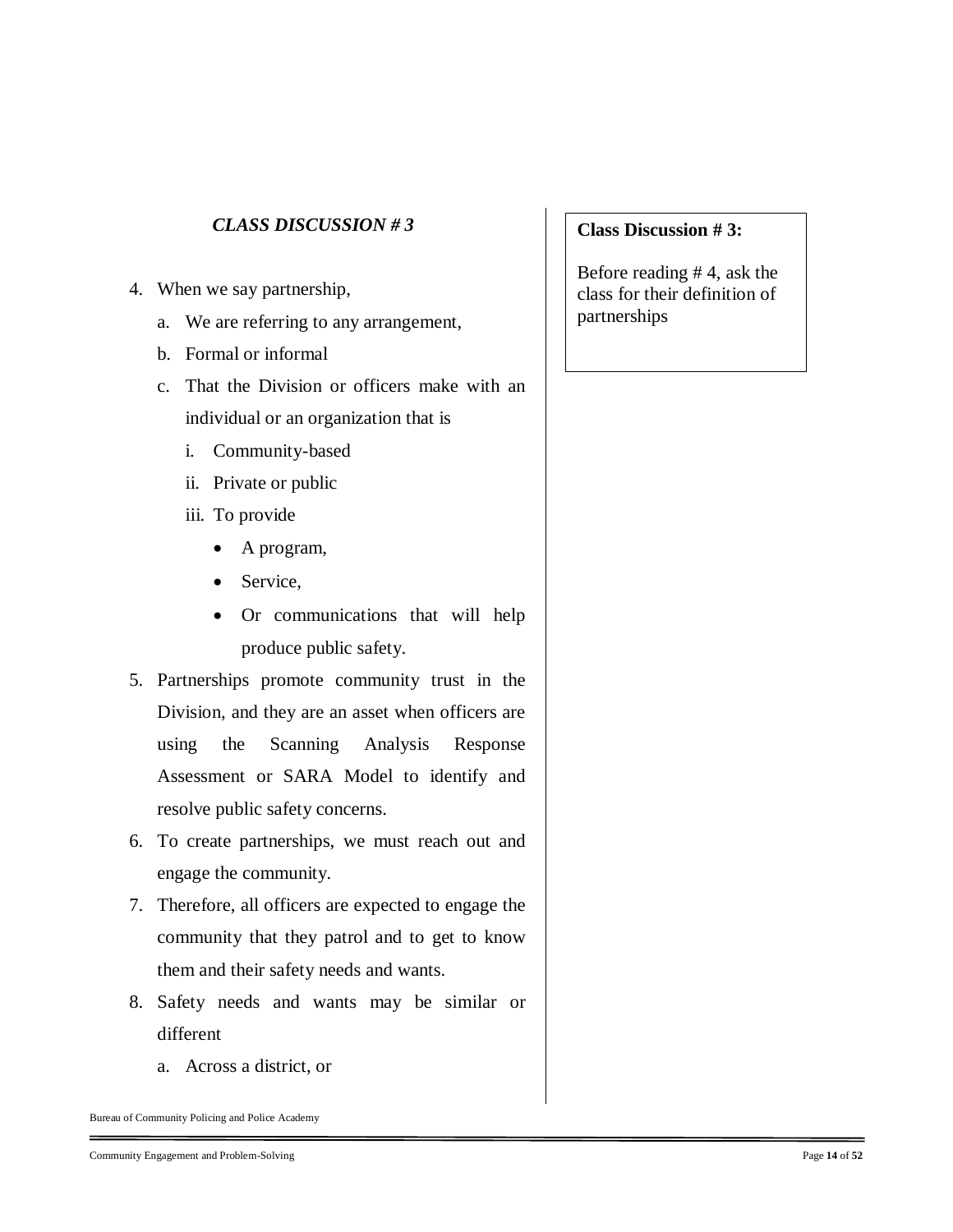- b. Distinct from certain neighborhoods,
- c. Communities, or streets.
- 9. In authentic and meaningful ways promotes confidence.
- 10. When community members regularly communicate with officers in their district, they are more likely to provide officers with more information to prevent and solve a crime than if the partnership doesn't exist.
- 11. Officers must form partnerships with all communities that include but is not limited to:
	- a. Civilians and community organizations
	- b. Youth,
	- c. LGBTQ,
	- d. Religious and ethnic communities,
	- e. Homeless, and
	- f. Mental health organizations and communities.
- 12. Getting acquainted with the community requires officers engage the community outside of enforcement or investigative activities.
- 13. Officers may be seen as authorities, the authority that people fear, especially by those who have been oppressed, and abused. To help community members feel safer, visit and go to places where they are comfortable. Go to their meetings, visit barber shops, hair stylists, laundromats, places of

Bureau of Community Policing and Police Academy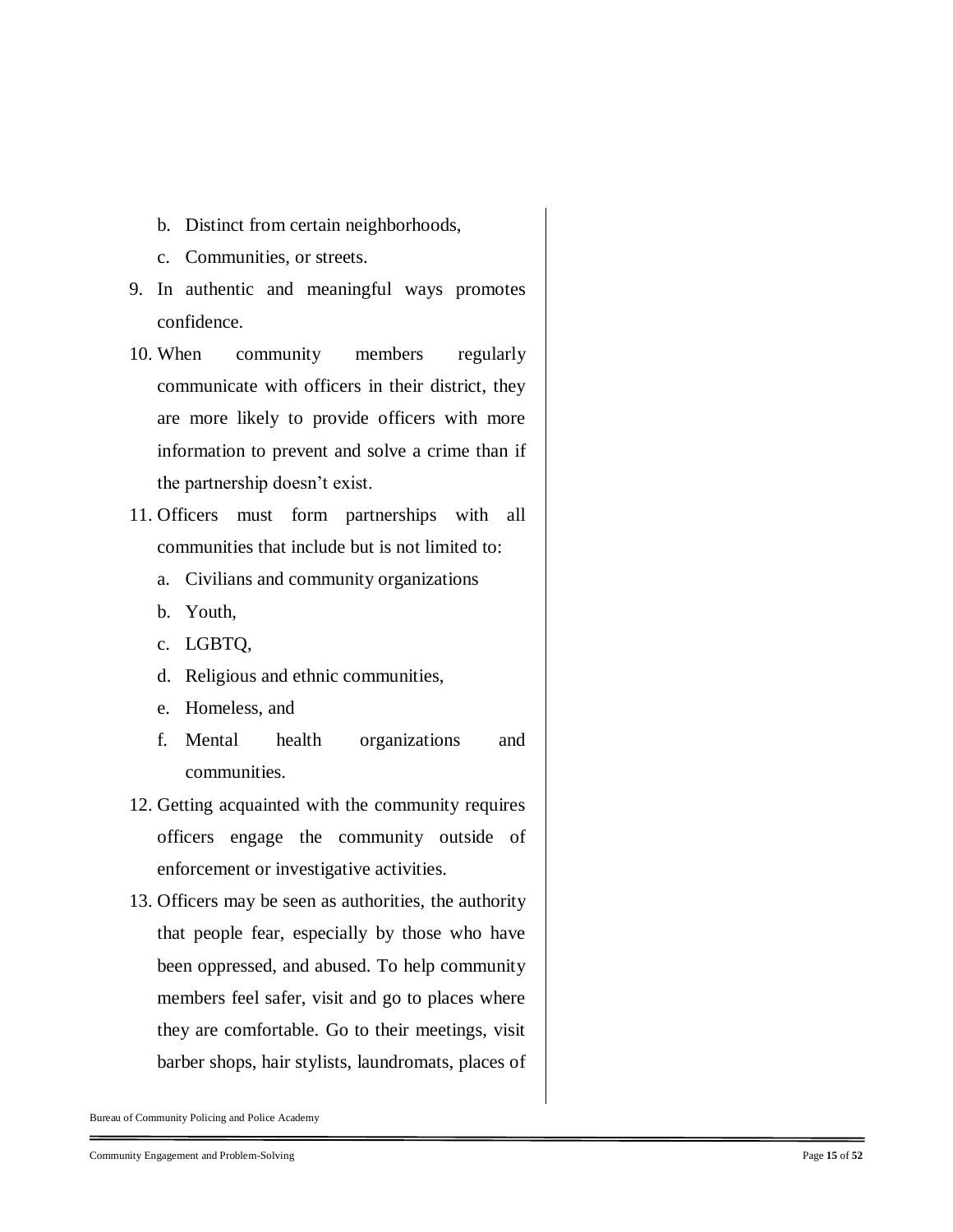worship, recreation centers, schools, and other neighborhood-based gathering places.

### *CLASS DISCUSSION # 4*

### *CLASS DISCUSSION # 5*

#### **Class Discussion # 4:**

Ask Officers: Why is it important to meet community member where they are comfortable?

#### See answers below

- We tend to be more at ease in places where we are most comfortable.
- Increases the probability of creating partnerships.
- Sends the message that we are serious about engagement and take their concerns seriously.

#### **Class Discussion # 5:**

Ask students: Name other places where community members may feel comfortable?

#### See answers below

- Their home.
- Corner store and
- Another place of business,
- Parks
- Community organizations, etc.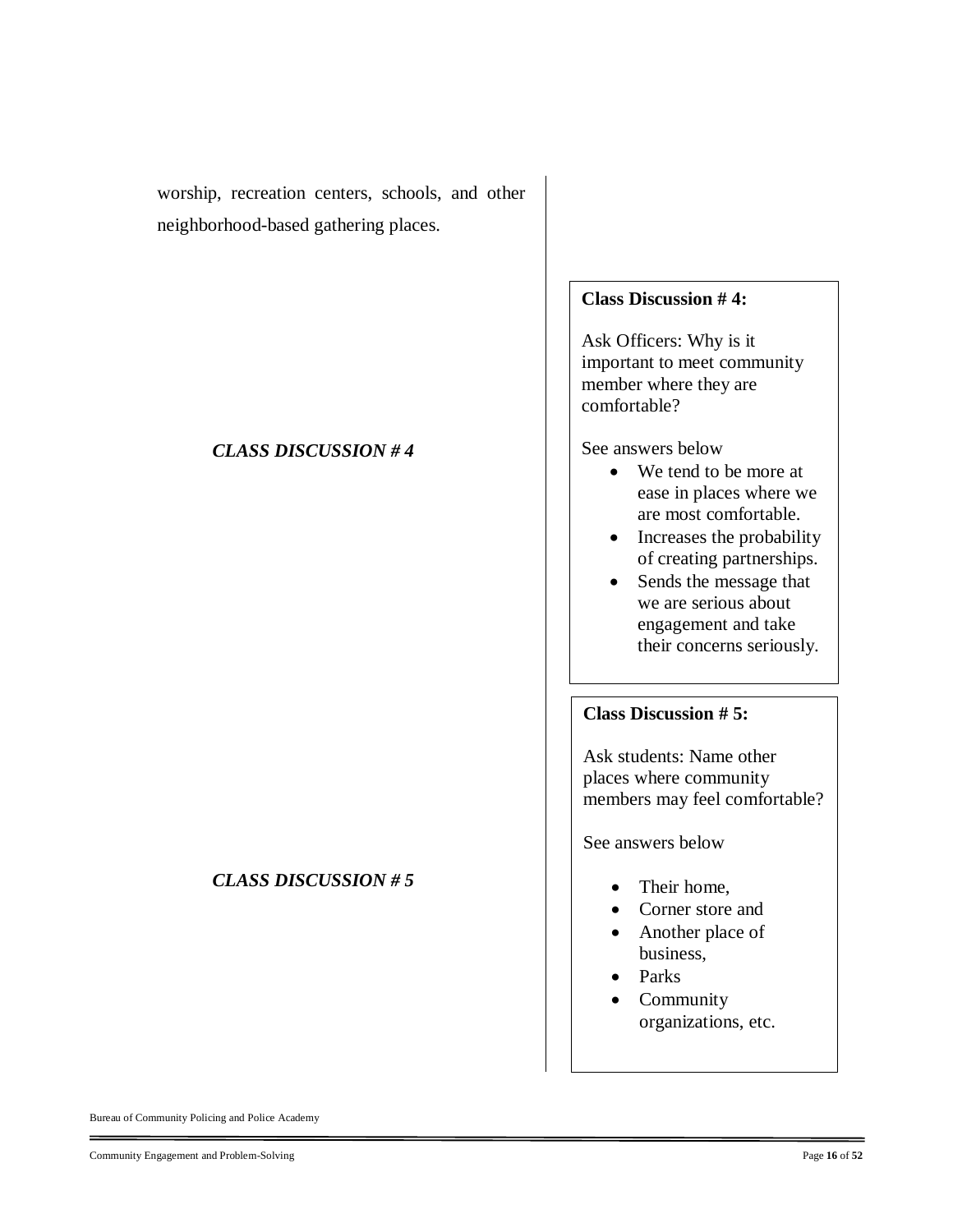- 14. Make personal, one on one contact.
	- a. Remember, first impressions are crucial.
	- b. Be professional.
	- c. Make eye contact.
	- d. Introduce yourself by name and remember the person's name you meet.
	- e. Tell them why you are there.
	- f. Ask how you can work together to address issues that they have?
- 15. Be sure to listen and show respect for what they have to say.

#### **Class Discussion # 6:**

Ask Officers: Why is this important?

See answers below

This gives them the impression that you are taking the partnership seriously.

If you show respect for what they have to say, it is more likely that they will respect what you have to tell them.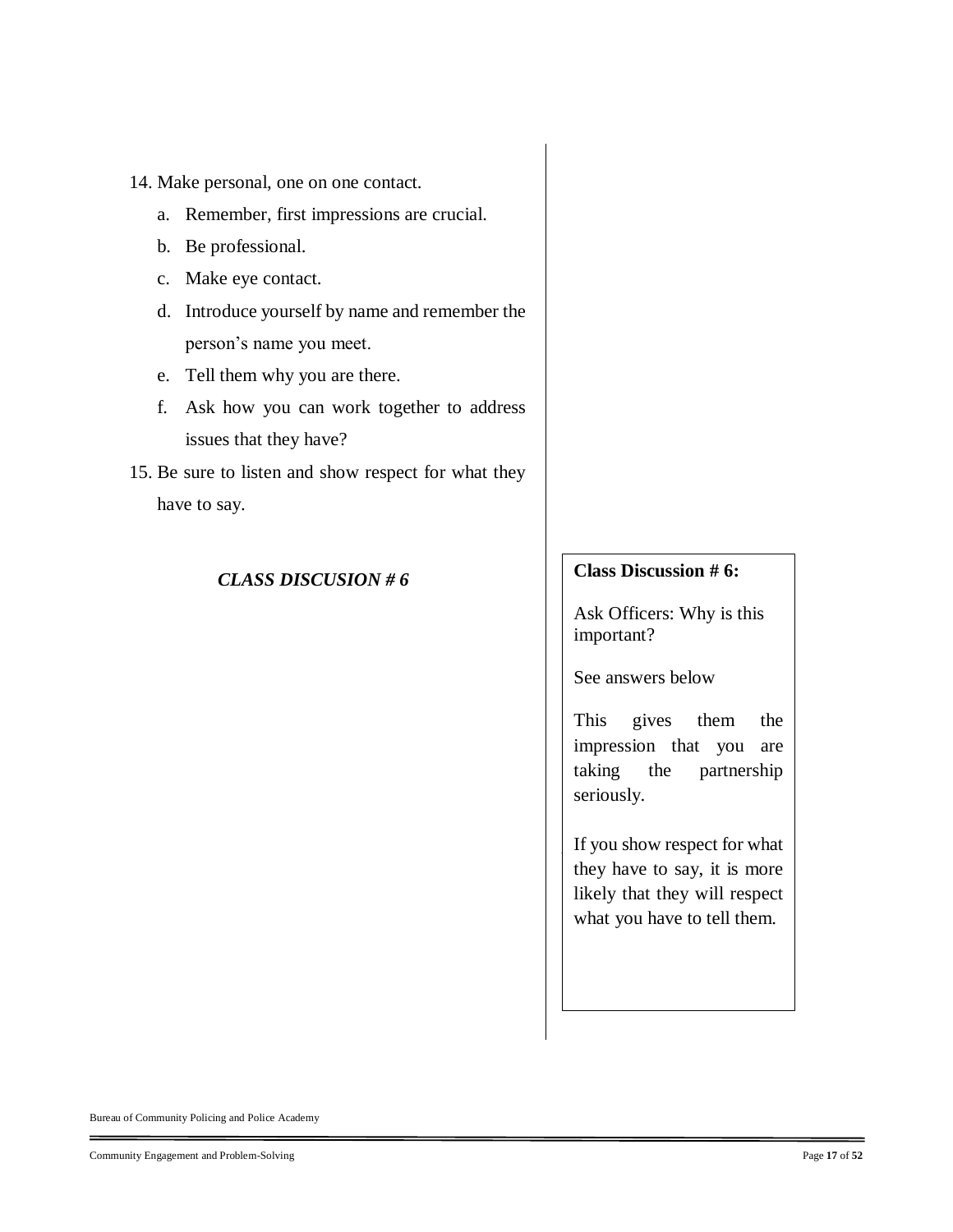16. Do not rush.

17. Be trustworthy

- a. If you tell them that you are going to do something, follow through. Tell them once you have done what you promised. It's okay to do some easy things first and then try the more difficult things. Report back.
- b. Do not make promises that you can't keep.
- c. If something is told to you in confidence, keep it in confidence.

18. Do not ignore troubles.

- a. Make sure that referrals to another city/governmental agencies/organizations are made in accordance with Division policy.
- b. If there are relatively minor concerns that need to be addressed, address them.
	- i. For example:
		- If an empty trash can is in the middle of the street blocking traffic, move the can out of the street.
		- If a street sign is down, notify dispatch.
- 19. Behave and communicate with decency and respect
	- a. Remain professional as you work on building a working partnership.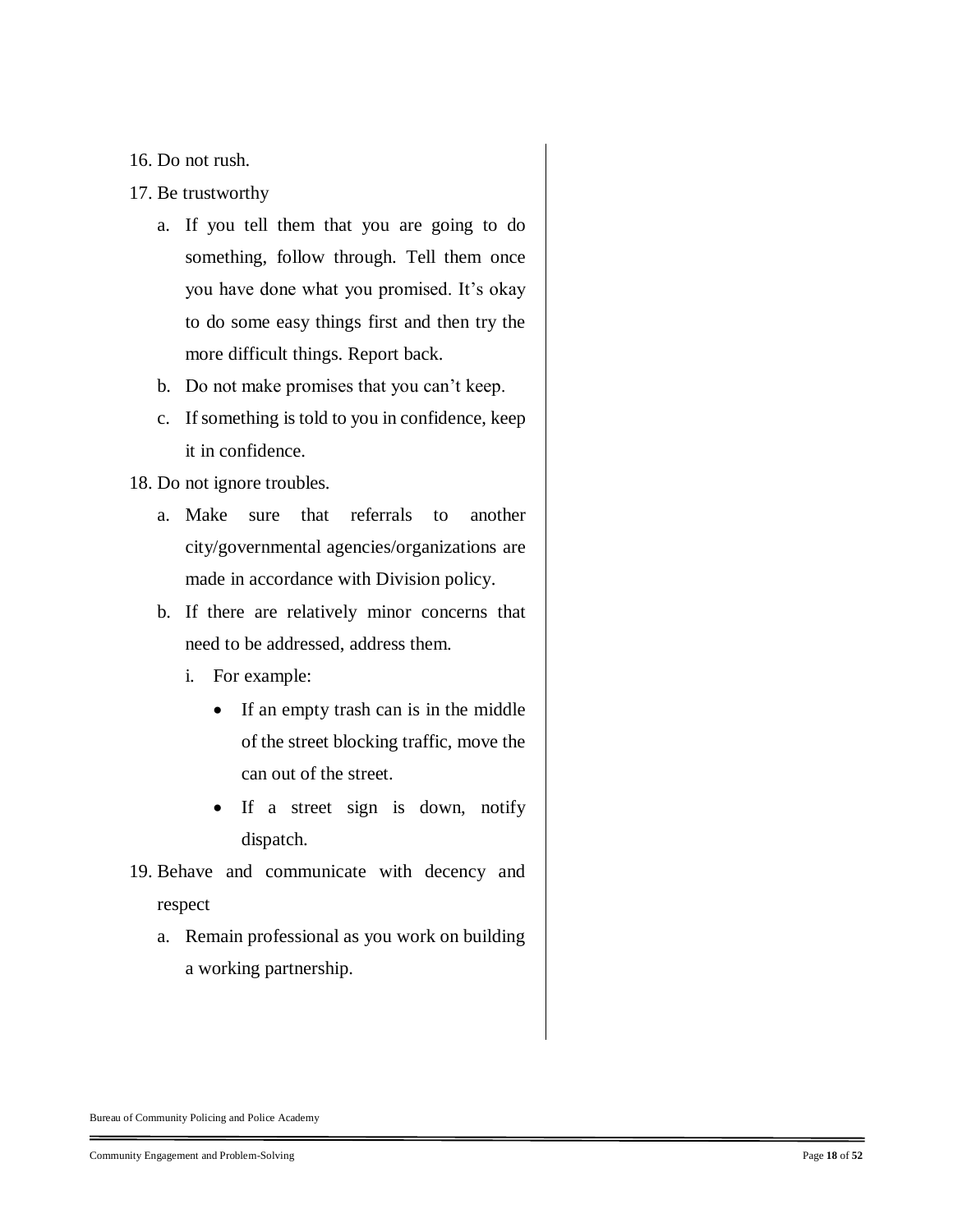- b. Do not use or acknowledge offensive speech or gestures.
- c. Be ethical
	- i. Ethics is defined as moral principles that govern a person's behavior or the conducting of an activity. Officers are expected to show a high degree of ethical integrity on and off the job.
	- ii. There are ways to assess and guide the ethical decision. Remember, adverse police actions can negatively impact the community's perception of us.

20. Admit when you get it wrong and apologize.

- a. Community members understand that officers are human and make mistakes.
- b. If needed, ask other fellow officers for help.
- 21. Practice good communication skills.
	- a. Communication is the two-way sharing and understanding of information.
	- b. In general, officers tend to favor communication styles that are focused on facts, objectives, and consequences, which is compatible with the nature of the job, (i.e., objective, structured, and pragmatic).
	- c. The public wants us to behave in a compassionate, understanding, and "feeling" way.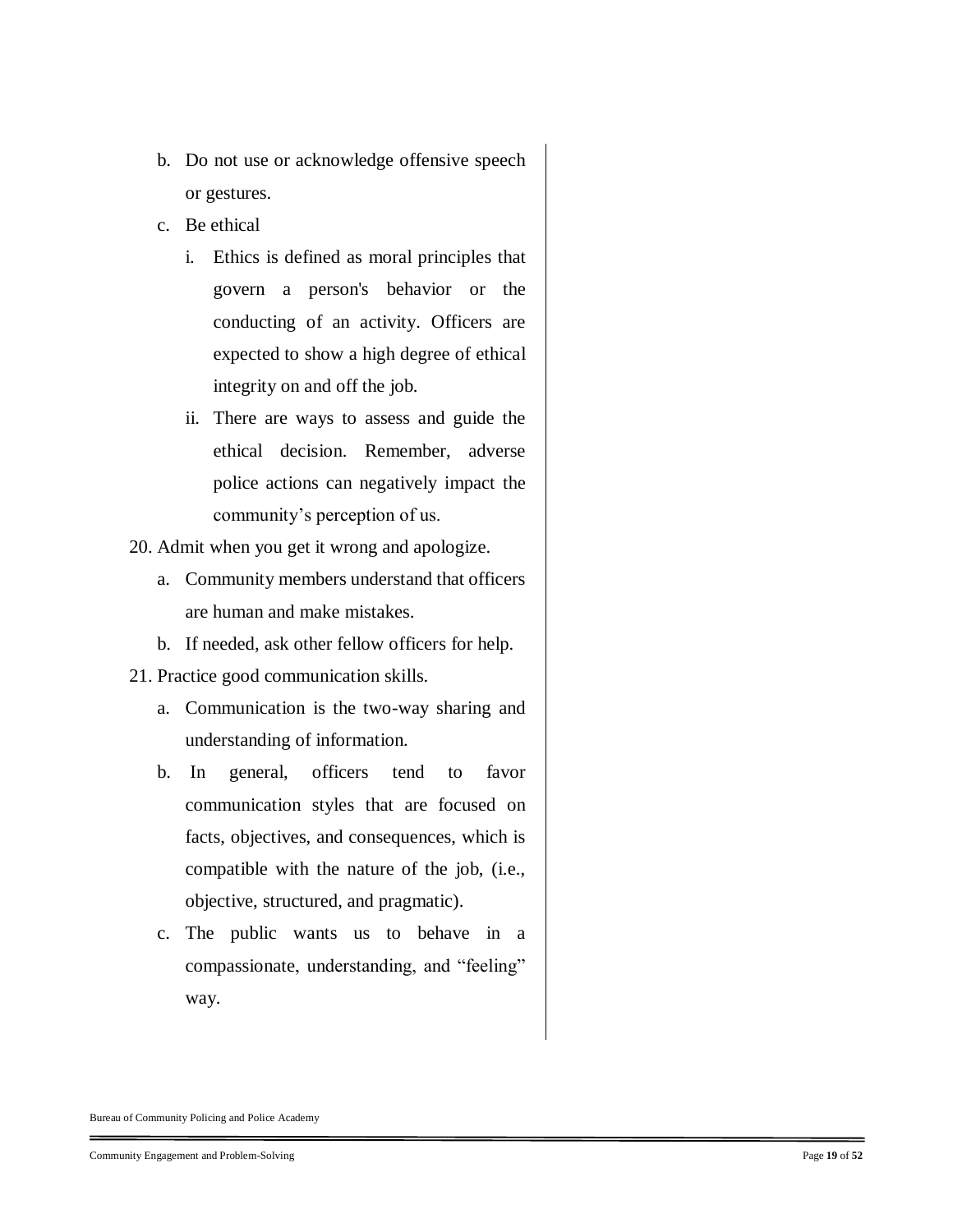#### **D. Principles of Procedural Justice and its Goals**

- 1. One key concept that cuts across our job-whether it is engaging in enforcement activity or problemsolving activity-is procedural justice.
- 2. Procedural Justice is defined as the procedures used by officers in which citizens are treated fairly and with proper respect as humans. The principles of procedural justice should be incorporated into all activities of officers – traffic stops, business visits, and on calls for service.
- 3. Using the principles of procedural justice is an essential first step toward building trust and rapport with all and particularly with populations that might feel marginalized. Procedural justice is also the best tool or avenue toward achieving or strengthening Police legitimacy.
- 4. Employing procedural justice principles will make you more effective in policing and engaging communities in creating partnerships.
- 5. There four pillars of procedural justice:

#### **Class Discussion # 7:**

Ask the class:

- What do they believe is meant by being compassionate, understanding, and "feeling?
- Does this mean to not arrest?
- Does it mean to take be abused?
- Does mean to understand that incidents are very traumatic?
- Does is meant to understand that it is ok to let someone vent frustrations?
- Why is there a difference between the communication style officers prefer as opposed to what the community wants?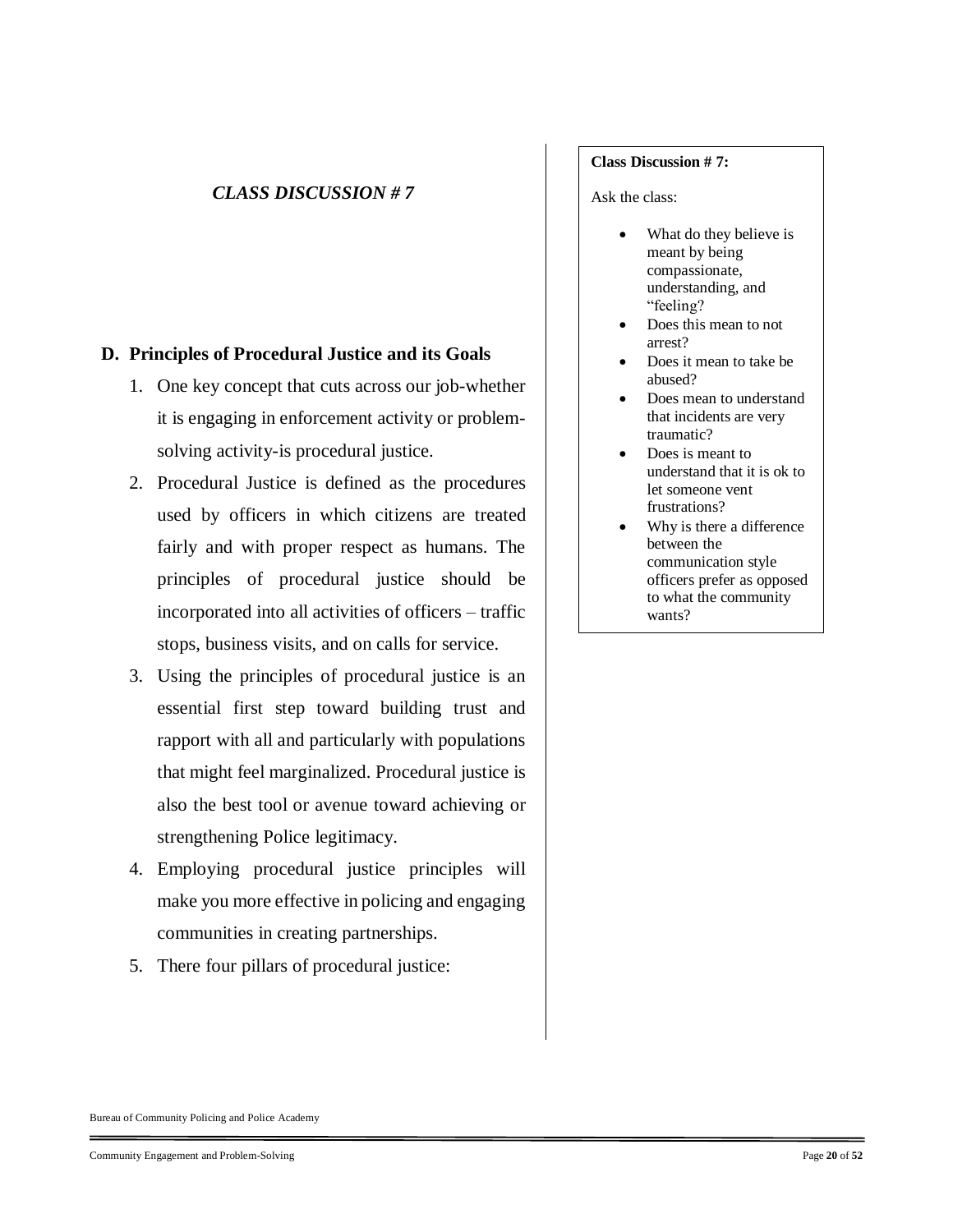- a. Neutrality: being neutral and transparent in decision-making.
- b. Voice: Giving individuals a voice during an encounter.
- c. Respect: treating people with dignity and respect
- d. Trustworthiness: conveying trustworthy motives.
- 6. Policing based on the concept of procedural justice recognizes that people form assessments of legitimacy based on how the police exercise their authority and interact with members of the public.
- 7. When we give citizens a voice (listen) and are neutral, respectful, and trustworthy, we gain the trust of the citizenry. This creates better or more positive encounters and experiences for all.

#### **Class Discussion # 8:**

Read # 7 then ask the class the following questions.

- What does it mean to give citizens a voice?
- Can you imagine how traffic stops and encounters with young people being different when using procedural justice and not using it?
- Why do you think that giving citizens a voice create better encounters?
- How can giving a voice set up a different exchange between the citizen and officers?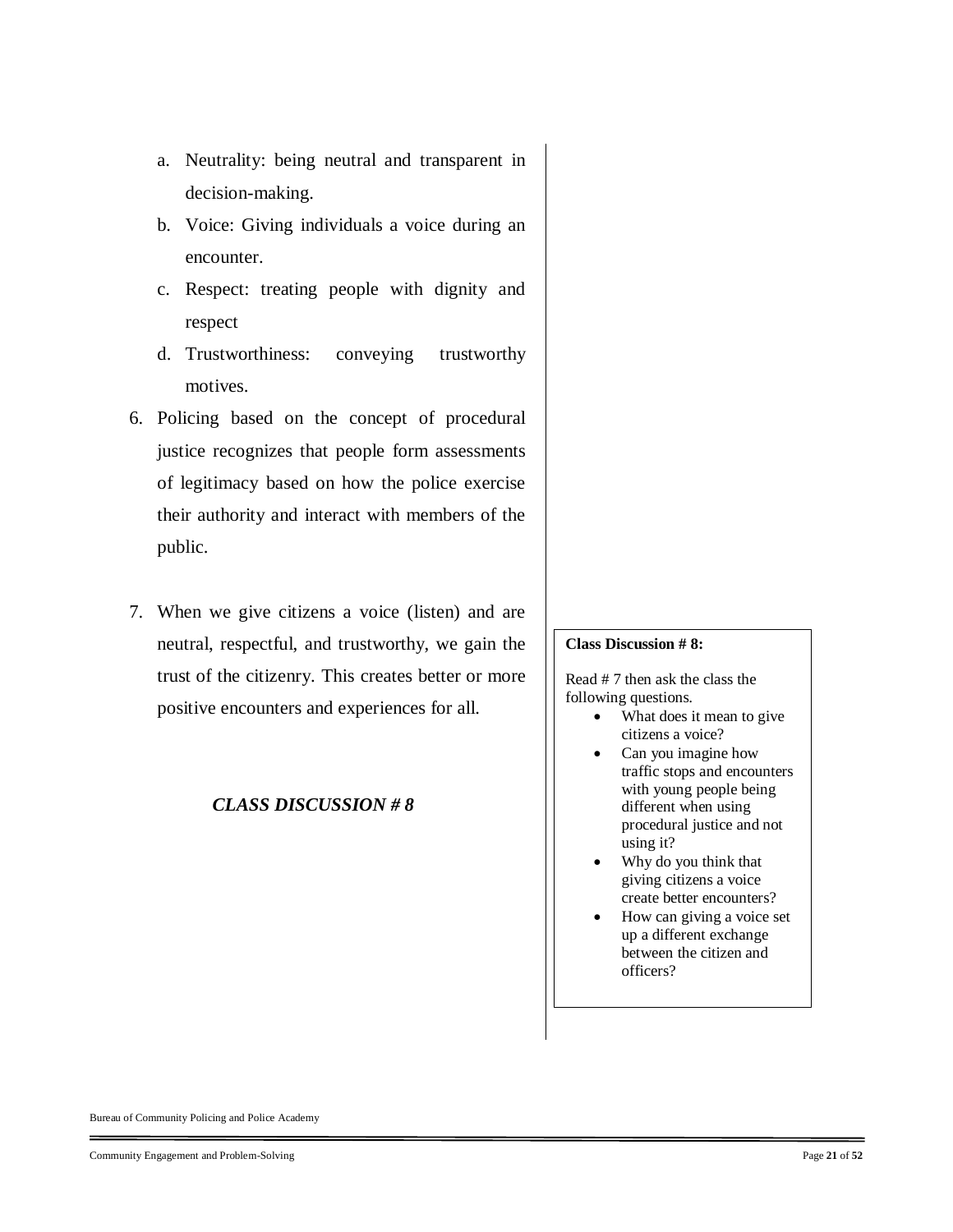- 8. When utilizing procedural justice and gaining legitimacy, we benefit:
	- a. Safety Increases:

#### *CLASS DISCUSSION # 10*

- b. Lowers stress: When everyone treats people with decency and respect, the atmosphere tends to be happier and more pleasant at work and home.
- c. There are fewer complaints: By talking to others professionally, we tend to get fewer complaints.
- d. There is greater cooperation from citizens: When we build rapport with the community

#### **Class Discussion # 9:**

Read # 8 then ask the class how do we benefit from using procedural justice?

### *The e-newsletter of the COPS Office (2015)*

#### **Class Discussion # 10:**

Read letter a then ask the class how they believe safety increases by using procedural justice?

Make sure they understand that safety increases because one is feeling threatened or defensive, which results in a safer environment for officers and the community.

Bureau of Community Policing and Police Academy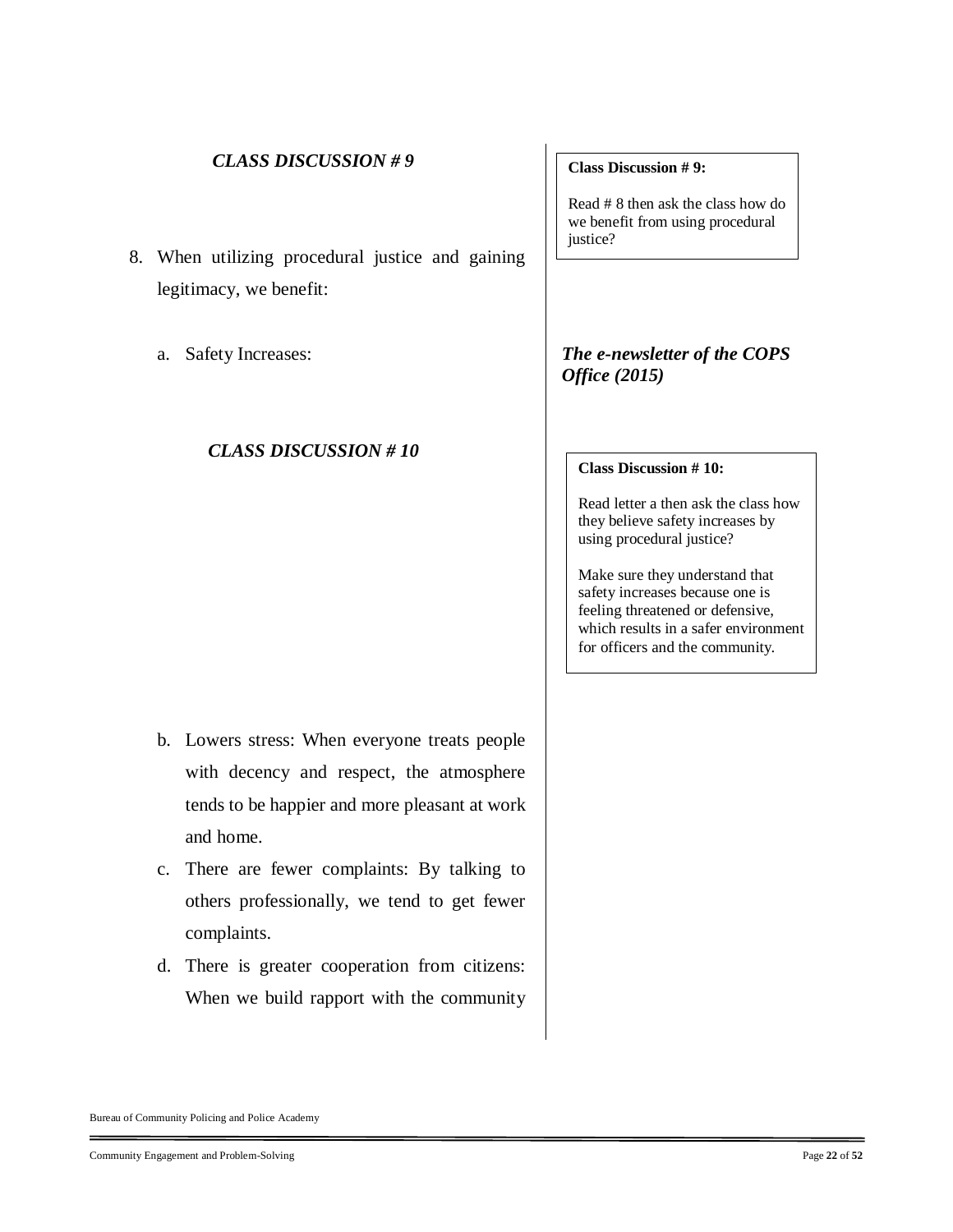by utilizing procedural justice, we are more likely to gain information about incidents occurring in the neighborhoods.

- e. Voluntary compliance is gained from citizens: When we treat others how we want to be treated, we are more likely to walk offenders into a pair of cuffs.
- f. Crime is reduced: When talking to others in the proper manner, there is a greater likelihood that there will be fewer assaults on officers.
- 9. Collaborative Problem-Solving
	- a. CPOP stands for "Community and Problem-Oriented Policing."
	- b. What does it mean for our policing to be "Problem-Oriented?"
	- c. In the 2018 training, you were introduced to the SARA model.
		- i. The SARA model is a tool that all CDP personnel can use to address a problem. Think of a problem as something that happens more than once, vs an incident that is a onetime occurrence. For example, tragically a person is killed in a motor vehicle crash when another vehicle didn't stop at a stop sign. That is an incident. If that happens again, in the same

*Meares & Neyroud (2015)*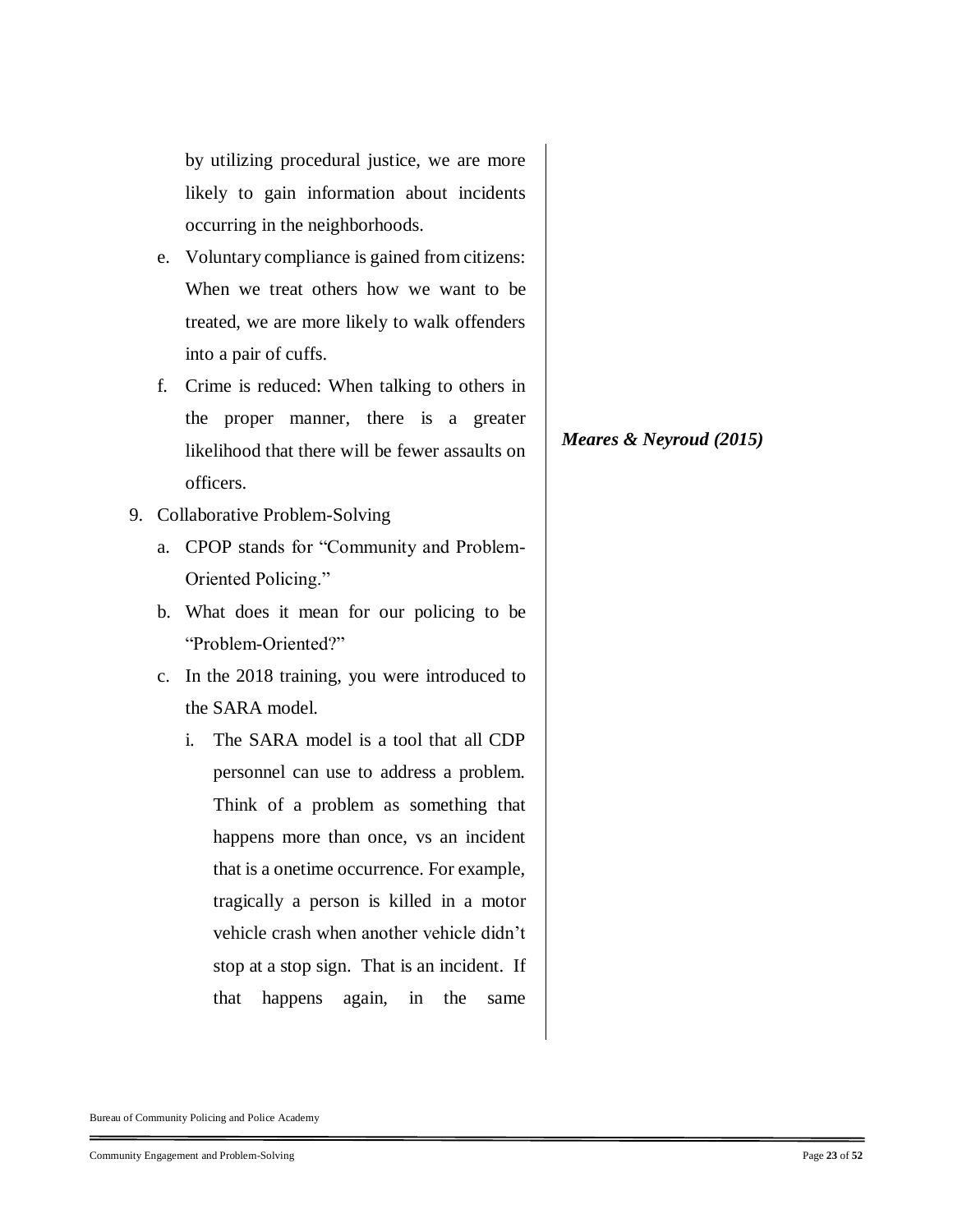intersection in the same fashion is a problem that the SARA model can help remedy

- ii. What's a problem?
	- A problem can be something that community members say is a serious issue, even aside from any pattern of incidents or calls for service. This can be in one-on-one interactions, or it may come from feedback from community meetings such as District Policing Committee meetings.
- d. Example: Officers received multiple calls for cars being broken into on a particular street. They confer with radio and learn that the incidents happen between 1 and 5 am. They also observe that the street is dark, and doesn't have sufficient lighting. The officers believe that the problem can be solved with better lighting. Therefore, they request that the lights are replaced or repaired. After the lighting is repaired, there are no more car break-ins.
- e. Problem-solving engagement will be tracked and uploaded into a system in the same fashion as community engagement stats. As of today, the process of inputting the data has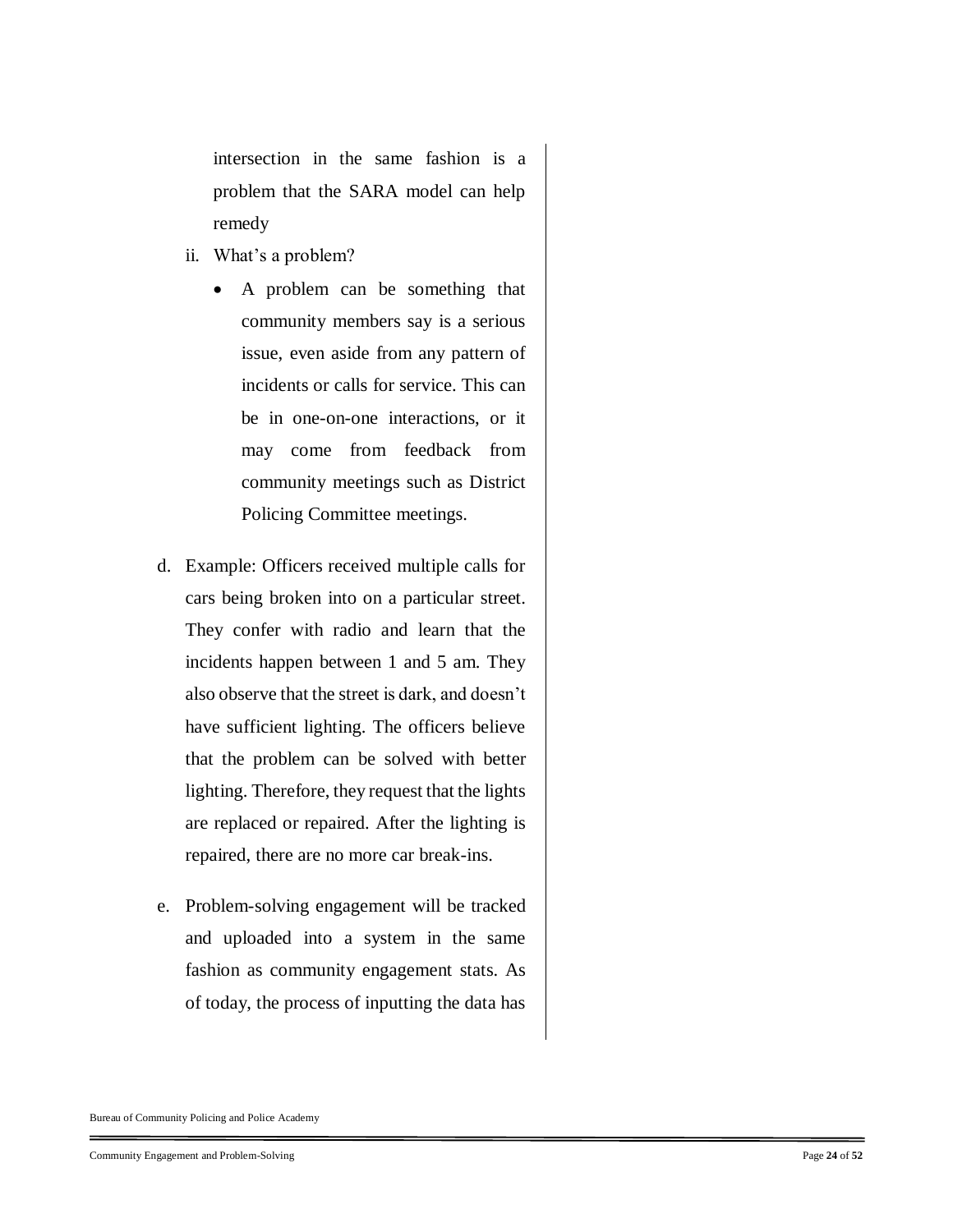not been finalized. When the process is created, training on how to input the data will follow.

- f. Problem Triangle
	- i. While the SARA model is useful as a way of organizing the approach to recurring problems, it is often challenging to figure out just exactly what the real problem is. The problem analysis triangle (sometimes referred to as the crime triangle) provides a way of thinking about recurring problems of crime and disorder. This idea assumes that crime or disorder results when likely offenders and suitable targets come together in time and space, in the absence of capable guardians for that target. This is what the Problem Triangle looks like:
	- ii. Offenders can sometimes be controlled by other people: those people are known as handlers.
		- For example: Prostitutes and pimps, drug users and drug dealers.
	- iii. Targets and victims can sometimes be protected by other people as well: those people are known as guardians.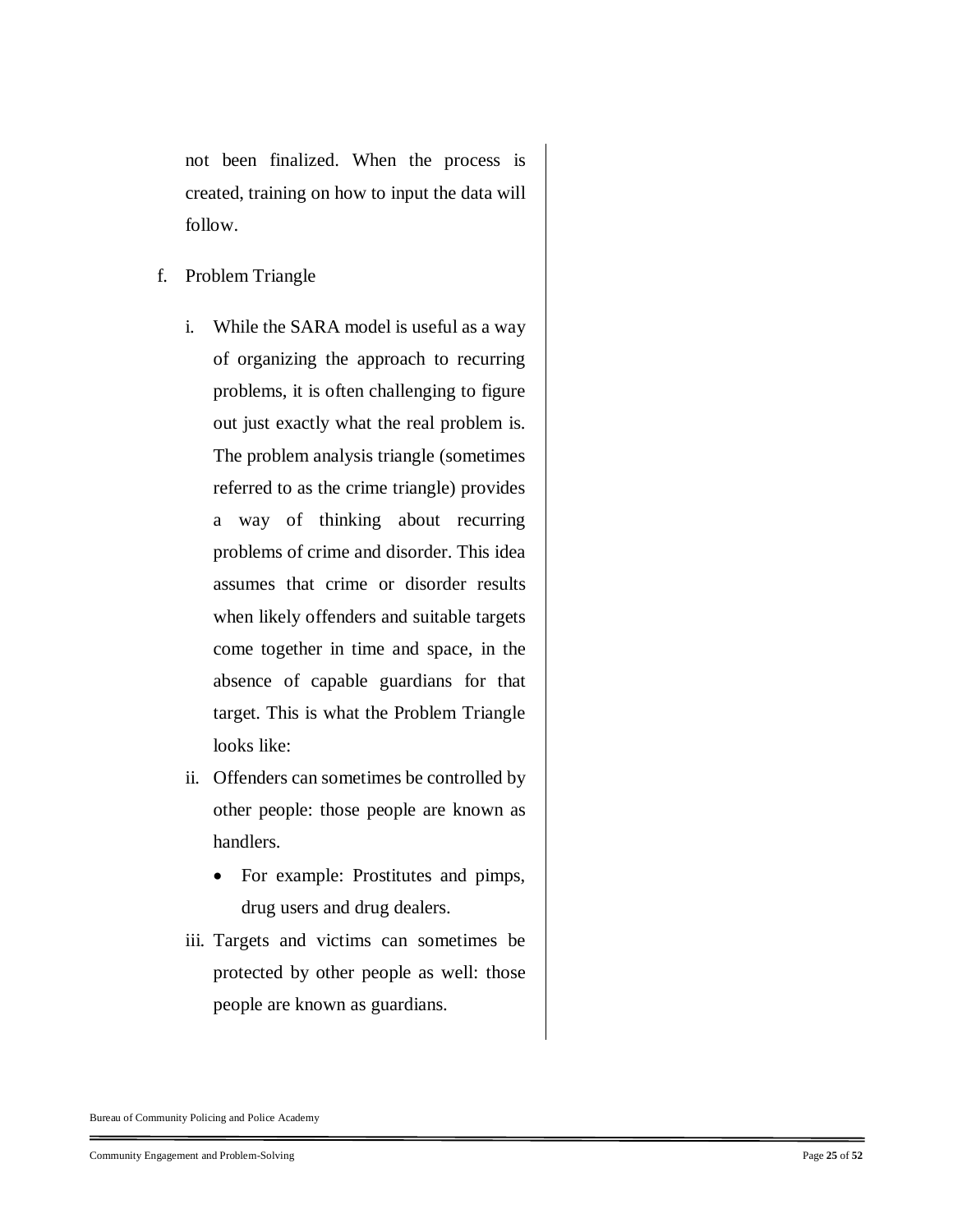- For example: Police, teachers, advocates.
- iv. Places are usually controlled by someone: those people are known as managers.
- v. Thus, effective problem-solving requires an understanding of how offenders and their targets/victims come together in places and understanding how those offenders, targets/victims, and places are or are not adequately controlled. Understanding the weaknesses in the problem analysis triangle in the context of a particular problem will point the way to new interventions.

# **E. Scenario Preparation**

- 1. Set up the scenario
	- a. This will be a role play scenario.
	- b. All officers will participate.
	- c. Officers will respond to a call for service as a with a partner(s).
- 2. Go over the assessment parameters.
	- a. The scenario is the same for all officers no mater rank or assignment.

### *10 Minutes*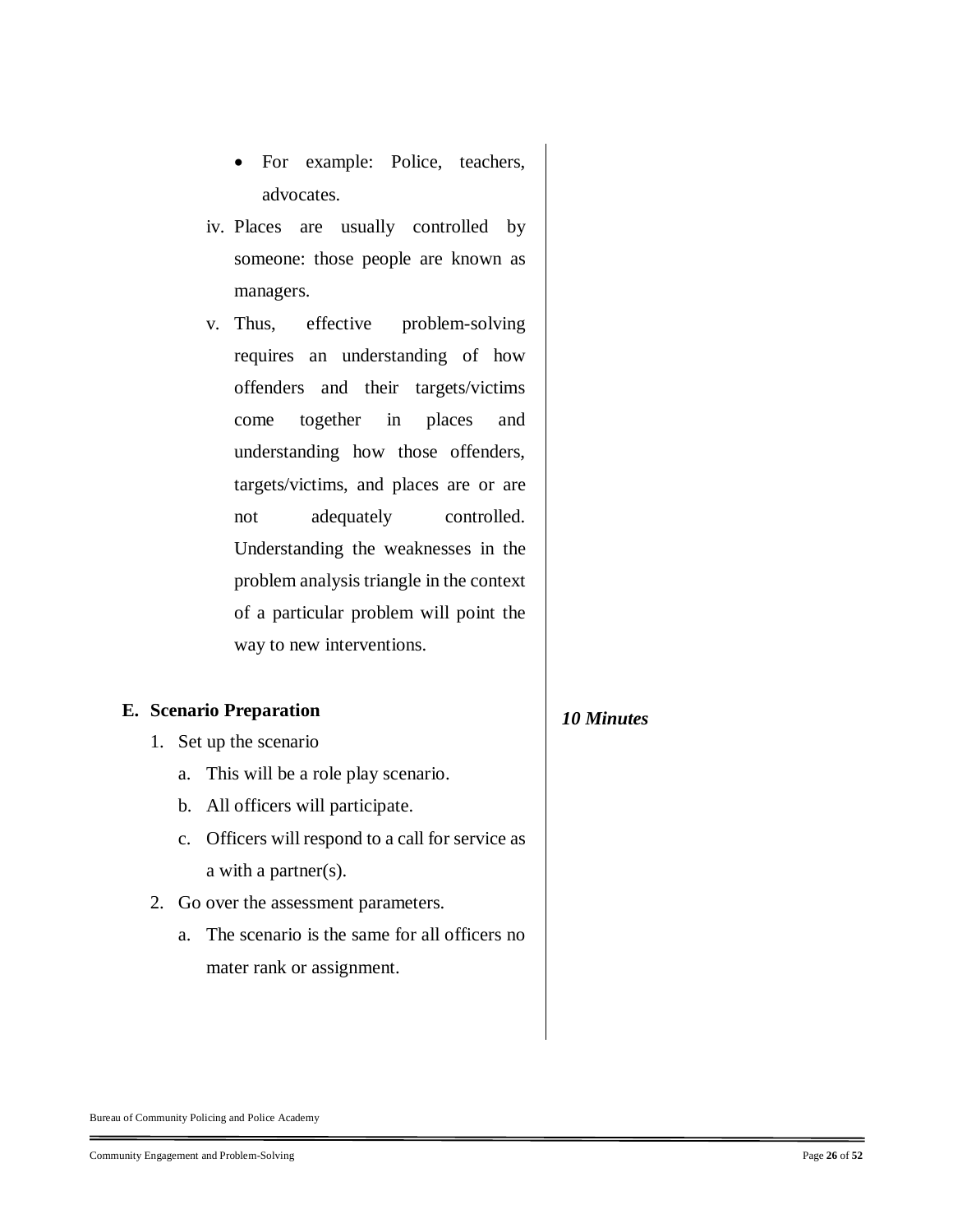- b. Officers will only be graded on community engagement and problem-solving.
- c. Cover/contact tactics are not graded.
- d. Report writing is not graded.
- 3. Go over safety rules.
	- a. No guns will be allowed during the scenario.
- 4. Assign groups/partners.
- **F. Lunch**

*1 Hour*

L.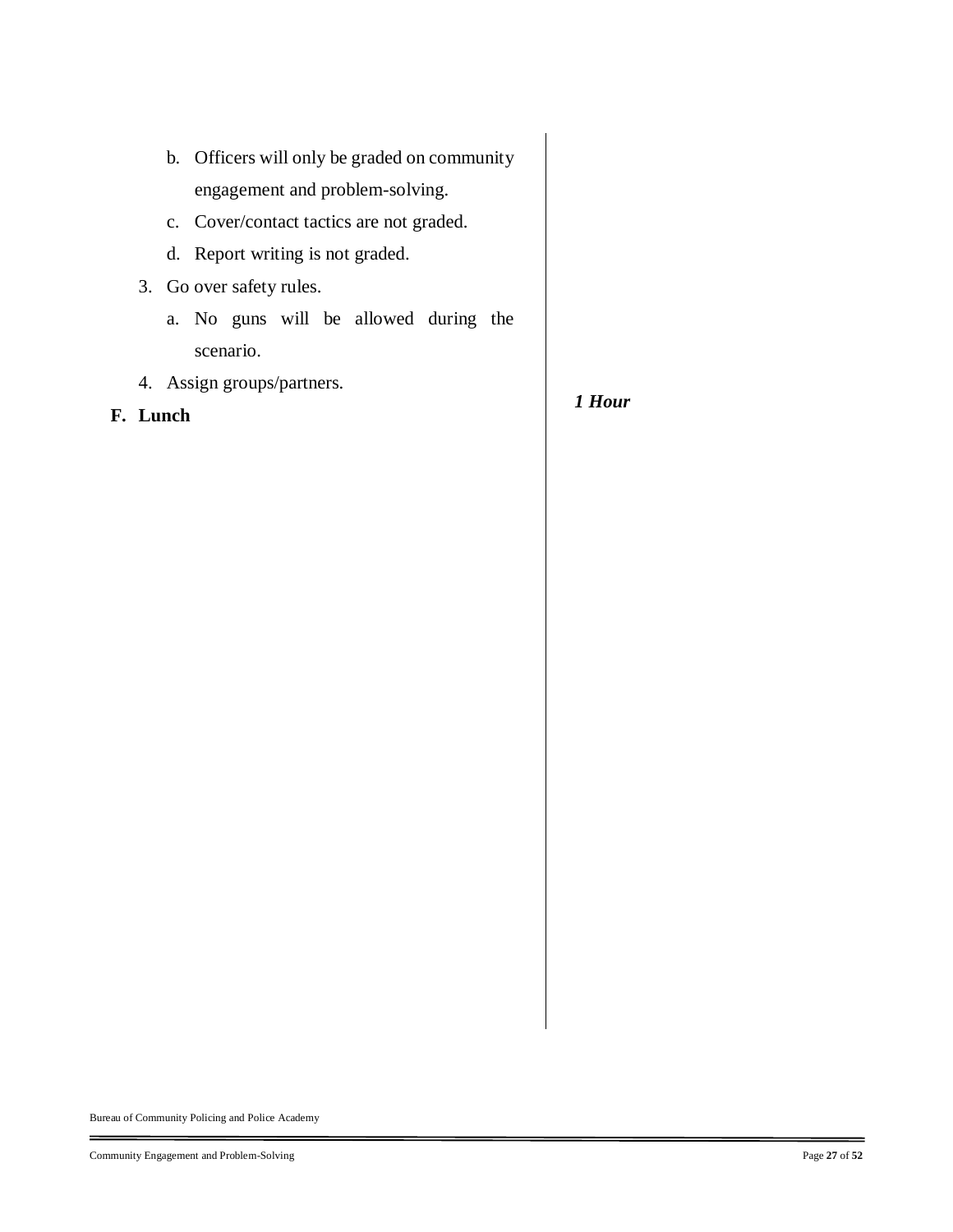# **III. SCE NARI O**

#### **A. Goal:**

- 1. Practice community engagement and collaborative problem solving-skills
- 2. Create partnerships
- 3. Use procedural justice in decision-making

#### **B. Needed:**

- 1. Three role players
	- a. One to play the victim,
	- b. Two to play neighbors,
- 2. Instructors
	- a. (1) assessor
	- b. (1) instructor
- 3. SARA guide and worksheets
- 4. Map of the area

#### **C. Number of Students**

- 1. 2- Officers as primary car
- 2. 2- Officers as backup car

### **D. Background for the Scenario:**

- 1. It is 2200 hours, on a Wednesday night in July, no adverse weather
- 2. The victim lives on a street that has several vacant homes and empty lots.
- 3. There are large trees in the lots and on the street that covers the lights.
- 4. There is a vacant building at the corner of the street where illegal drug and sex activity

#### *2 hours and 30 minutes*

*Brief and store weapons: 20 min Scenario and debrief: 60 minutes*

*While officers are waiting for their turn to participate in the scenario, copies of the Executive Summary and Chief's Vision of the CPOP plan will be distributed. They will be instructed to review the plan and informed they will be tested on all aspects of the training, including the Summary and Chief's Vision.*

*Brief the role players before training begins to ensure that they understand their roles*

Bureau of Community Policing and Police Academy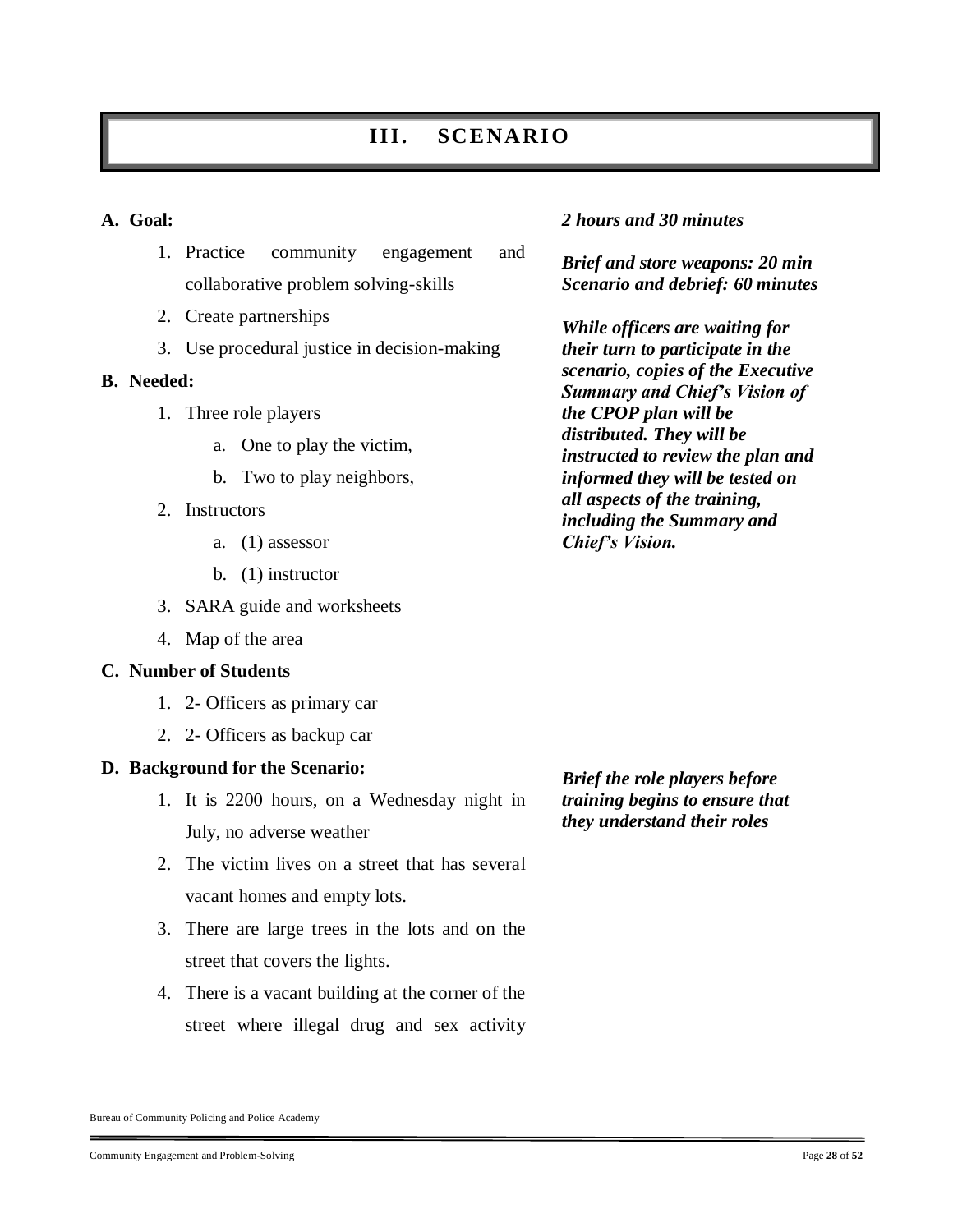occurs. (there is no one in or around the building at the time)

- 5. The building is owned by a bank and is in poor condition.
- 6. Several burglaries have occurred on the street
- 7. Neighbor  $# 1$ 's home (next to the victim's home but separated by the victim's driveway and empty lot) was the victim of burglary several days ago.
- 8. Neighbor # 2's (lives directly across from neighbor #1) garage was entered, and items were taken several weeks ago.
- 9. The burglaries and theft from the garage happened on different days, but near the same time of day-late evening).
- 10. The victim and the neighbors work at similar times.

### **E. SCENARIO:**

- 1. Assignment:
	- a. Officers receive an assignment for a place entered.
	- b. Dispatch informs them that the suspect ran from the home when the victim arrived.
	- c. The victim could only describe a 1. tall, thin, person,

*An instructor will assess the officers and give the scenario briefing to the officers.*

*8 sessions, 15 minutes each*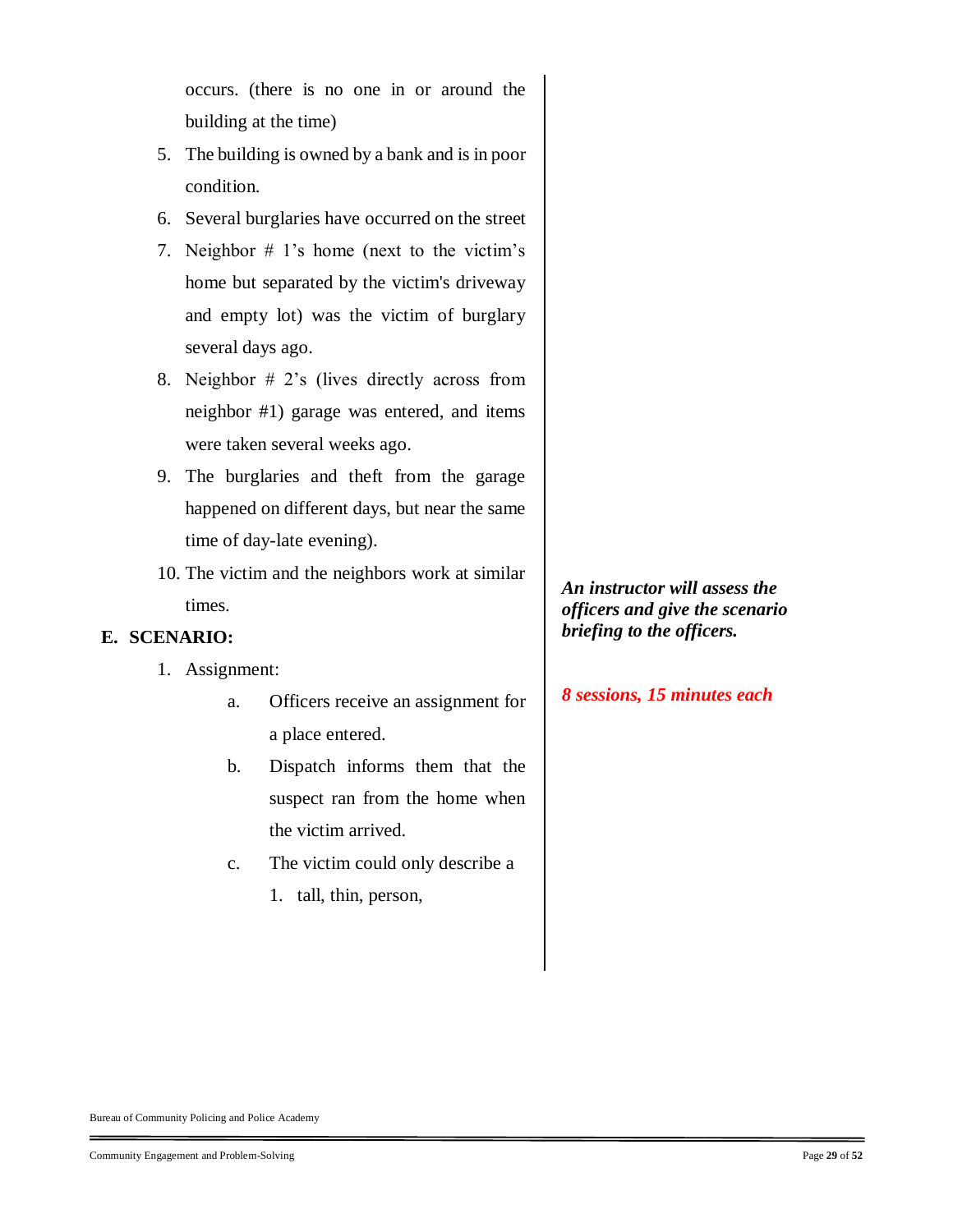- 2. Wearing dark-colored clothing.
- d. The suspect ran towards a vacant building at the corner of the street.
- e. The officers assigned to that zone from B and C-Platoons acknowledge the call.
- f. When they arrive on the scene, the victim is standing outside with two other people.
- g. The officers checked the home and did not locate any suspects.
- h. No items were taken
- 2. Officer observation (Evaluate officer):
	- a. The victim's home is separated from the neighbor's house by the driveway and an empty field.
	- b. The empty lot has tall bushes and trees making it difficult to see from the street.
	- c. The side door of the home had been kicked in.
	- d. No other point of entry or exit was found.
	- e. The street is very dark.

### **F. The scenario begins**

1. Officers preferred course of action:

Bureau of Community Policing and Police Academy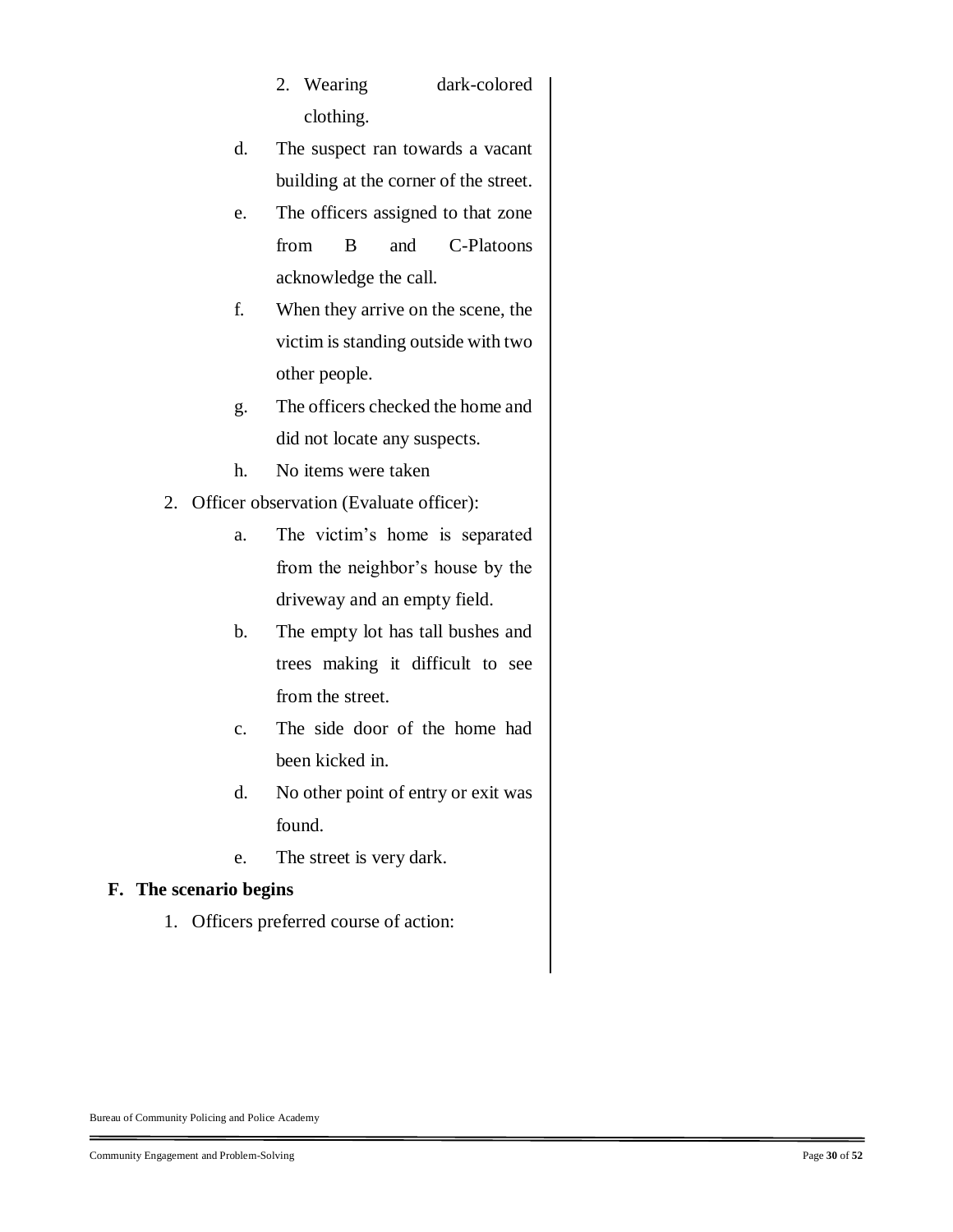- a. Introduce themselves.
- b. Determine who the victim of the burglary is.
- c. Determine who the other people are.
- d. Ask the victim if he/she prefers to speak to them alone.
- e. Begin investigating.

# **G. The victim will provide the officers with the following information:**

- 1. He/she has lived in the home for over a decade.
- 2. The victim left work early. Usually arriving home at 2300 hours.
- 3. He/she lives there alone and is now afraid to be there.
- 4. Returned home from work, pulled into the garage that sits behind the home.
- 5. When he/she got out of the vehicle, the suspect ran:
	- a. Out of the side door
	- b. Then down the driveway
- 6. Did not see the suspects face.
- 7. Don't know the suspect's gender, race, ethnicity.
- 8. He /she went to neighbor 1's home
	- a. Which is next to victims' home,

*Officers may feel the need to do a thorough investigation by asking for birth dates and social security numbers. Remind them that this is not needed.*

Bureau of Community Policing and Police Academy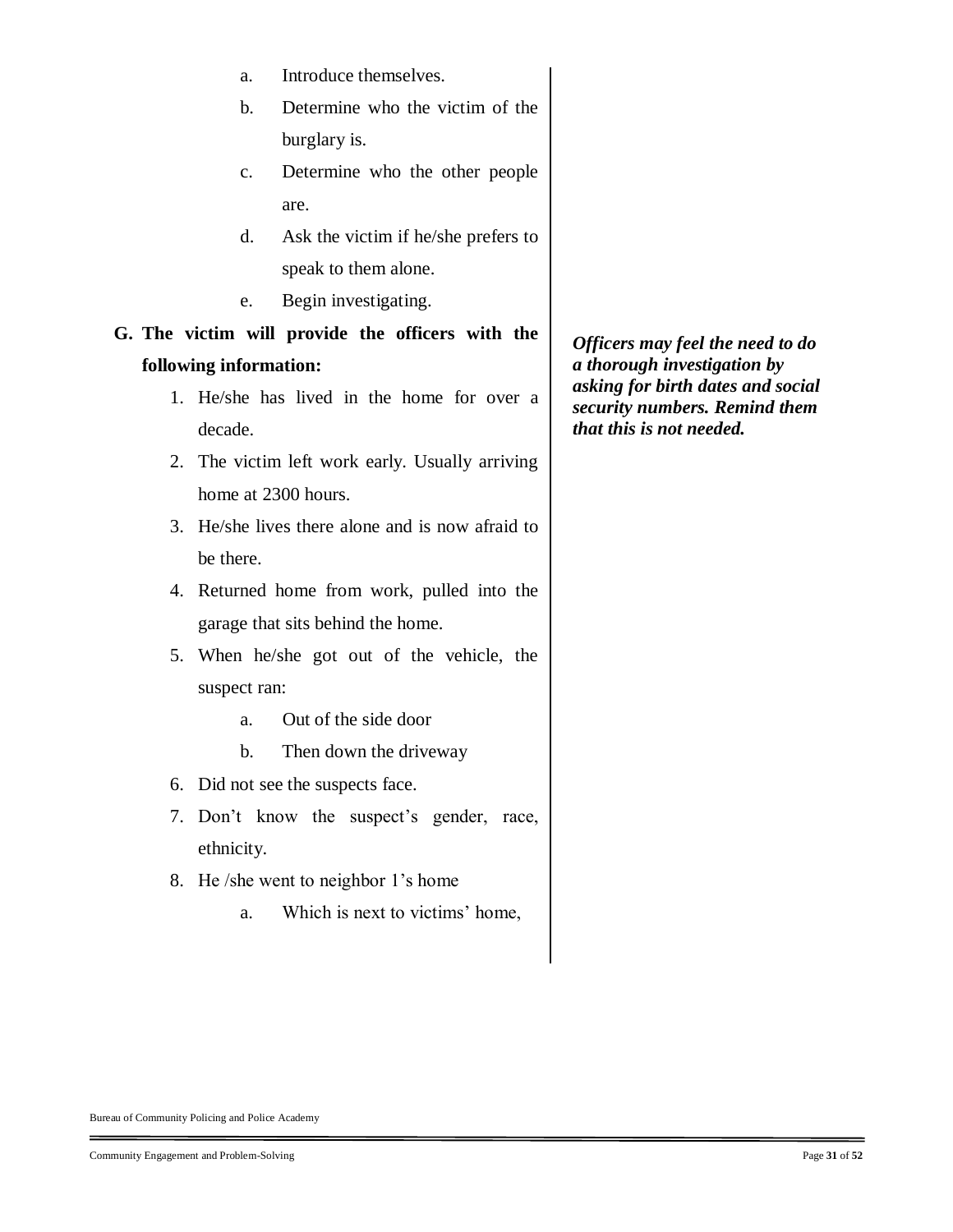- b. Also separated by an empty lot.
- 9. Neighbor # 2 was also at neighbor #1 home.
- 10. The victim will tell the officers that neighbor 1 and 2 were also victims of a burglary.

### H. **Officers preferred response**:

- 1. The victim has provided the officers with information that multiple burglaries have occurred on the same street.
- 2. At this time, officers should recognize that they are possibly in the Scanning phase of the SARA model.
- 3. They should also speak to the neighbors about their crimes to help them find a way to prevent future burglaries.
- 4. They should ask follow-up questions such as
	- a. The time the crimes occurred, and,
	- b. Are there any environmental factors such as?
		- 1. vacant structures,
		- 2. open fields,
		- 3. Foliage, etc.
	- c. Does he/she know where the suspect is/came from.

# **I. The victim will provide the following information**

- 1. The home next door was demolished several months ago.
- 2. The bushes are overgrown

### *Evaluate officers on follow up questions*

*Victim roll player will evaluate these answers if the question is asked*

Bureau of Community Policing and Police Academy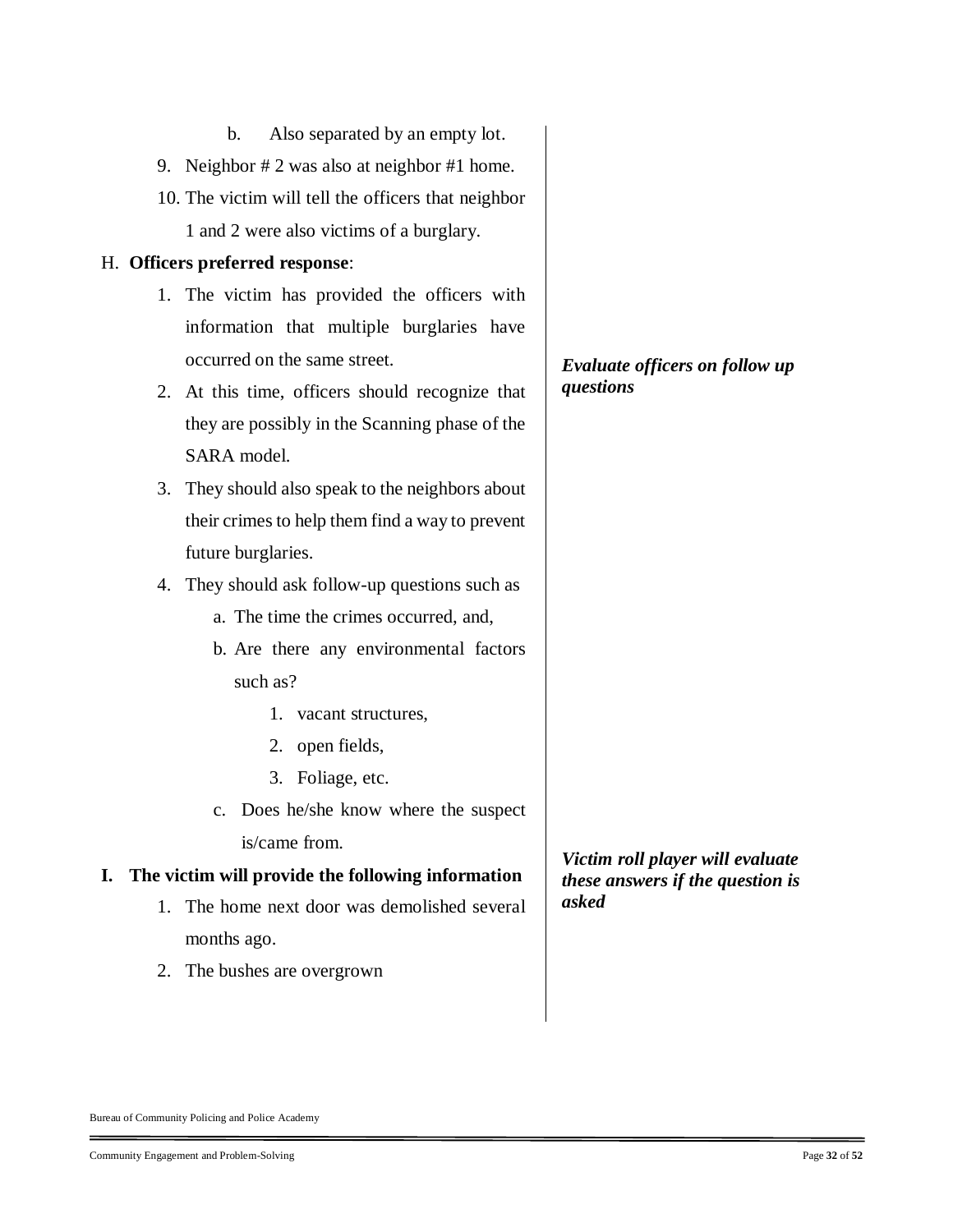- 3. The street light in front of it does not work.
- 4. Normally return home from work at the same time.
- 5. He/she hasn't seen anyone one casing her home but has seen people around the vacant building when returning from work. Unsure what if anything illegal is happening there.
- **J. If asked, neighbor # 1 will provide the following information about their crime:**
	- 1. The home next door was demolished several months ago.
	- 2. The bushes are overgrown
	- 3. The street light in front of it does not work.
	- 4. Normally return home from work at the same time.
	- 5. He/she hasn't seen anyone one casing her home but has seen people around the vacant building when returning from work. Unsure what if anything illegal is happening there.

# **K. If asked, neighbor # 1 will provide the following information about their crime:**

- 1. On Monday, he/she returned home at approximately 2330 and discovered that someone broke into his/her home.
- 2. The suspect entered through an unlocked window on the side of the house that faces the empty field.

*If asked, neighbor # 1 will provide the same information as the victim*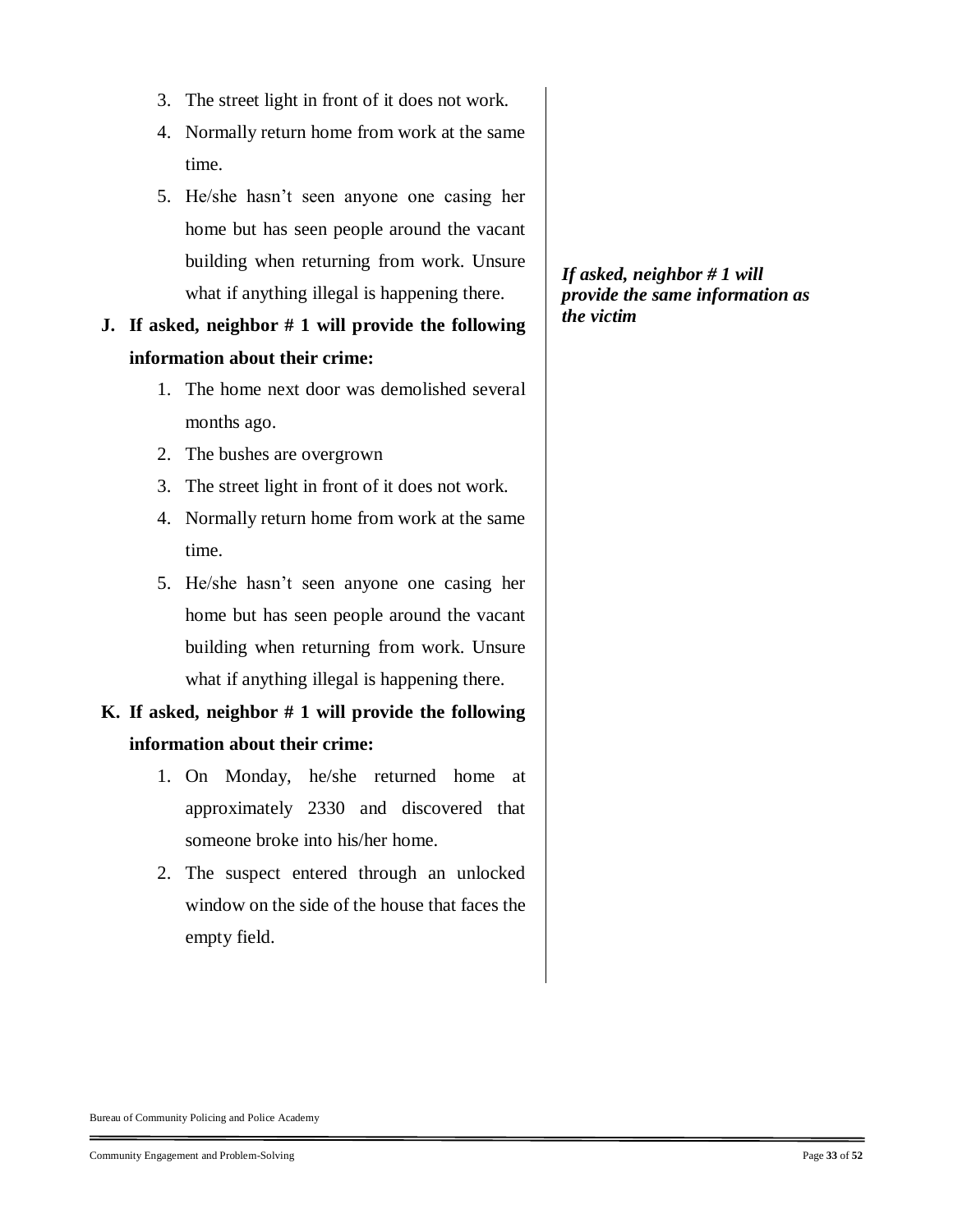- 3. The suspect used a garbage can to help him/her climb into the window.
- 4. The victim usually returns home from work at 2330.
- 5. He made a police report.
- 6. He/she hasn't seen anyone one casing her home but has seen people around the vacant building when returning from work. Unsure what if anything illegal is happening there.

# **L. If asked, neighbor # 2 will provide the following information:**

- 1. Several weeks ago (don't remember the date) at approximately 0130 hours, he/she noticed that their garage door was open.
- 2. He/she distinctly remembers closing the door after returning home the previous evening.
- 3. He/she went close the door when observed that the lawn mower was missing.
- 4. He/she did not report the incident because the lawn mower didn't work and nothing else was taken.
- 5. He/she didn't want to bother the police.
- 6. Since that time, he/she had an electric door opener/closer installed.
- 7. Can see the vacant building from a secondfloor window and reports that he/she routinely watch the building.

*Observe if officers' probe more deeply about the vacant building*

Bureau of Community Policing and Police Academy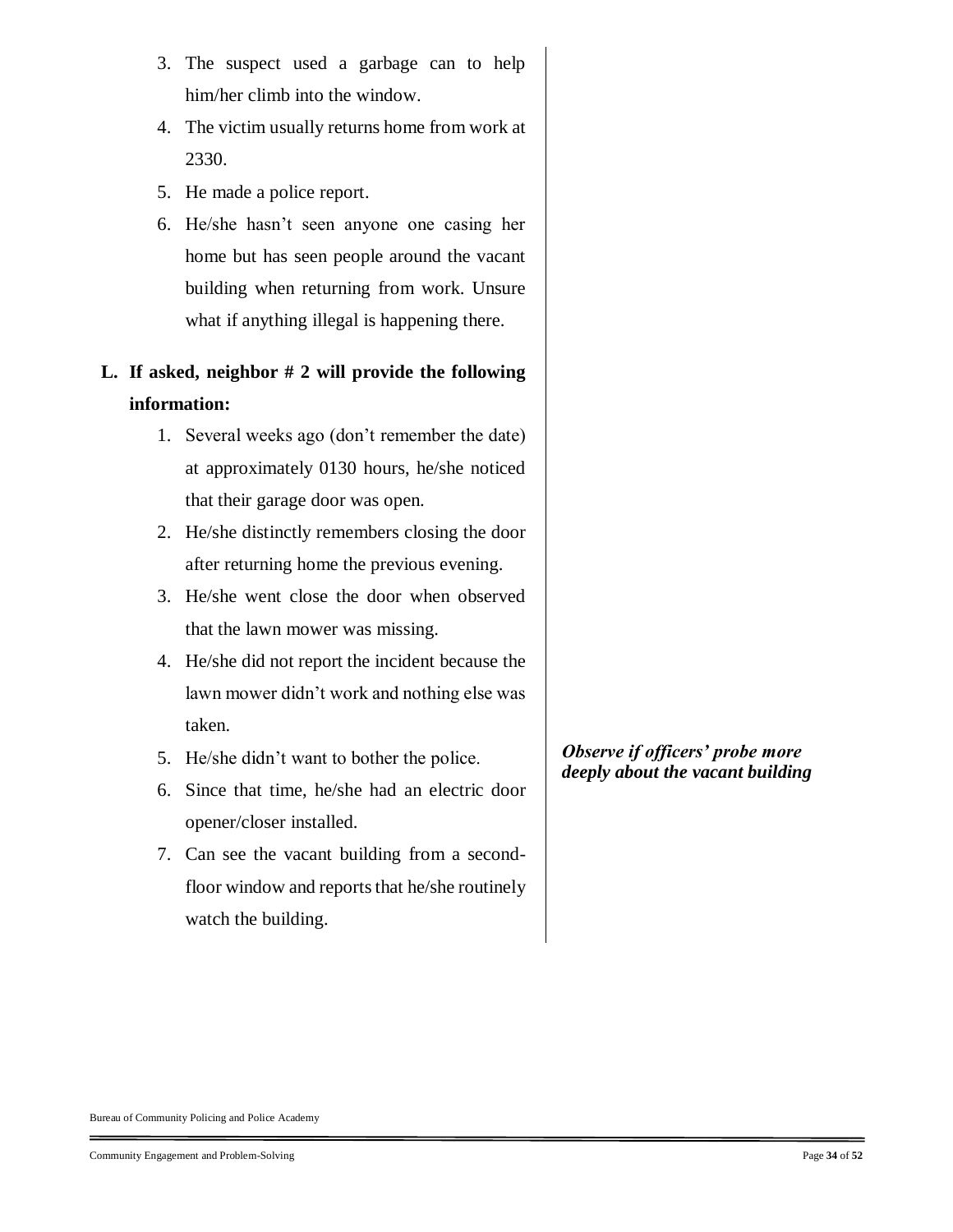- 8. During the evening and early night, drug activity and all kinds of other criminal acts occurs in and around it.
- 9. The users and dealers enter the building through an unlocked back door.
- 10. Believes that the suspects in the crimes probably hangs out at the building.
- **M. If asked about other activity that she/he observed at the building, neighbor # 2 will provide the following information:**
	- 1. The building looks as if it will collapse.
	- 2. The aluminum siding has been stripped off and stolen.
	- 3. Believes that there was a homicide or an overdose victim found inside.
	- 4. There are a lot of tires in the back of the building.

### **N. End role-play scenario.**

### **O. Instructor notes:**

- 1. Inform the officers that they are to go to the next room and complete the problem worksheet as a team.
- 2. They must complete the worksheet thoroughly and will have a supervisor available if needed.

*Inform the officers that they are to go to the next room and complete the problem worksheet as a team. Written instructions will also be provided. 10 minutes*

*Distribute the exam 10 minutes to complete*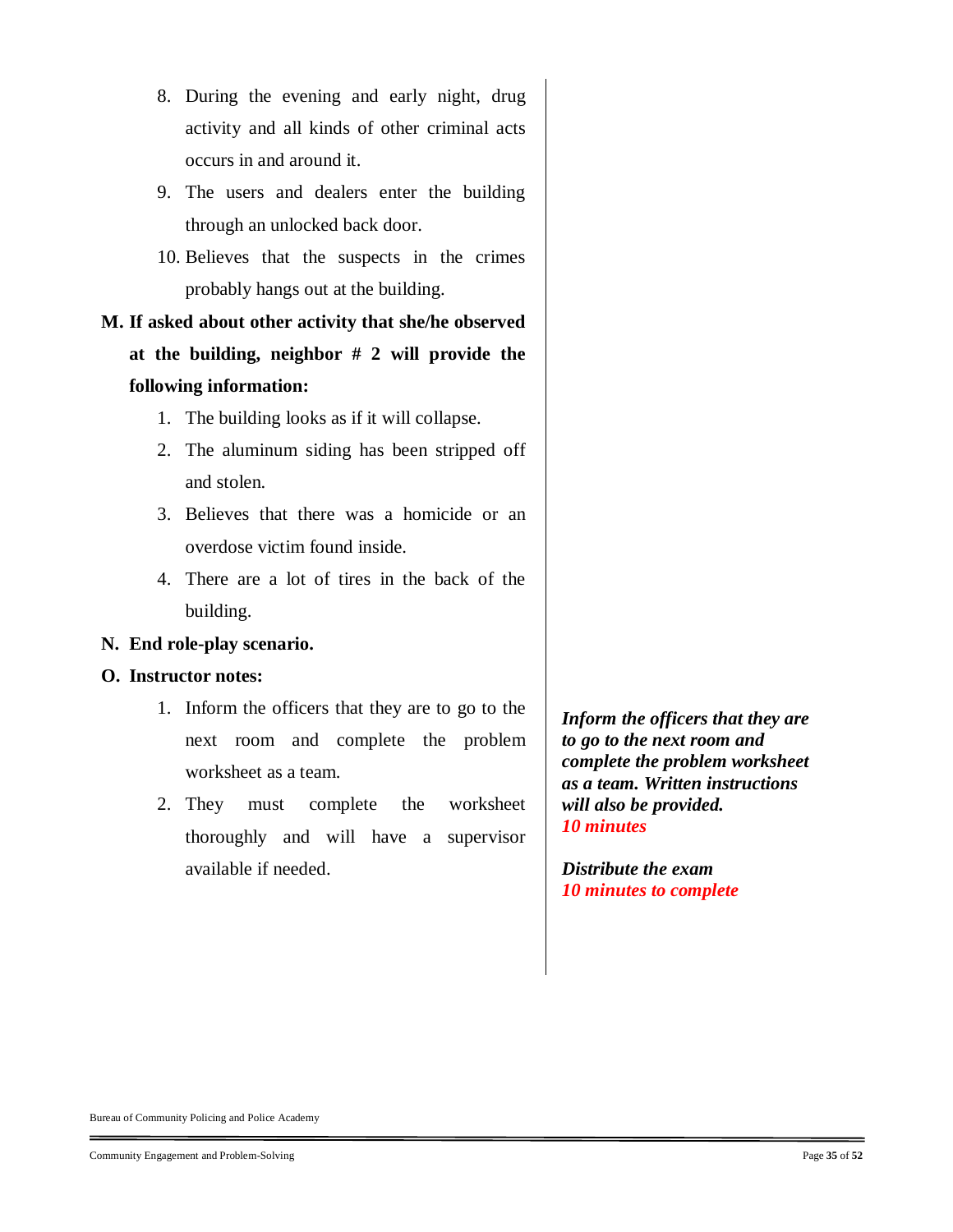- A. Summarize the material and answer questions.
- B. Final exam.
- C. Review the exam.
- D. Remediate if necessary.

*Review answers as a class so that they understand the correct answers. 20 minutes*

Bureau of Community Policing and Police Academy

L,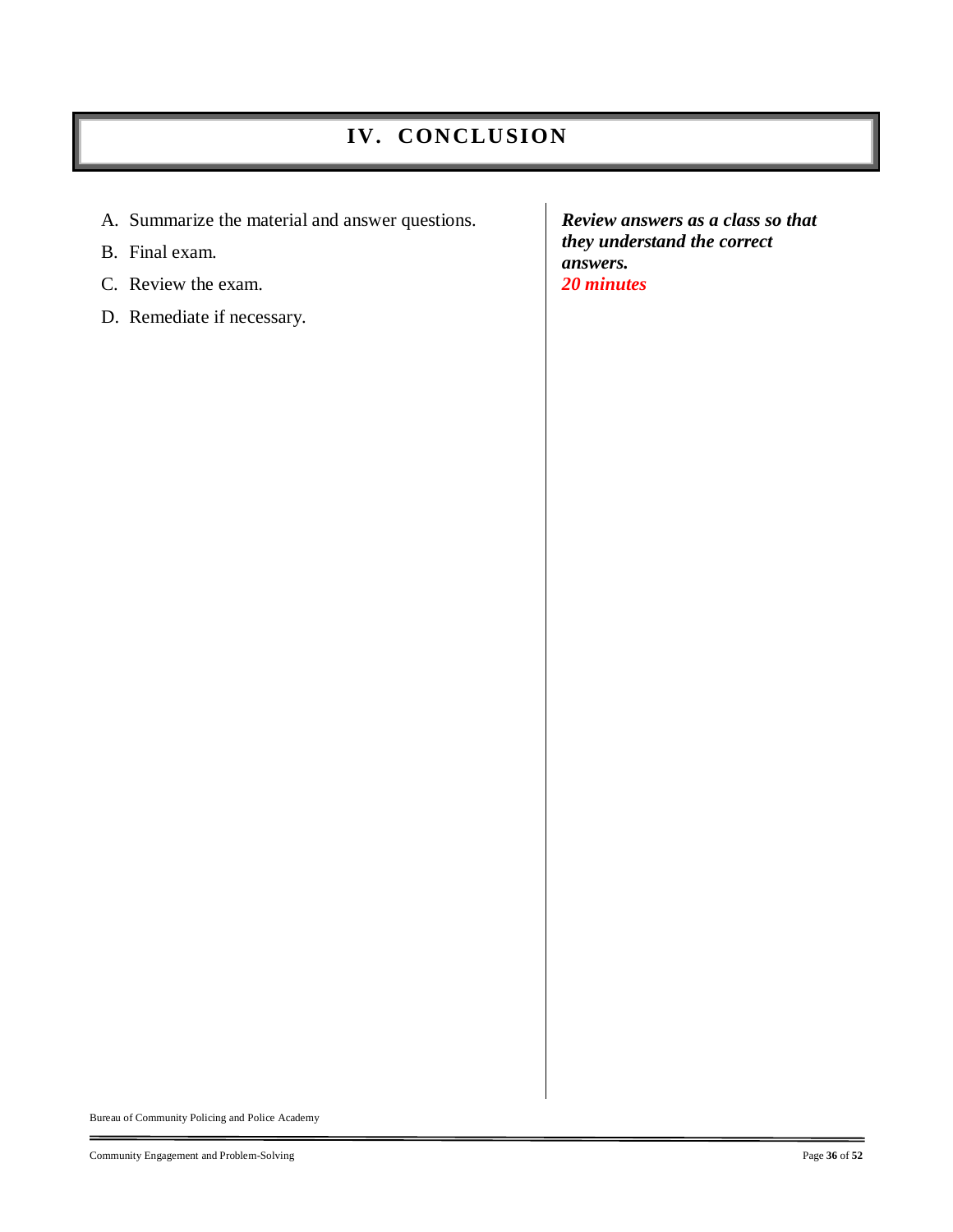# **V.** ATTACHMENT # 1 VIDEO SCRTIPT

- A. 2018 Community Engagement and Problem-Solving Training Review
	- 1. Introduction
	- 2. The purpose of this video is to review some of the content that was covered in the 2018 Community Engagement and Problem-Solving training to ensure that key concepts are understood and reinforced. Community engagement is an integral concept to our ability to move forward as an organization and our ability to provide public safety to the communities in the City of Cleveland.
	- 3. The idea is to provide clarity, not retraining.
- B. Chief Ramsey Video
	- 1. The first thing that I want to talk about is the video of Chief Ramsey speaking in Philadelphia about community policing.
	- 2. This video was not presented to the first few classes, so some of you have not seen it. If you haven't, I encourage you to view it. And if you have, I encourage you the review. You can find it on the LMS system, under the self-assignment tab.
- C. History of Policing
	- 1. During the video, Chief Ramsey expressed his experience visiting the Holocaust Museum as a way to explain the role and impact of police officers in history. He described seeing pictures of German officers standing alongside soldiers as the holocaust transpired. He related those images to that of American officers during the civil rights movement. Officer being used to enforce inhumane political agendas and policies. The officer that may or may not have agreed with the policies or their role, but participated nonetheless.
	- 2. Understanding of Mistrust
		- i. Adverse police actions, real or perceived, can cultivate distrust in communities who have been the object of that action. It doesn't matter if the action happened here or abroad. For many, negative perceptions of police can be based on things that happened to others, not just to them.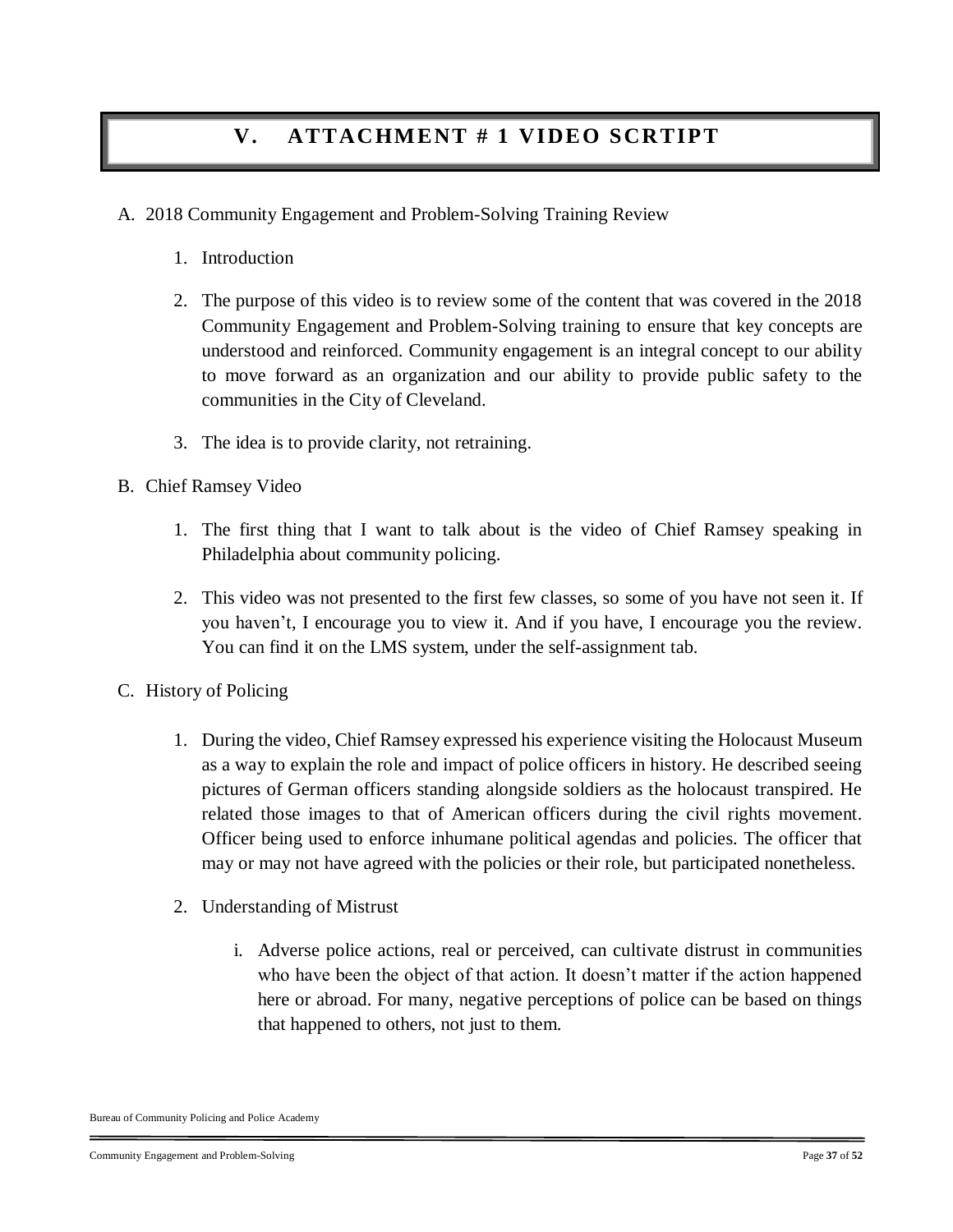- ii. When we understand that the mistrust exists, and why it exists in some cases, then the interactions with affected communities have a better chance of being successful. Meaning, when you understand that the distrust and in some cases, anger, that a community member exudes when interacting with them, is not necessarily directed at you, you can better focus on the task at hand; which is to provide whatever service that the person needs.
- 3. Let's try to put ourselves in their shoes. A lot of us have had, or know someone who had, a negative experience, or more, with someone who works in other service professions; a doctor, a teacher, a host, or hostess, or even a member of the clergy, etc.
	- i. After the negative experiences, what lasting affect does it have? Are our perceptions of those professions changed in any way?
	- ii. Now consider the many negative police actions both current and historical, at home and abroad, that many in our communities have experienced.
		- 1. What lasting affects do you think it has on them?
		- 2. Do you believe that their perceptions of police have changed?
- 4. Moving forward
	- i. Understanding that historical and current police actions can have an impact on community member's sense of trust towards us, and therefore impacts our ability to provide a service is one step to improving.
	- ii. We must show that we engage the community that we trust the community's voice, and we don't make negative assumptions about the community.
	- iii. Improving means creating a new mindset for the division a mentality that is centered on community engagement and problem-oriented policing.

### D. Why CPOP?

1. So, why was the Community and Problem-Oriented Policing Plan or CPOP created? The Division is always looking for ways to strengthen our ties to the community and improve the quality of what we do. Partnering with community members to address community problems is a big part of our mission.

Bureau of Community Policing and Police Academy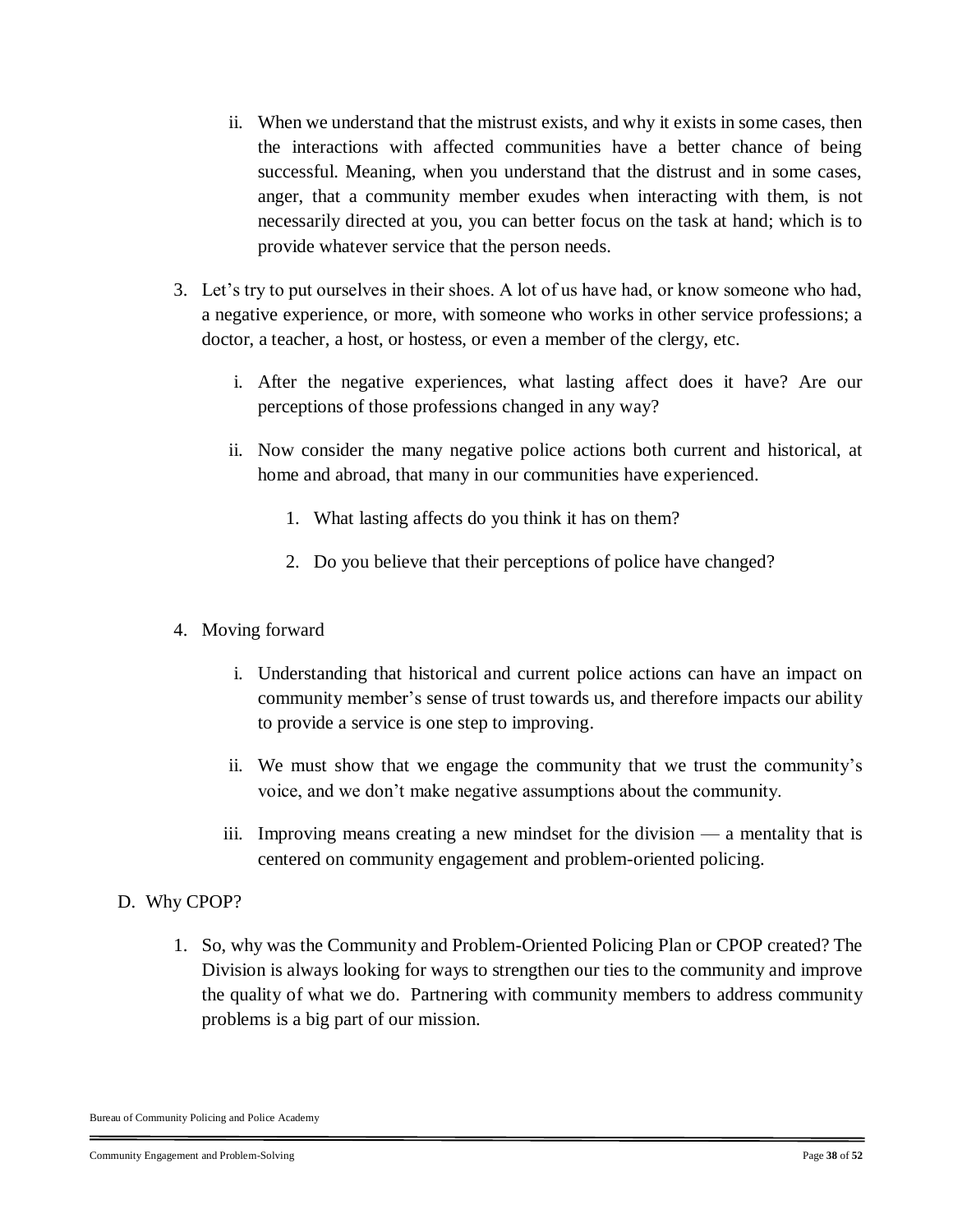- 2. We participated in town halls and attended community meetings to incorporate community input and feedback in the creation of this plan, and also for other plans and policies.
- 3. Many of our officers over the years have expressed frustration that they spend all of their shifts running from call to call and don't have the opportunity to get to know the communities that they serve. We are committed to coming up with a Plan that would lock in some of what we were doing with respect to the community and help us strengthen our efforts even further.
- 4. What does this mean?
	- i. We cannot produce a safe community alone. Partnerships and relationship building are vital to creating and sustaining safe neighborhoods. CPOP is an organizational strategy that promotes community partnerships and problemsolving techniques, to proactively address the immediate conditions that give rise to public safety issues such as crime, social disorder, and fear of crime. It is the responsibility of all of us, beginning with the Chief and down the chain of command to every officer.
	- ii. We are all responsible for engaging in community and problem-oriented policing without regard to where we are assigned. It is not the sole responsibility of any single bureau, unit, or program.
	- iii. Community policing is part and parcel of the work that all of us do every day. It is not something extra that we do only if we have time and not something special that only certain people in the Division does.
	- iv. CPOP outlines how the Division will align its structure to better work with communities to solve their public safety problems and how CPOP will be the foundation by which police services are built.
	- v. The CPOP philosophy is now a part of how the Division recruits and hires, allocates resources, trains, promotes, and evaluates officers.
	- vi. In order to align the organization with the philosophy of CPOP, the Division created an updated recruitment strategy and staffing plan. Embedded in the staffing plan is the expectation that officers, supported by supervisors, spend, on average 20% of their time on CPOP activities. These plans, CPOP, Staffing, and Recruitment are interrelated to support the organization wide CPOP.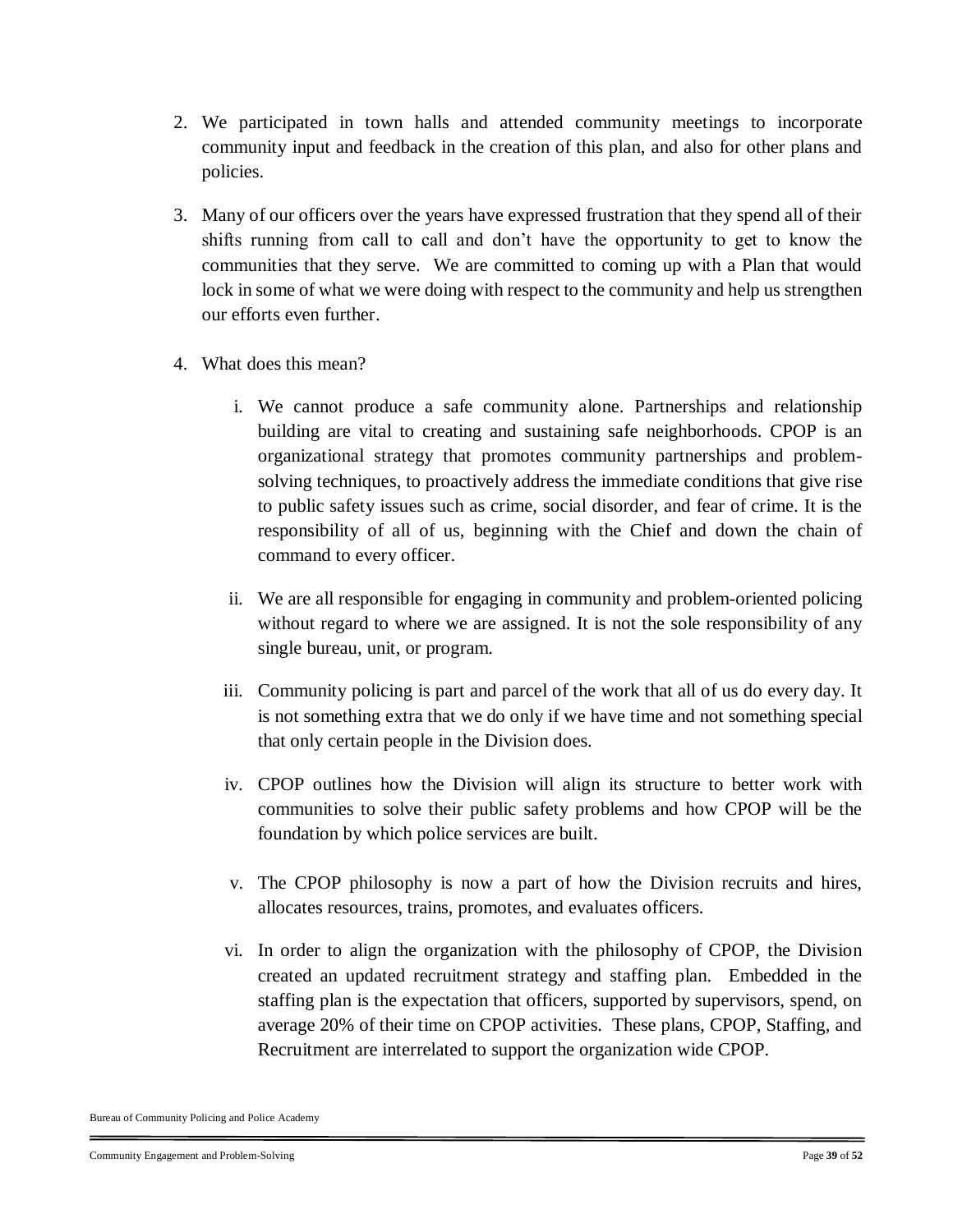- vii. CPOP also addresses the use of District Policing Committees as a tool to elicit feedback on policies and practices, and as a source of community based concerns. Other opportunities to engage the community in dialogue includes the use of planned and unplanned community based meetings and events to engage, effective social media postings and commentary, and problem-solving work based on community input or officer initiated activities.
- viii. CPOP also makes improvements in the CDP's Wellness Programs, Social Media Program, and the rebranding of the Bureau of Community Policing to Bureau of Community Relations. This change is to emphasize the understanding that CPOP is everyone's responsibility.
	- ix. The Division will ensure that all officers are trained about the CPOP Plan, collaborative problem-solving/SARA Model (Scanning, Analysis, Response, and Assessment), and Procedural Justice during annual in-service. In addition to yearly in-service training, District Training Coordinators and District Community Engagement Officers will create a District Awareness Training that will provide current and newly assigned officer's information about the various communities within their district, The plan also addresses the following:
		- 1. The new mission statement reflective of the CPOP model
		- 2. Community Engagement and Problem-Solving Training
- E. What Community Policing is and isn't and why it's everyone's responsibility.
	- 1. Community policing is a mindset or overall approach that dictates how we operate. It is not a tactic or program.
	- 2. It is not just the responsibility of a bureau or specialized unit. Officers that are assigned to the patrol section engage the community more than any other section. Therefore, those officers will take the lead in CPOP.
	- 3. Sure, programs and events play a part in community policing, but it is bigger than that. It's about creating partnerships and relationships and collaborating to solve and prevent crime. That responsibility falls on every single officer in the Division. (End Video)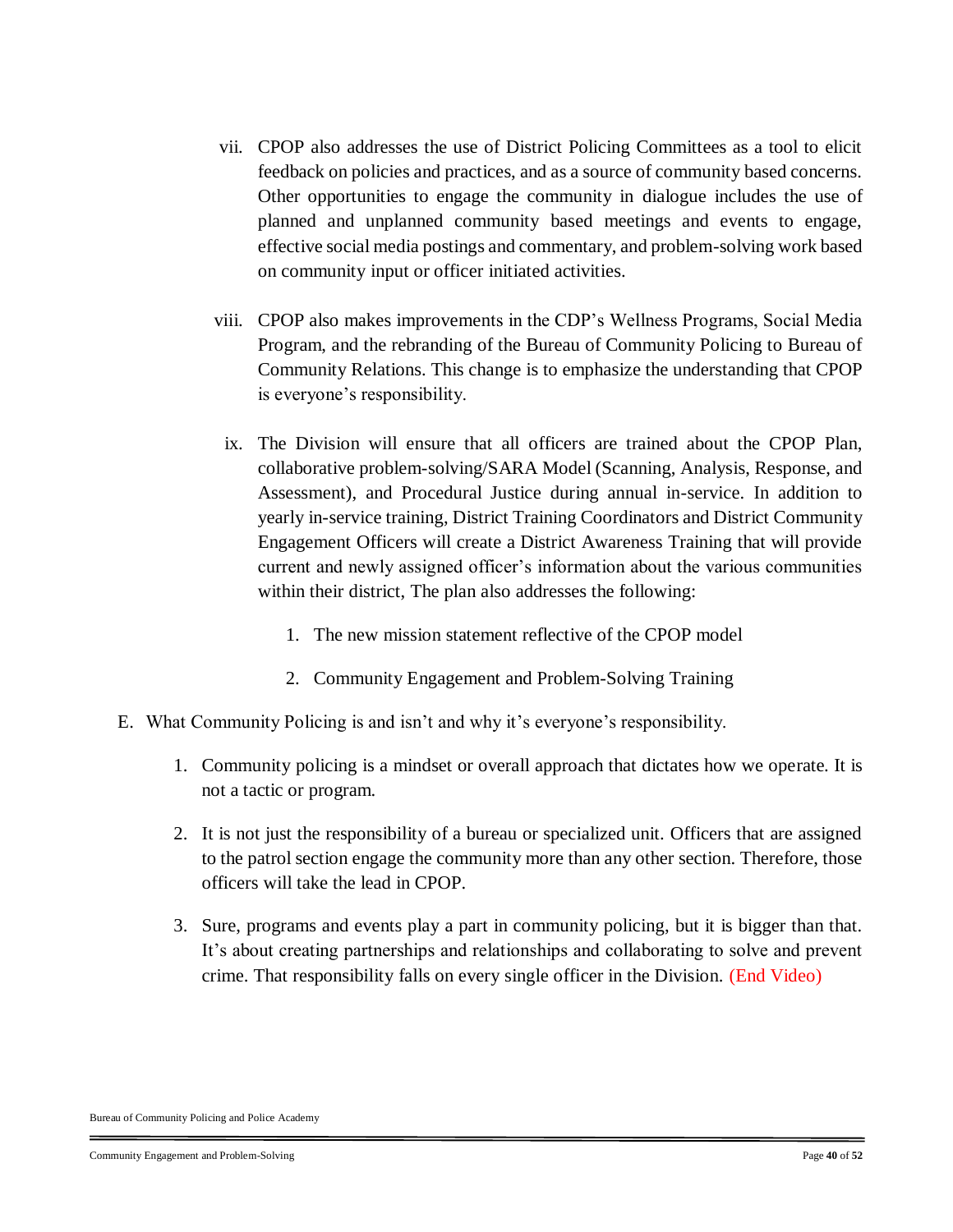*THIS PAGE INTENTIONALLY LEFT BLANK*

Bureau of Community Policing and Police Academy

 $\overline{\phantom{0}}$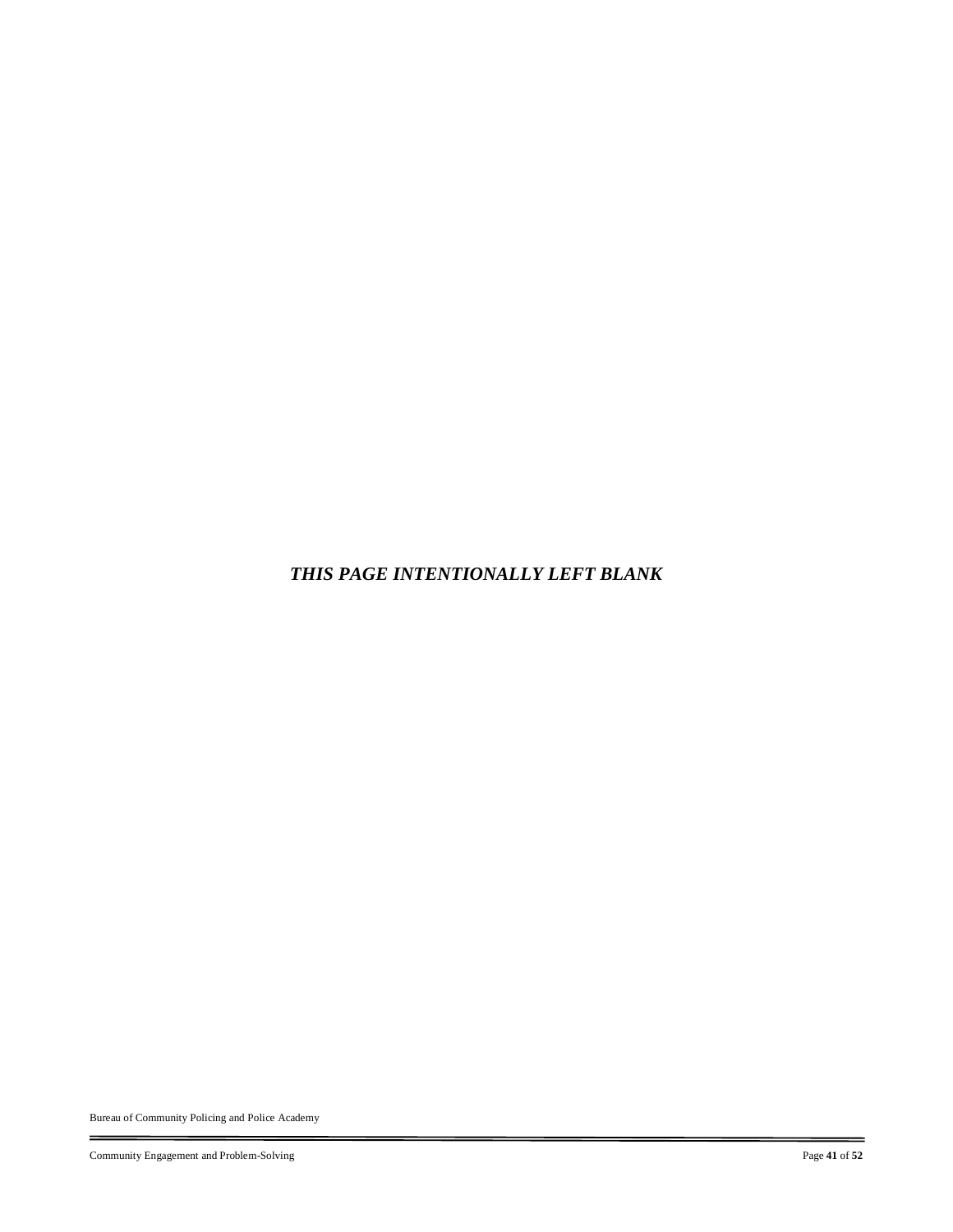# **VI.** ATTACHMENT # 2: SPO TEST

Directions: You will have 10 minutes to complete this test. Select the correct answer.

- 1) Select the correct response. A partnership refers to any arrangement, formal or informal, that the \_\_\_\_\_\_\_\_ and \_\_\_\_\_\_\_\_\_ make with an individual or an organization, community based, public or private, to provide a program, service or resource that will have produce public \_\_\_\_\_\_\_\_.
	- a. Division, command staff, safety.
	- b. Division, officers, safety.
	- c. Division, officers, health.
	- d. Division, command staff, health.
- 2) Select the correct response. Giving others a voice \_\_\_\_\_\_\_. Neutrality in decision-making,  $\ldots$ , and  $\ldots$ 
	- a. Listening, bias free, accountability.
	- b. Listening, bias free, trustworthiness.
	- c. Listening, respectful treatment, trustworthiness.
	- d. Listening, respectful treatment, accountability.
- 3) When utilizing procedural justice and gaining legitimacy, officer's benefit because it increases safety, lowers stress, increases complaints, reduces crime, and increases cooperation from citizens.
	- a. True

#### b. False

- 4) Fill in the blank: (Problem Triangle) Offenders can sometimes be controlled by other people: those people are known as 2
- 5) Fill in the blank: (Problem Triangle) Places are usually controlled by someone: those people are known as \_\_\_\_\_\_\_\_\_\_\_\_\_\_\_\_?
- 6) (Chief's Vision) What metaphorical guide is the Division using to address the root causes of crime, not just the symptoms?
	- a. The Sara Model
	- b. The Community Policing Model
	- c. The Community Wellness Model
	- d. All of the above
- 7) Why is it important to meet community members where they are comfortable?
	- a. We tend to be more at ease in places that we are most comfortable.
	- b. It sends a message that you are serious about engagement and take their concerns seriously.
	- c. It increases the chance of a negative interaction.
	- d. A and B.

Bureau of Community Policing and Police Academy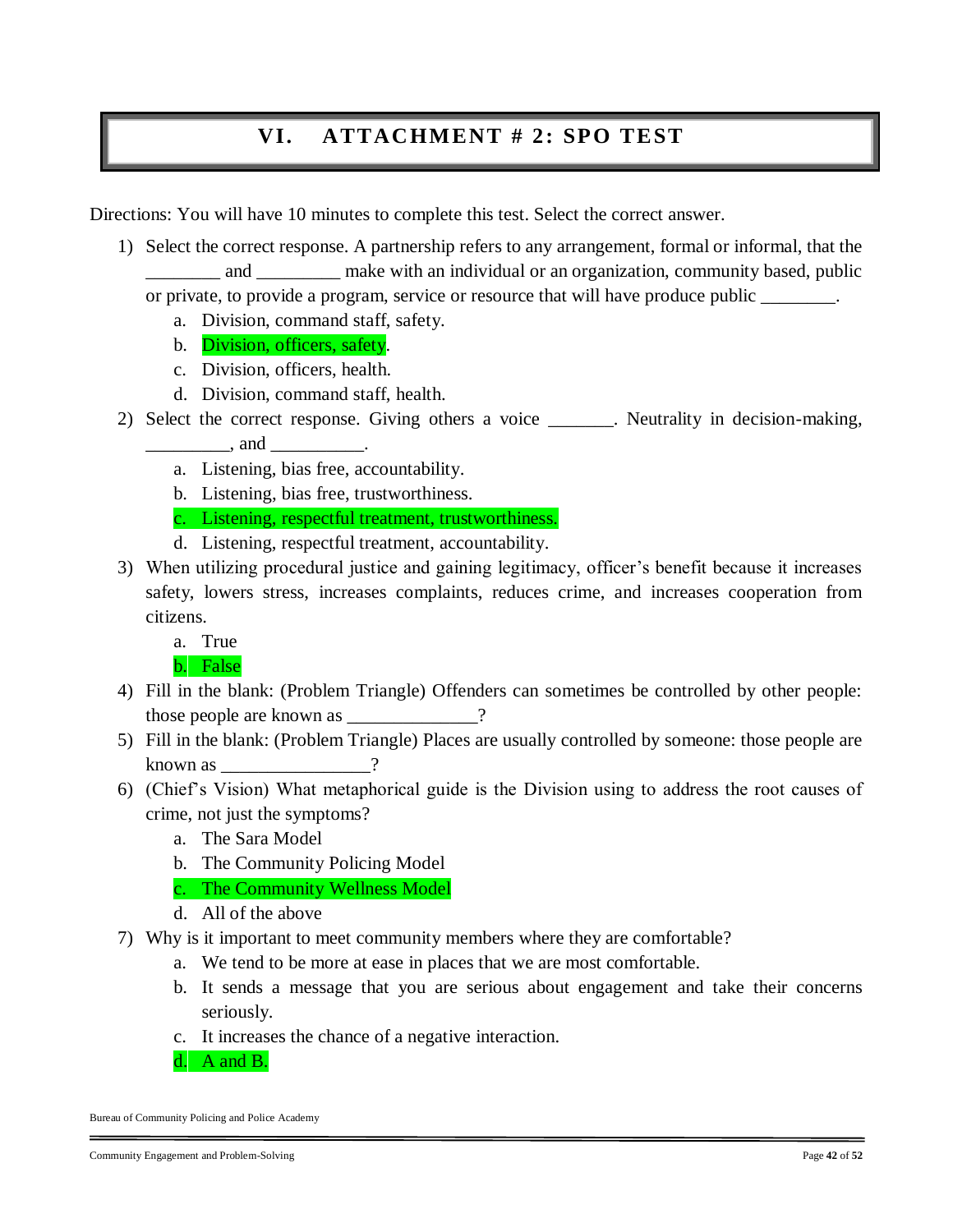- 8) During the Response phase of the SARA model, what are some of the goals of the problemsolving effort (short and long-term). What are you trying to accomplish?
	- a. More patrols
	- b. Conduct community meeting(s) about crime prevention
	- c. Refer to the appropriate agency
	- d. Educational programs about the problem
	- e. All of the above.
- 9) The Community and Problem-Oriented Policing Plan or CPOP is an organizational strategy that promotes community partnerships and problem-solving techniques to proactively address the immediate conditions that give rise to public safety issues such as crime, social disorder, and fear of crime.
	- a. True
	- b. False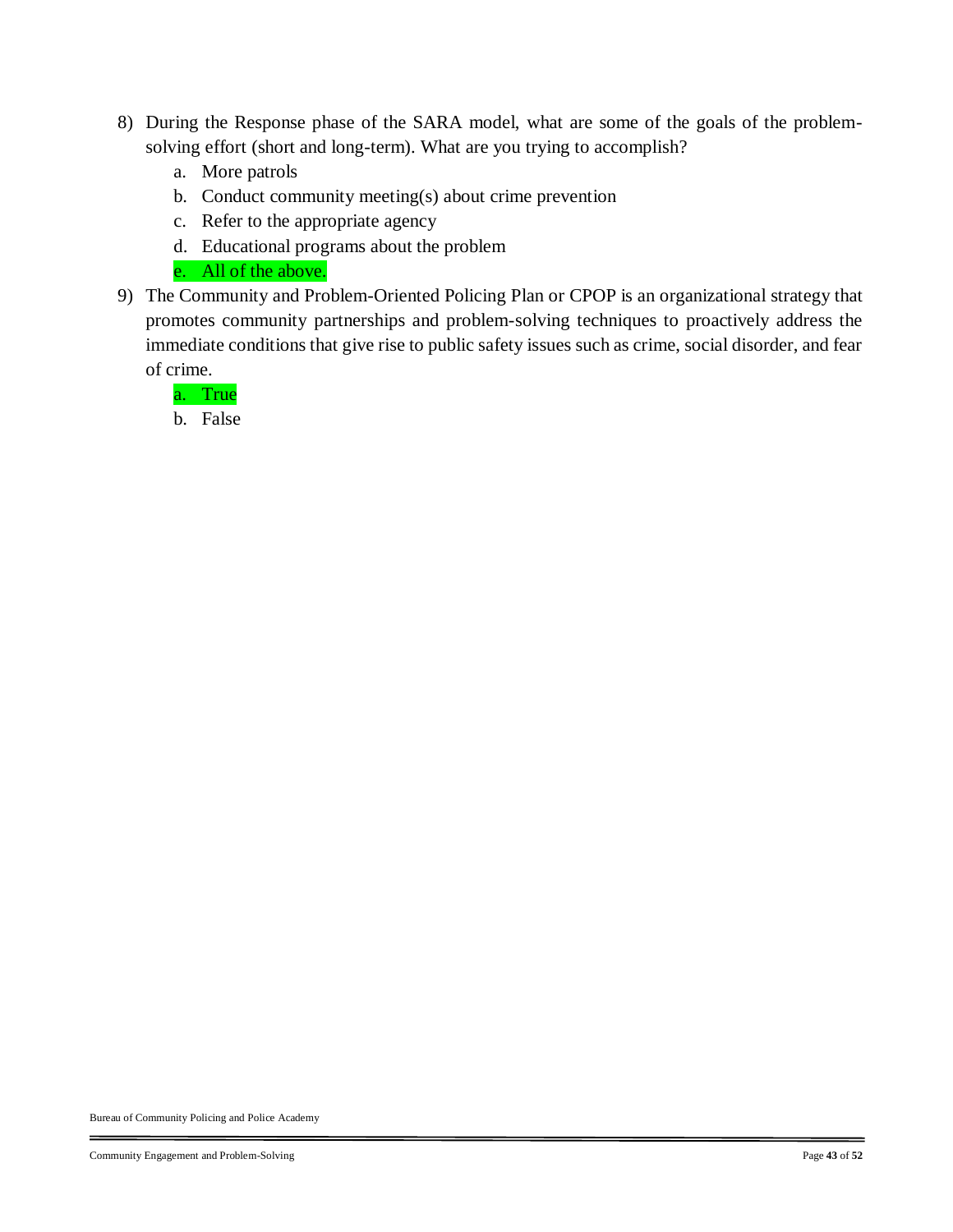# VII. ATTACHMENT # 3: CEPS ASSESSMENT SHEET

|                                      |                                                 | <b>Community Problem-Oriented Policing Training Assessment Sheet 2019</b> |                       |              |  |
|--------------------------------------|-------------------------------------------------|---------------------------------------------------------------------------|-----------------------|--------------|--|
| <b>DATE</b>                          |                                                 | <b>LOCATION</b>                                                           | <b>ACADEMY</b>        |              |  |
| <b>BADGE#</b>                        | <b>LAST NAME</b>                                | <b>FIRST NAME</b>                                                         | <b>UNIT</b>           | CLEVELA      |  |
|                                      |                                                 |                                                                           |                       |              |  |
|                                      |                                                 |                                                                           |                       |              |  |
| <b>TOPIC</b>                         | Scenario #                                      | <b>INSTRUCTOR</b> (Name & Badge):                                         |                       |              |  |
|                                      |                                                 |                                                                           |                       |              |  |
|                                      | <b>ASSESSMENT CRITERIA</b>                      | <b>SATISFACTORY</b>                                                       | <b>UNSATISFACTORY</b> | <b>NOTES</b> |  |
|                                      |                                                 |                                                                           |                       |              |  |
|                                      |                                                 |                                                                           |                       |              |  |
|                                      | <b>INTRODUCES THEMSELVES PROPERLY</b>           |                                                                           |                       |              |  |
|                                      | USED EFFECTIVE COMMUNICATION                    |                                                                           |                       |              |  |
|                                      | GAVE OPPORTUNITY FOR V.O.I.C.E.                 |                                                                           |                       |              |  |
|                                      | <b>APPROPRIATELY REQUESTED SUPERVISOR</b>       |                                                                           |                       |              |  |
| REMAINED PROFESSIONAL AND MAINTAINED |                                                 |                                                                           |                       |              |  |
| <b>CONTROL OF SCENE</b>              |                                                 |                                                                           |                       |              |  |
| ATTEMPTED TO FIND UNDERLYING PROBLEM |                                                 |                                                                           |                       |              |  |
| "SCANNING & ANALYSIS"                |                                                 |                                                                           |                       |              |  |
|                                      |                                                 |                                                                           |                       |              |  |
| <b>REMEDIATION</b>                   |                                                 | <b>SATISFACTORY</b>                                                       | <b>UNSATISFACTORY</b> | <b>NOTES</b> |  |
|                                      |                                                 |                                                                           |                       |              |  |
|                                      |                                                 |                                                                           |                       |              |  |
|                                      |                                                 |                                                                           |                       |              |  |
|                                      |                                                 |                                                                           |                       |              |  |
|                                      |                                                 |                                                                           |                       |              |  |
|                                      | (Supervisor Signature Required for remediation) |                                                                           |                       |              |  |
|                                      | <b>SUPERVISOR SIGNATURE</b>                     |                                                                           |                       | <b>BADGE</b> |  |

 $\overline{\phantom{a}}$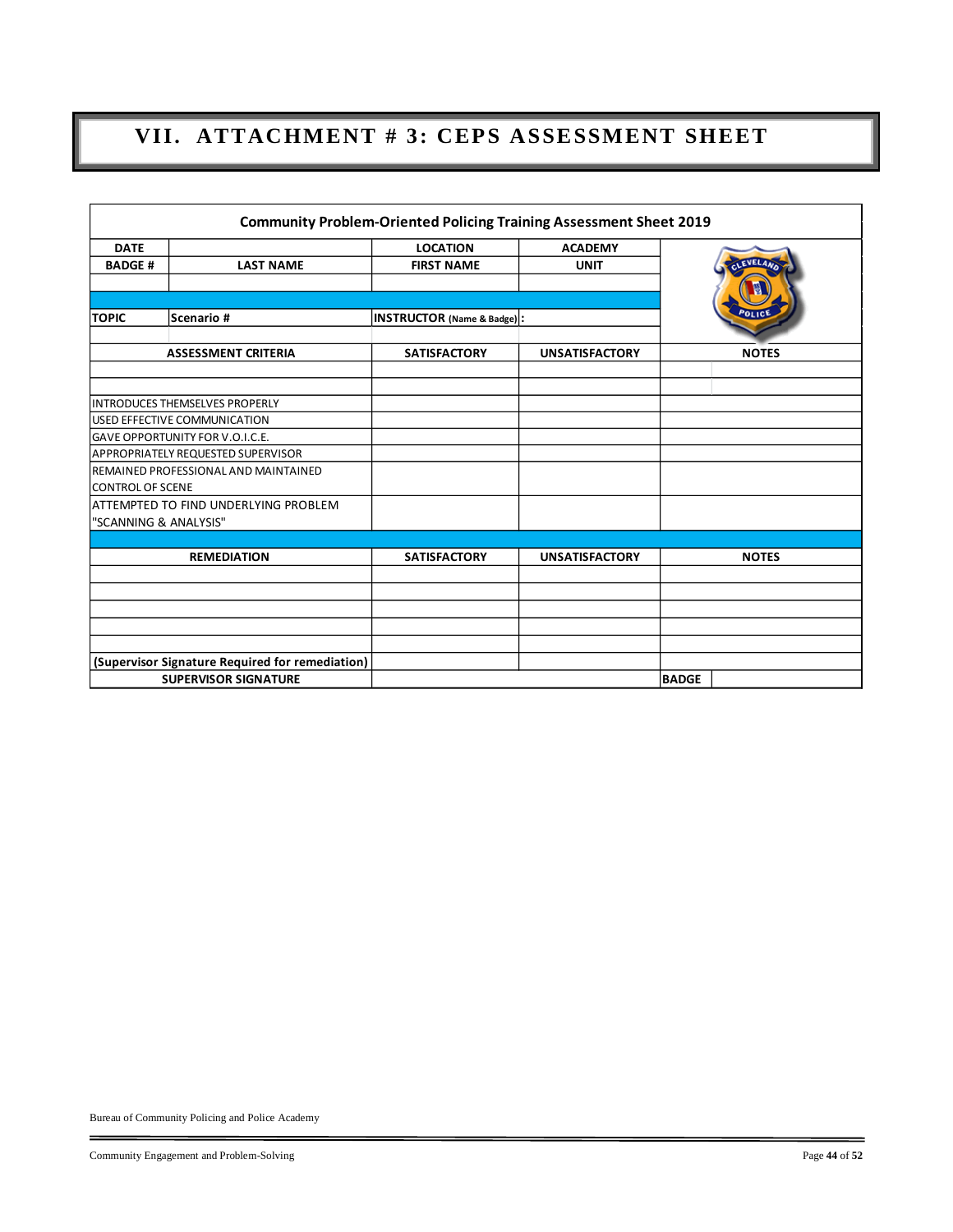# **VIII. ATTACHMENT # 4: PROBLEM WORKSHEET**

| <b>SCANNING</b>                                                                                                            |                                                                                                                           |                 |                                                    |                 |             |  |
|----------------------------------------------------------------------------------------------------------------------------|---------------------------------------------------------------------------------------------------------------------------|-----------------|----------------------------------------------------|-----------------|-------------|--|
| Describe the problem:                                                                                                      |                                                                                                                           |                 |                                                    |                 |             |  |
|                                                                                                                            |                                                                                                                           |                 |                                                    |                 |             |  |
| Several burglaries and thefts<br>$\bullet$                                                                                 |                                                                                                                           |                 |                                                    |                 |             |  |
| $\bullet$                                                                                                                  | Vacant building attract illegal activity                                                                                  |                 |                                                    |                 |             |  |
| $\bullet$                                                                                                                  | No management of building                                                                                                 |                 |                                                    |                 |             |  |
| $\bullet$                                                                                                                  | The burglaries/thefts occur between 2200 and 0200 hours                                                                   |                 |                                                    |                 |             |  |
|                                                                                                                            |                                                                                                                           |                 |                                                    |                 |             |  |
|                                                                                                                            | How did the problem come to your attention (check all that applies)?                                                      |                 |                                                    |                 |             |  |
|                                                                                                                            |                                                                                                                           |                 |                                                    |                 |             |  |
|                                                                                                                            | Call for service: Community:                                                                                              | Self-Initiated: | Supervisor:                                        | Other:          |             |  |
|                                                                                                                            | Who is affected by the problem (list all that applies)?                                                                   |                 |                                                    |                 |             |  |
| Victim                                                                                                                     | Offender                                                                                                                  | Place           | Handler                                            | Manager         | Guardian    |  |
| Home owners                                                                                                                | Burglary/Theft                                                                                                            | Home            | Drug Dealers                                       | <b>Building</b> | Other       |  |
|                                                                                                                            | Suspect(s)                                                                                                                |                 |                                                    | Owner           | Neighbors   |  |
| Neighbors                                                                                                                  | Drug Users                                                                                                                | Vacant          | Pimps                                              |                 | Police      |  |
|                                                                                                                            |                                                                                                                           | <b>Building</b> |                                                    |                 |             |  |
| Other                                                                                                                      | Prostitutes                                                                                                               |                 |                                                    |                 | City        |  |
| business                                                                                                                   |                                                                                                                           |                 |                                                    |                 | Departments |  |
| owners                                                                                                                     |                                                                                                                           |                 |                                                    |                 |             |  |
|                                                                                                                            |                                                                                                                           |                 |                                                    |                 |             |  |
|                                                                                                                            |                                                                                                                           |                 | <b>ANALYSIS</b>                                    |                 |             |  |
| information.                                                                                                               | List the questions that you have for each individual or group that is affected by the problem. Identify the source of the |                 |                                                    |                 |             |  |
| Why is this building selected for the Illegal activity?                                                                    |                                                                                                                           |                 | Vacant. Secluded from main street. Absentee owner. |                 |             |  |
|                                                                                                                            | Why does the activity take place at the same time?                                                                        |                 | Opportunity/cover of darkness/                     |                 |             |  |
| What activity takes place during the day?                                                                                  |                                                                                                                           |                 |                                                    |                 |             |  |
|                                                                                                                            | What enforcement activity is needed?                                                                                      |                 | Code enforcement                                   |                 |             |  |
| How can the issues be alleviated?                                                                                          |                                                                                                                           |                 | Code enforcement/demolish/reuse                    |                 |             |  |
| What governmental resources can be used?                                                                                   |                                                                                                                           |                 | Inspectors                                         |                 |             |  |
| What illegal activity is occurring at the building?                                                                        |                                                                                                                           |                 | Squatting/vice activity                            |                 |             |  |
| What is the condition of the building (collapse)?                                                                          |                                                                                                                           |                 |                                                    |                 |             |  |
| Who owns the vacant structure?                                                                                             |                                                                                                                           |                 |                                                    |                 |             |  |
| Does the vacant structure have an impact on other                                                                          |                                                                                                                           |                 |                                                    |                 |             |  |
| illegal activities?                                                                                                        |                                                                                                                           |                 |                                                    |                 |             |  |
| Go back to the SCANNING phase. Does the problem need to be redefined? If the problem needs to<br>be redefined, list below. |                                                                                                                           |                 |                                                    |                 |             |  |
|                                                                                                                            |                                                                                                                           |                 |                                                    |                 |             |  |
|                                                                                                                            |                                                                                                                           |                 |                                                    |                 |             |  |

Bureau of Community Policing and Police Academy

 $\overline{\phantom{a}}$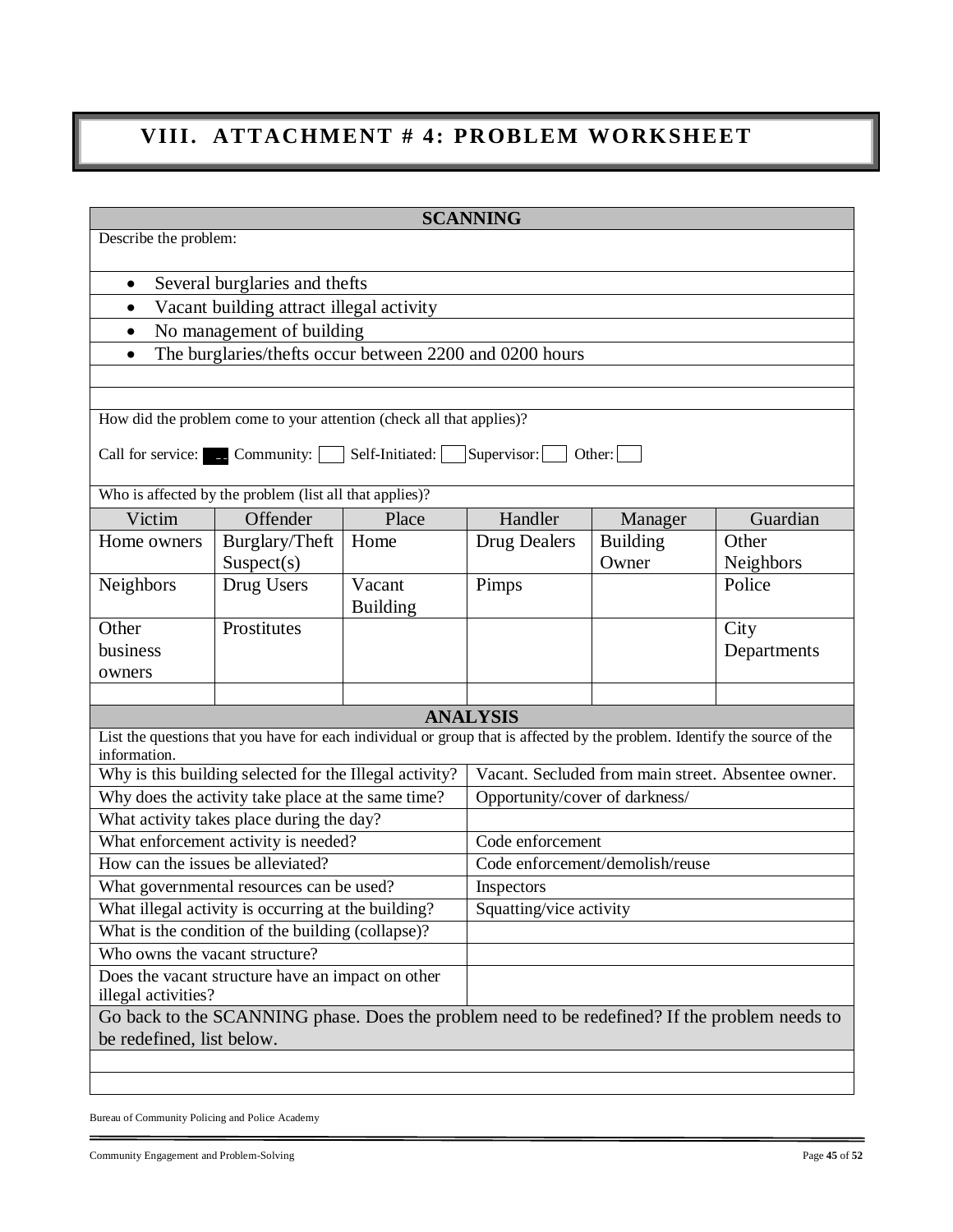#### **RESPONSE**

Goals of the problem-solving effort (what are you trying to accomplish):

List short term goals:

Investigate the incident to find the suspect(s)

Safety audit of the victim's home

Ensure that the other platoons are aware of the problems

List long term goals:

Make the vacant structure is free of illegal activity or demolished

Increase interaction with community members

Improve perception that the area is safe

| <b>Action Plan</b>                                                                     |                                           |  |  |  |  |
|----------------------------------------------------------------------------------------|-------------------------------------------|--|--|--|--|
| What strategies would you apply to solve the problem?                                  | What resources are needed?                |  |  |  |  |
| Complete a security audit of the victim's homes.                                       | <b>Bureau of Community Relations</b>      |  |  |  |  |
| Coordinate with other platoons to patrol the area and<br>periodically check the vacant | A, B, C platoon officers                  |  |  |  |  |
| Install cameras                                                                        | Community Development Corps, City Council |  |  |  |  |
| Create Neighborhood/Black Watch                                                        | <b>Bureau of Community Relations</b>      |  |  |  |  |
| Foot patrol                                                                            | A, B, C platoon officers, CSU, CEO        |  |  |  |  |
| Address illegal dumping                                                                | <b>Environmental Crimes Unit</b>          |  |  |  |  |
| Ensure vacant is safe                                                                  | Inspectors                                |  |  |  |  |
| Ensure vacant is not accessible                                                        | Board up crew                             |  |  |  |  |
|                                                                                        |                                           |  |  |  |  |

### **ASSESSMENT**

How would you assess the effectiveness of the problem? Would you:

1. Eliminate the problem?

2. Reduce the problem?

3. Reduce the harm or fear associated with the problem?

4. Improve a response to the problem?

5. Redefine the responsibility for the problem?

**List the specific measures that you will use to know that you have achieved your goals?**

Decrease in the calls for service

Change in perception of safety

Monitor the activity around the vacant

#### *INSTRUCTOR:*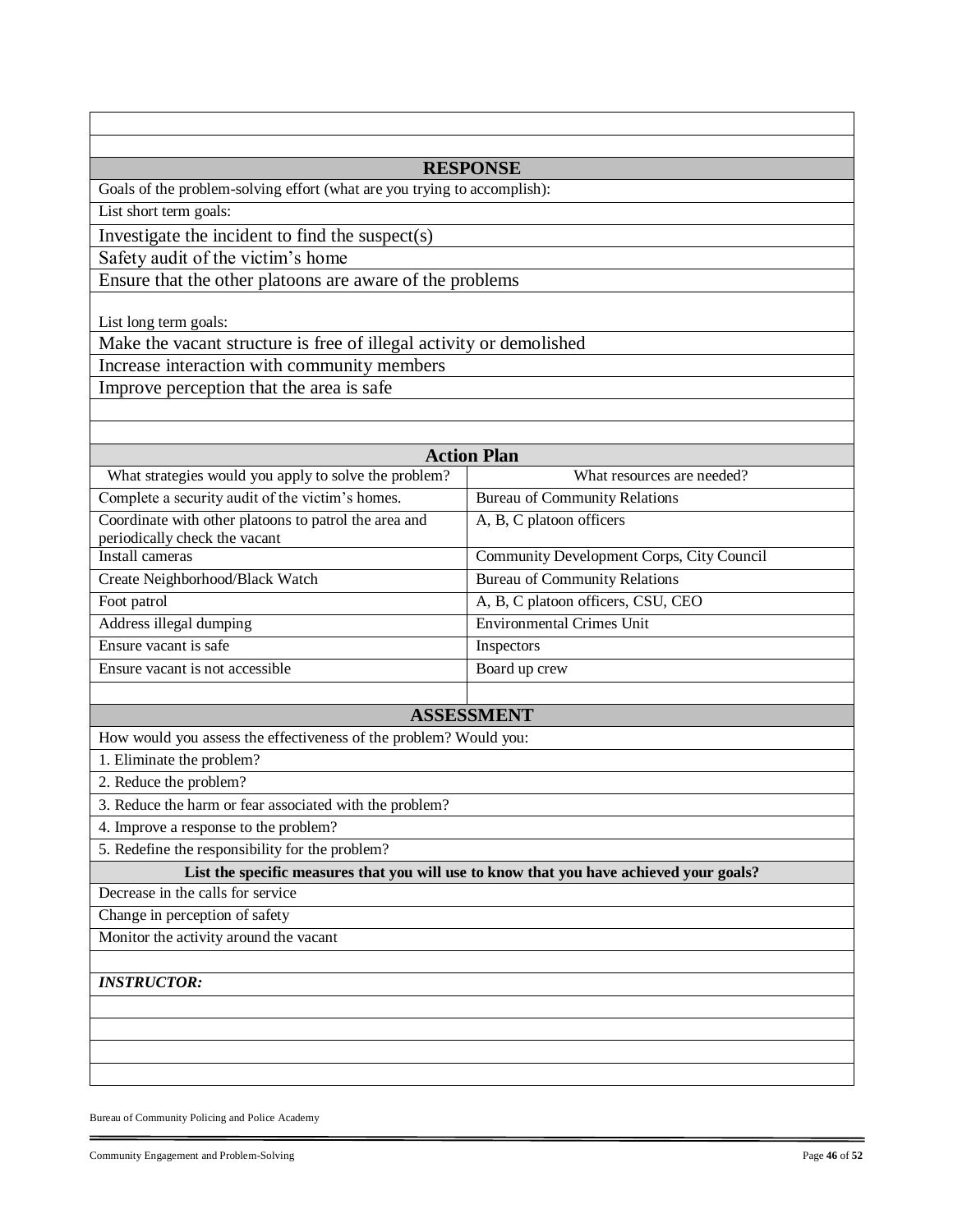# IX. ATTACHMENT # 5: PROBLEM INSTRUCTIONS

- A. You have just completed the role play portion of this scenario exercise. You responded to home and talked to the victim of a burglary and two neighbors who were also victims of crime. You and your partner(s) must now find solutions to the problems that you learned. Follow the steps below:
	- 1. Working as a team, use the Problem Worksheet to find solutions to the problems learned.
		- a. Fill out the Problem Worksheet as completely as you can.
		- b. Remember, some problems are not as obvious as others.
		- c. Make sure to list groups/agencies outside of the Division that can assist.
	- 2. You may use the Problem-Solving Guide to help complete the worksheet.
		- a. It is only a guide.
		- b. Some solutions may not be listed.
	- 3. After you have completed the worksheet, hand them to the instructor.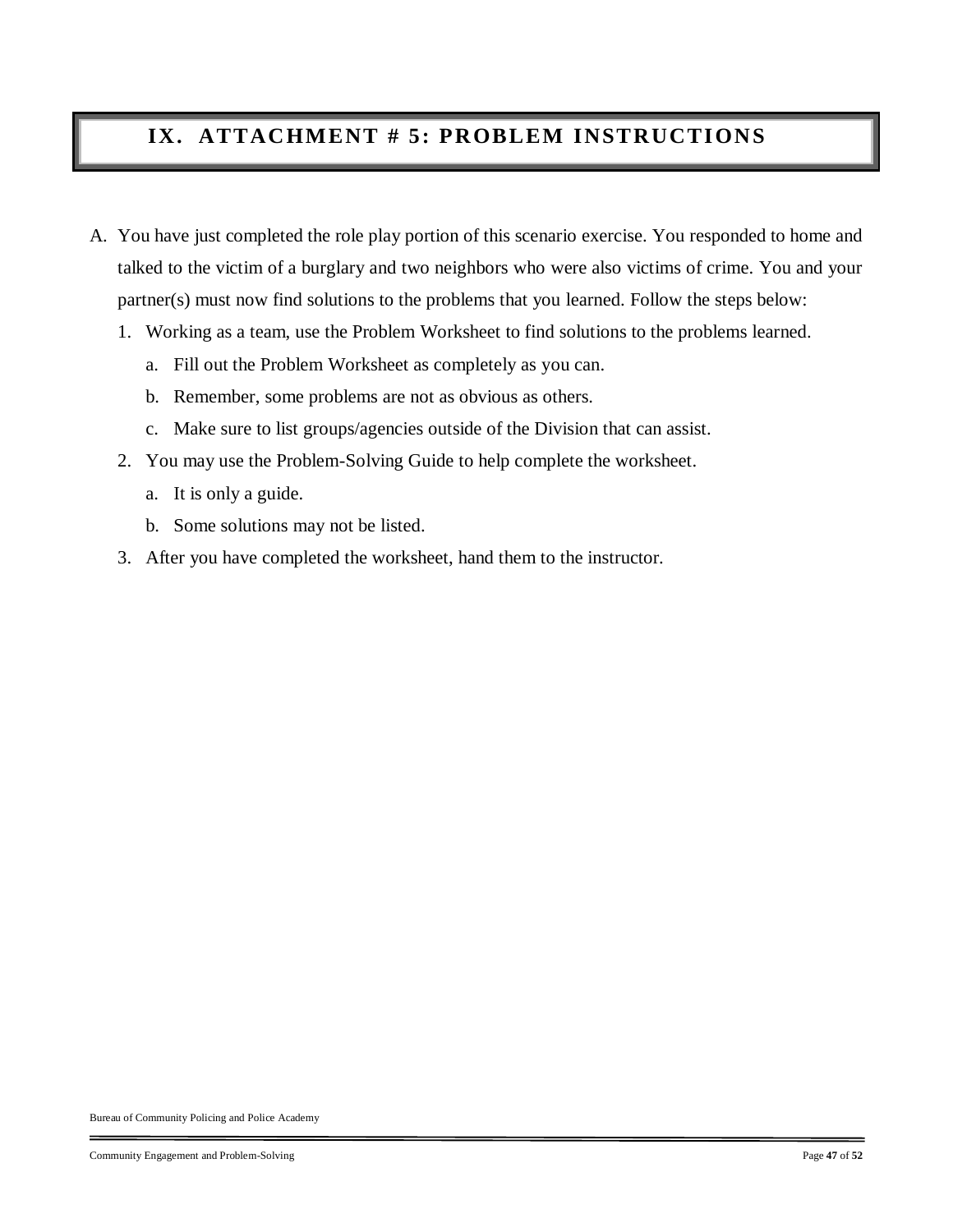# **X. ATTACHMENT # 6: PROBLEM GUIDE**

### **Problem-Solving Guide**

### "WHERE DO I START?"

This is a common question asked by employees who have never used problem-solving to deal with recurring problems. This guide and the following Problem-Solving Process Form are designed to assist you in starting and working on problem-solving projects. The items listed in this guide are meant to stimulate thinking about creative problem solving, not to limit you to a standardized process that is appropriate for every problem.

- 1. Scanning Describe the Problem (be specific)
	- Crime problem (drugs, theft, burglary, robbery, vice, liquor, car prowls)
	- Environmental/crime related (litter, abandoned autos, health problems, abandoned property/buildings)
	- Location and time
	- Persons involved
	- How did the problem come to your attention?
	- Who does this problem affect?
	- Immediate action was taken: was an emergency response (arrests, warrants, etc.) required?
- 2. Analysis: List the questions you have for each or group that is affected by this problem. What specific source would you go to for the answer
	- Interviews (complainant, victim, defendant, witnesses)
	- Surveys of affected parties (formal/informal)
	- Personal observations
	- Information from other officers (watches, beats, sectors)
	- Information from other units in Police Department
	- Information from other public  $&$  private agencies
	- Information from community/business association meetings
	- Crime analysis information (radio calls, crime data, etc.)
	- Incident reports
	- Information from other departments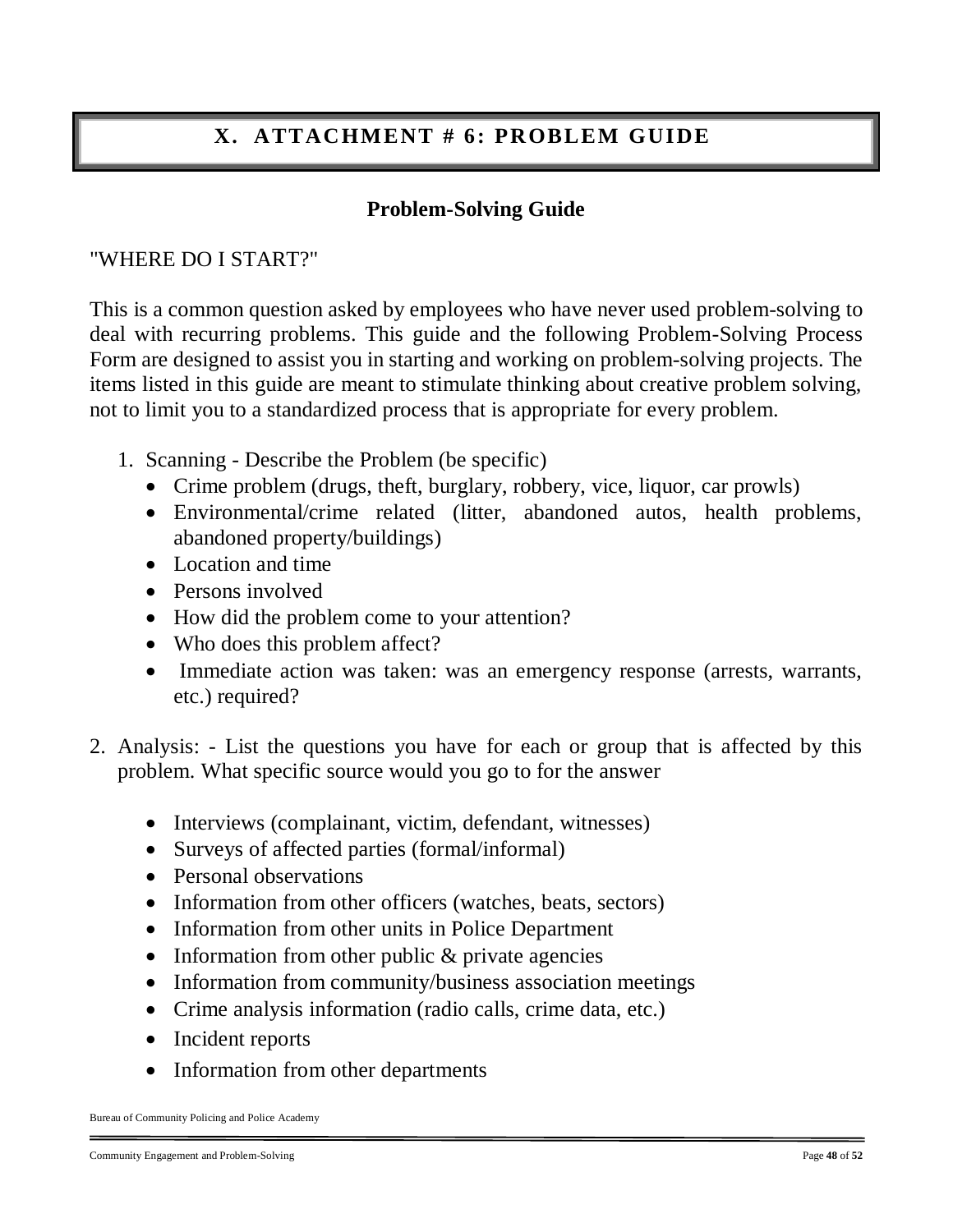- Information from community groups/organizations
- 3. Response: Goals of the problem-solving effort (short and long-term). What are you trying to accomplish?
	- More patrols
	- Conduct community meeting(s) about crime prevention
	- Refer to the appropriate agency
	- Organize the community
	- Obtain assistance from other public/private agencies
	- Obtain assistance from other units within the division
	- Obtain the assistance of the media
	- Enforcement action (arrests, citations, searches, etc.)
	- Educational programs about the problem
	- Environmental factors (lighting, roads, vacant structures, etc.)
- 4. Assessment: What specific measures will you use to access the effectiveness of your problem-solving effort?
	- Change in the calls for service, crime reporting, etc.
	- Change in perception of the problem by the people affected
	- Will the problem arise again?
	- Is monitoring required
- 5. Single isolated incidents do not require a problem-solving approach.
	- A problem is a repeated event occurring in a community related to location, behavior, people and time, which concerns the community and police.



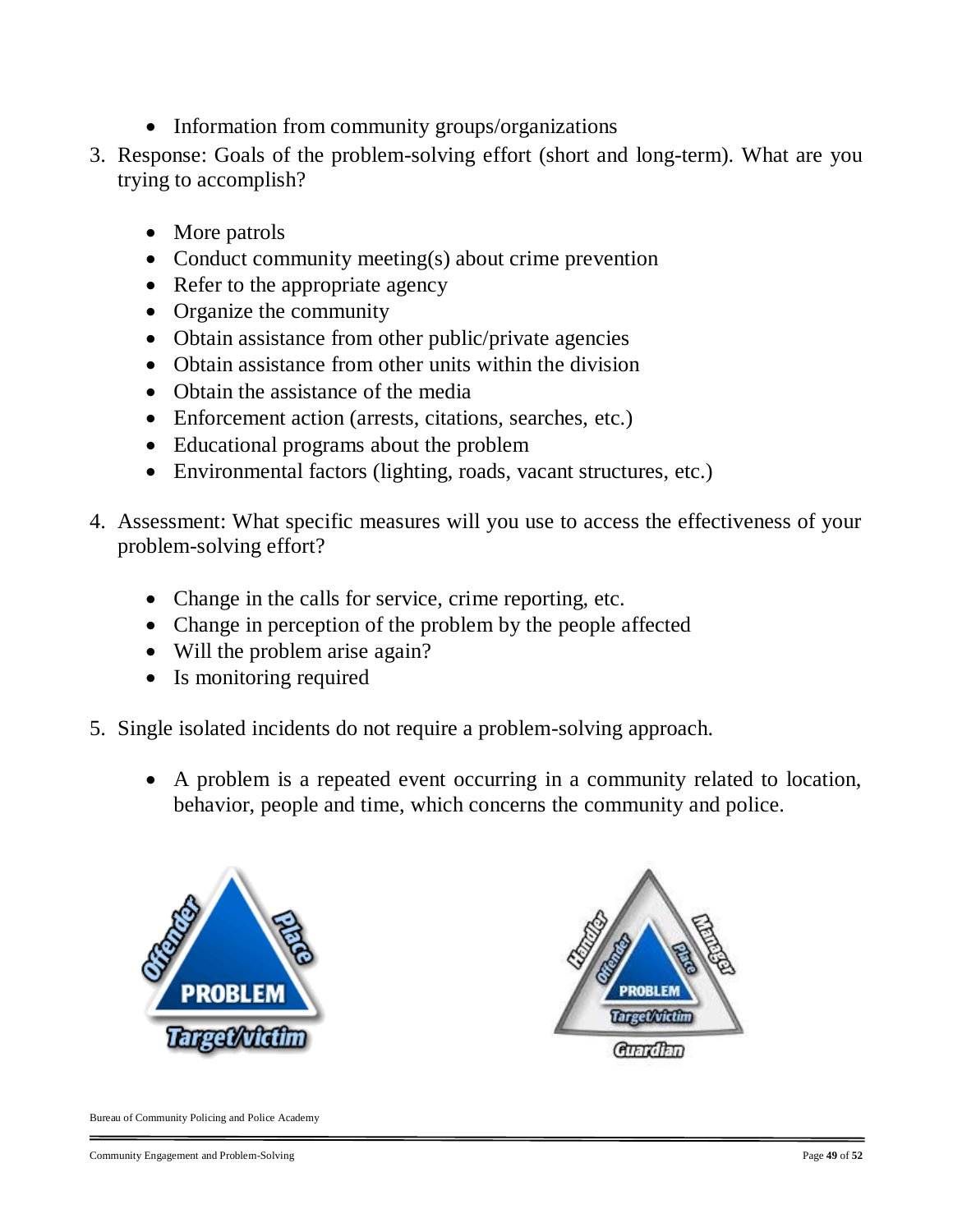# **XI. ATTACHMENT # 6: GROUP EXERCI SE # 1 HANDOUT**

Group Exercise #1

The purpose of this exercise is to elicit thought about community engagement activities.

Directions:

- 1. Brainstorm some practical things that you can do that would constitute community engagement consistent with the 20% expectation.
- 2. Designate a scribe to write down the activity on this sheet.
- 3. Designate a speaker who will provide the examples to the larger group during the report out.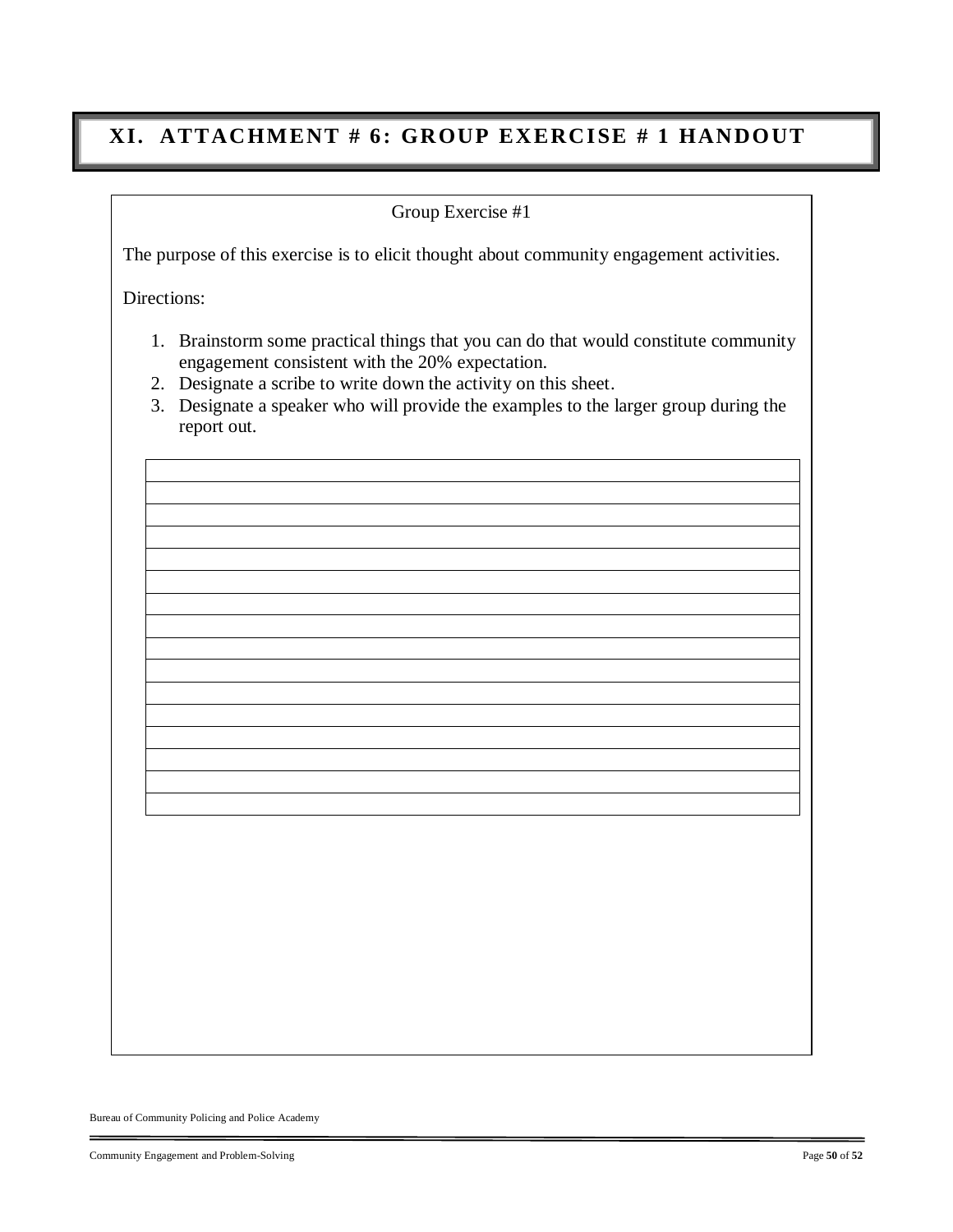# **XII. ATTACHMENT # 7: CPOP EXECUTIVE SUMMARY AND CHIEF'S VISION HANDOUT**

Your group will now review portions of the CPOP Plan. The purpose of the review is to become familiarized with the overall concept of the plan and the Chief's vision of the future of the Division. More detailed training will be forthcoming on the Learning Management System. Read both sections and be prepared to answer questions on the test.

#### **Executive Summary**

Police cannot produce a safe community by their efforts alone. Partnerships and relationship building are tantamount to safe neighborhoods. The Community and Problem-Oriented Policing Plan or CPOP is an organizational strategy that promotes community partnerships and problem-solving techniques to proactively address the immediate conditions that give rise to public safety issues such as crime, social disorder, and fear of crime. It is the responsibility of all members of the Cleveland Division of Police (CDP) beginning with the Chief thru the chain of command to every officer. All officers are responsible for engaging in community and problem-oriented policing without regard to where they are assigned. It is not the sole responsibility of any single bureau or unit.

The CDP has incorporated input and feedback from the community in the creation of the CPOP and recruitment plans, and in many of its other policies. CPOP illustrates how CDP will align its structure to reflect and support partnerships to coproduce safety and how CPOP will be the foundation by which police services are built.

CPOP will be a part of how the Division recruits and hires, allocate resources, trains, promote, and evaluate officers and the Division, and collects data. In addition to aligning the organizational structure to encourage and support CPOP, the Division will also expect officers assigned to the neighborhood districts spend at least 20% of their time engaging and solving community problems. To ensure that the officers can meet the 20% expectation, CDP created an aggressive Recruitment Plan, and also a Staffing Study to address efficiency and gaps. CPOP, the Recruitment Plan, and the Staffing Study are therefore commingled.

The plan also addresses the use of District Policing Committees as tools to elicit feedback on policies and practices, the use of planned and unplanned meetings and events to engage, social media strategy, officer wellness, and the rebranding of the Bureau of Community Policing.

CDP will ensure that all officers are trained about the CPOP Plan, collaborative problem-solving/SARA Model (Scanning, Analysis, Response, and Assessment), and Procedural Justice during annual in-service training. In addition to yearly in-service training, District Training Coordinators and District Community Engagement Officers will create a District Awareness Training that will provide current and newly